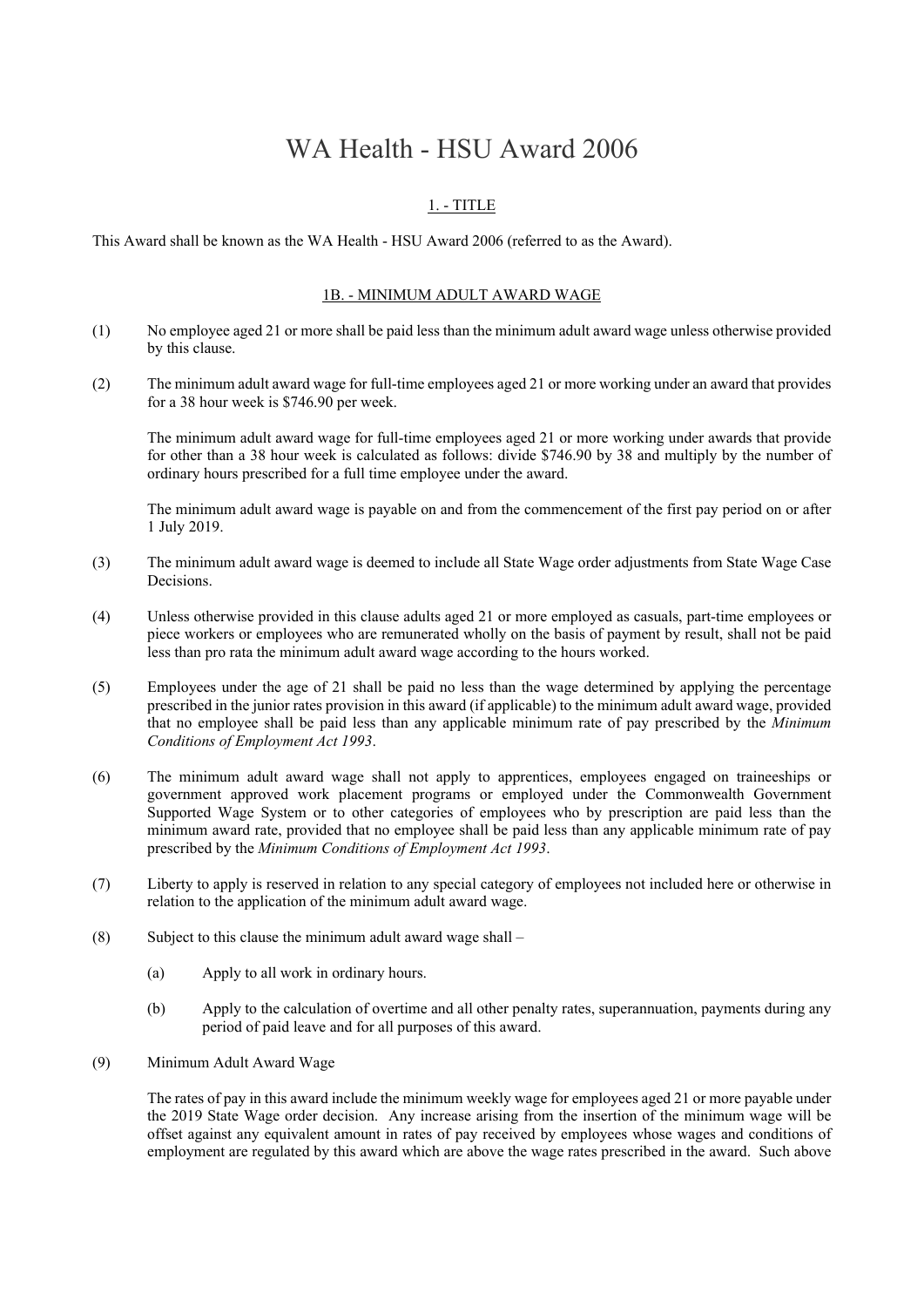award payments include wages payable pursuant to enterprise agreements, consent awards or award variations to give effect to enterprise agreements and over award arrangements. Absorption which is contrary to the terms of an agreement is not required.

Increases under previous State Wage Case Principles or under the current Statement of Principles, excepting those resulting from enterprise agreements, are not to be used to offset the minimum wage.

#### (10) Adult Apprentices

- (a) Notwithstanding the provisions of this clause, the minimum adult apprentice wage for a full-time apprentice aged 21 years or more working under an award that provides for a 38 hour week is \$638.20 per week.
- (b) The minimum adult apprentice wage for a full-time apprentice aged 21 years or more working under an award that provides for other than a 38 hour week is calculated as follows: divide \$638.20 by 38 and multiply by the number of ordinary hours prescribed for a full time apprentice under the award.
- (c) The minimum adult apprentice wage is payable on and from the commencement of the first pay period on or after 1 July 2019.
- (d) Adult apprentices aged 21 years or more employed on a part-time basis shall not be paid less than pro rata the minimum adult apprentice wage according to the hours worked.
- (e) The rates paid in the paragraphs above to an apprentice 21 years of age or more are payable on superannuation and during any period of paid leave prescribed by this award.
- (f) Where in this award an additional rate is expressed as a percentage, fraction or multiple of the ordinary rate of pay, it shall be calculated upon the rate prescribed in this award for the actual year of apprenticeship.

## 2. - ARRANGEMENT

#### 1. Title

- 1B. Minimum Adult Award Wage
- 2. Arrangement
- 3. Effect, Area and Scope
- 4. Named Parties to the Award
- 5. Term
- 6. Definitions
- 7. Contract of Service
- 8. Salaries
- 9. Payment of Salaries
- 10. Higher Duties
- 11. Hours
- 12. Overtime
- 13. Meal Money
- 14. Holidays and Annual Leave
- 15. Short Leave/Bereavement Leave
- 16. Sick Leave
- 17. Parental Leave
- 18. Long Service Leave
- 19. Motor Vehicle Allowances
- 20. Travelling
- 21. Transfers
- 22. Travelling Time
- 23. Relieving or Special Duty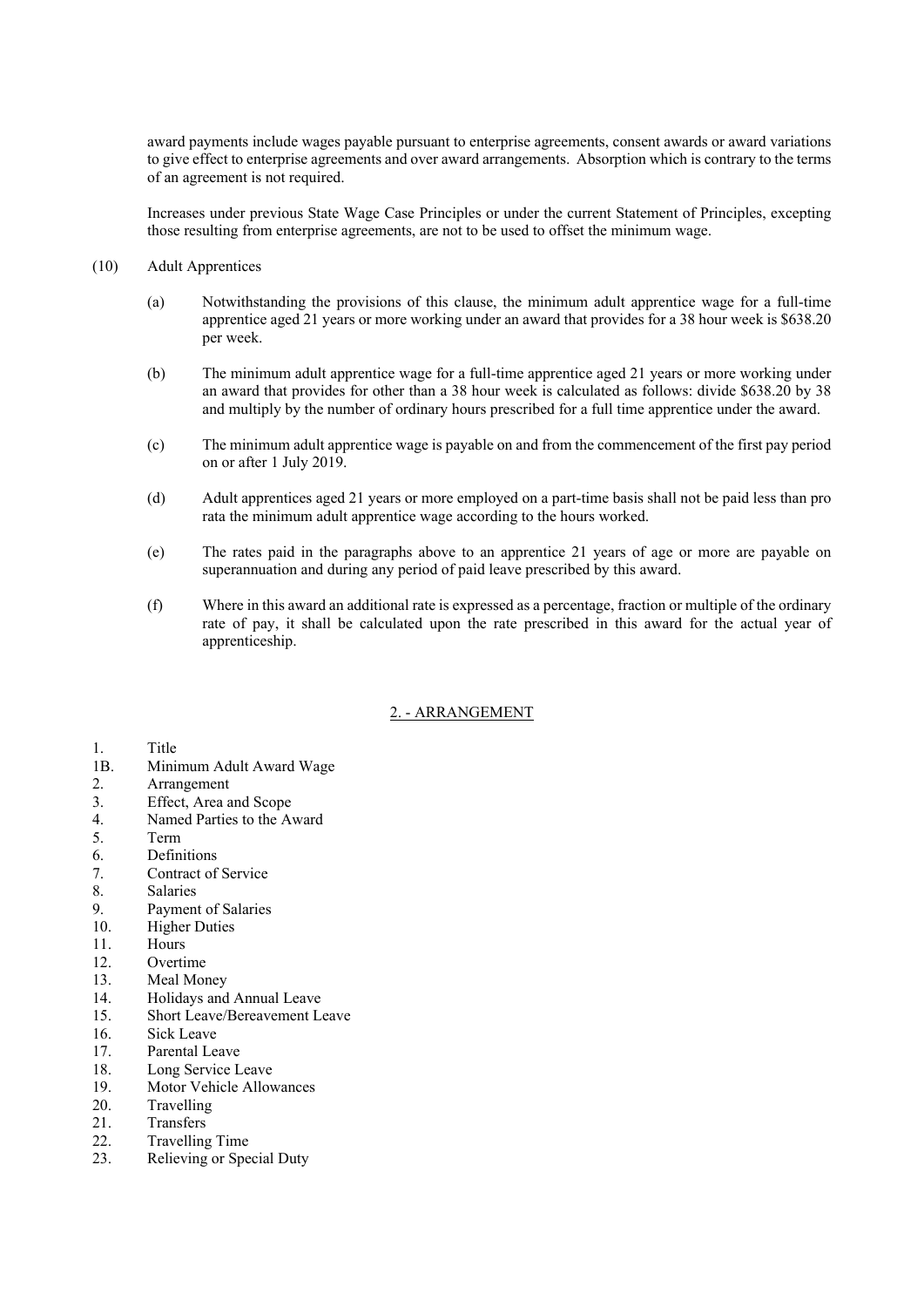- 24. Travelling, Transfers and Relieving Duty Rates of Allowance
- 25. Removal Allowance
- 26. Dirty Work
- 27. Dispute Settlement Procedure
- 28. Shift Work
- 29. Protective Clothing and Uniforms
- 30. District Allowance
- 31 Child Allowance
- 32. Channel of Communication
- 33 Part-Time Employees
- 34. Property Allowance
- 35. Casual Employees
- 36. Leave to Attend Union Business
- 37. Trade Union Training Leave
- 38. Introduction of Change
- 39. Skills Acquisition
- 40. Traineeships
- 41 Flexibility Agreements
- 42. Salary Packaging
- 43. Preservation of Rights

Schedule A - Minimum Salaries

Schedule B - Classes and/or Groups and/or Callings Covered Schedule C - Employers Bound and/or Named Parties to the Award

## 3. – EFFECT AREA AND SCOPE

- (1) This Award shall extend to and bind:
	- (a) All salaried employees engaged in professional, administrative, clerical, technical, and supervisory capacities - including those employed in the callings listed in "Schedule B - Classes and/or Groups and/or Callings Covered" - employed in the industry and/or industries of any public hospital and/or health service operated by the boards of any public hospital and or health service constituted under the Hospital and Health Services Act 1927 (as amended) in such hospitals or for the provision of health services in any district or area in which boards are required or have a duty to provide such services including, but not limited to, the boards of the hospitals and health services named in "Schedule C - Employers Bound and/or Named Parties to the Award"; and
	- (b) All employers employing those employees;

and

- (2) Shall operate throughout the State of Western Australia.
- (3) Notwithstanding subclause (1) of this clause, this Award shall not extend to and bind:
	- (a) Employees employed in the profession or industry of nursing and being registered or entitled to be registered with the Nurses Board of Western Australia howsoever titled;
	- (b) Medical practitioners as defined in the Medical Act 1894 including any medical student registered or otherwise authorised and employed to perform duties which would usually be performed by a medical practitioner;
	- (c) All salaried employees (being professional, administrative, clerical, technical and supervisory employees) employed by the Metropolitan Health Service Board or by any other Western Australian State Government person, enterprise or corporation in the Perth Dental Hospital and Community Dental Services or any other entity howsoever described or named which provides any of the services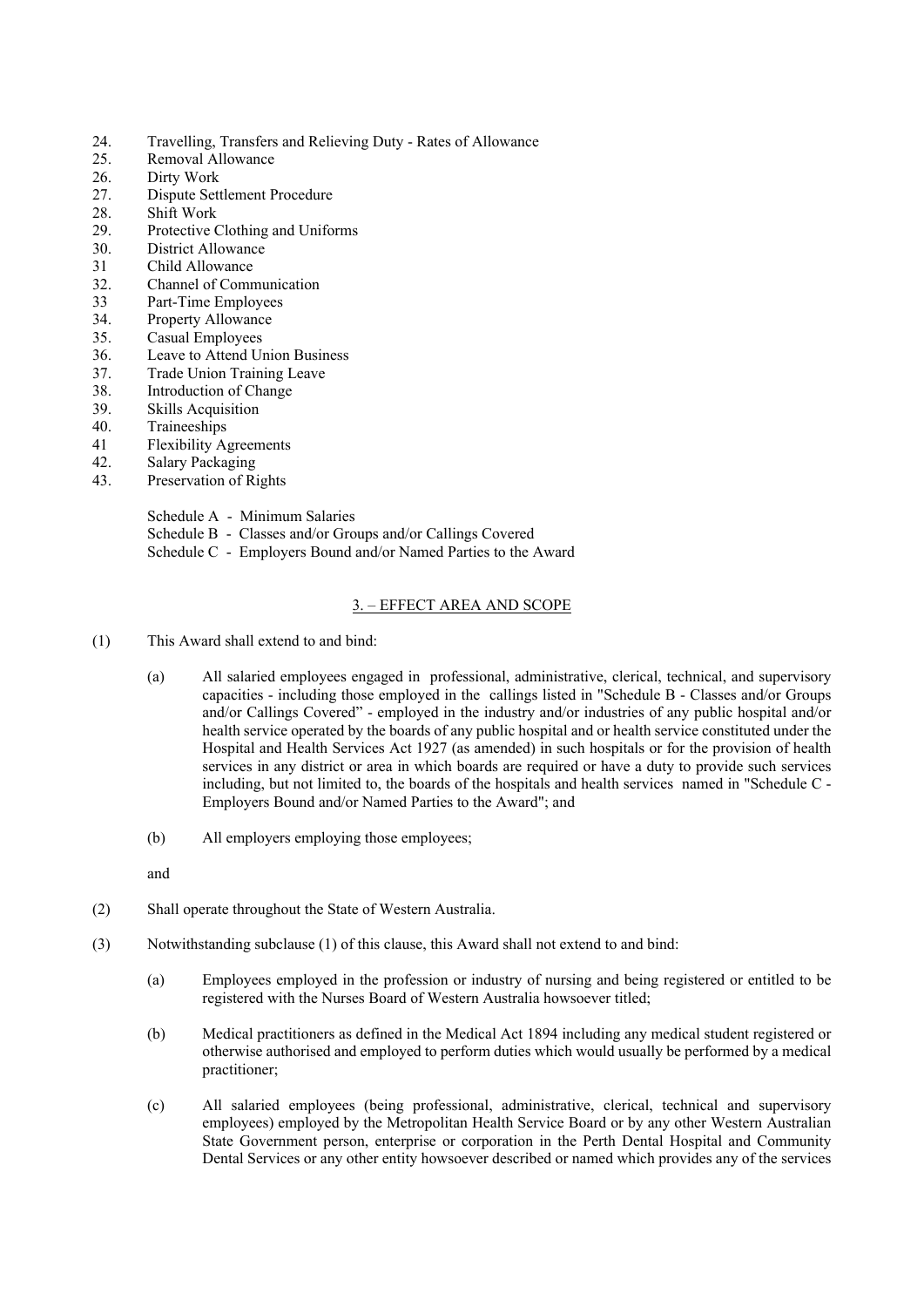provided by Perth Dental Hospital or by the Dental Services Branch of the Health Department of Western Australia as at 30 April 1998 (referred to collectively as "the Dental Hospital"), provided that where from time to time the provision of dental services is devolved from management and control of the Dental Hospital, to the management and control of an individual Public Hospital Health Service such that the individual Public Hospital Health Service has permanent management control of employees and the provision of dental services at the Public Hospital Health Service then such employees will not be excluded from coverage of this Award;

- (d) All salaried employees (being professional, administrative, clerical, technical and supervisory employees) employed by the Metropolitan Health Services Board at Graylands Selby-Lemnos and Special Care Health Services ("GSL") who, as at 6 May 1998 were financial members of the Civil Service Association of Western Australia Incorporated, while they remain employed at the GSL and financial members of the CSA;
- (e) Any employees employed in callings which as at 30 March 2006 would have made them eligible for coverage by an award of the Liquor, Hospitality and Miscellaneous Union, Western Australian Branch.
- (4) This Award cancels and replaces the Hospital Salaried Officers Award 1968, provided that any orders, agreements and/or arrangements made pursuant to the replaced award will continue under this Award with any variations necessary to allow references to the Award to be correctly read unless specifically cancelled, discontinued or replaced.

#### 4. – NAMED PARTIES TO THE AWARD

The named parties to the Award are:

- (1) The Health Services Union of Western Australia (Union of Workers); and
- (2) The employers listed in Schedule C Employers Bound and/or Named Parties to the Award.

#### 5. - TERM

- (1) This Award cancels and replaces the Hospital Salaried Officers Award, 1968, No. 39 of 1968, as amended.
- (2) This Award has effect on and from the date of registration until such time as it is cancelled or replaced.

#### 6. - DEFINITIONS

- (1) "Metropolitan Area" means, that area within a radius of fifty kilometres from the Perth Railway Station.
- (2) "Married Employee" means, an employee who is required to maintain a home and support dependants therein.
- (3) "A Day" means, for the purposes of Clauses 20, 21, 23, 25, 27 and 28, from midnight to midnight.
- (4) "Headquarters" means, that hospital in which the principal work is carried out, as defined by the employer.
- (5) "Day Employee" means, an employee who works his/her ordinary hours from Monday to Friday inclusive and who commences work on such days after 6.00 a.m. and before 12.00 midday.
- (6) "Shift employee" means, an employee who is not a day employee as defined.
- (7) "Union" shall mean the Health Services Union of Western Australia (Union of Workers).
- (8) "Spouse" means, an employee's spouse/partner including defacto spouse/partner.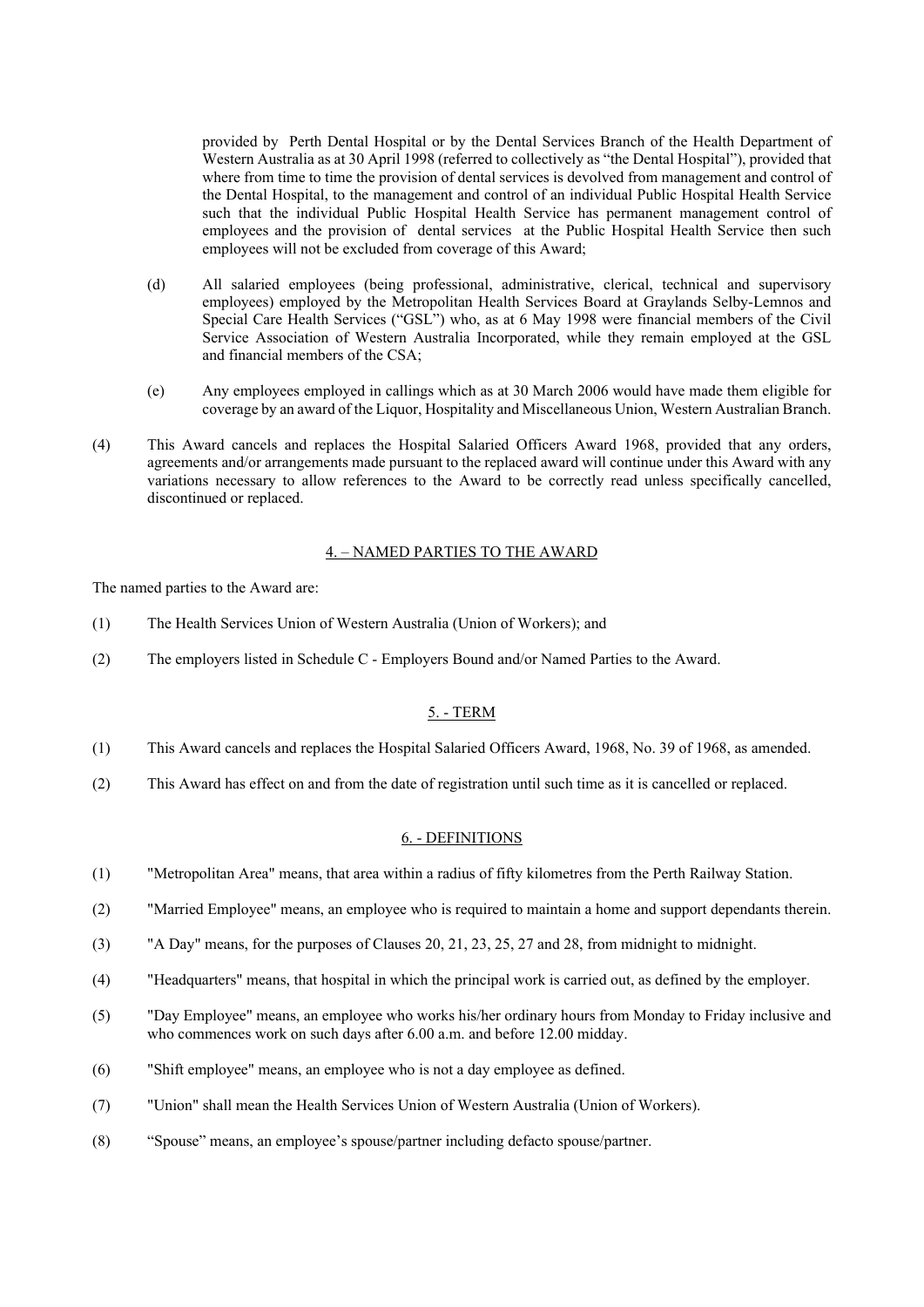(9) "Defacto spouse/partner" means, a person of either opposite or same sex who is co-habiting with another person as that person's partner on a bona fide domestic basis, although not actually married to that person, as if for all intents and purposes they are lawfully married.

## 7. - CONTRACT OF SERVICE

- (1) (a) Upon employment an employee shall be appointed to a position and classification level and salary increment point within that level, and upon appointment to a new position an employee shall be appointed to a classification level and salary increment point within that level.
	- (b) During the first six (6) months of employment the contract of service shall be by the fortnight and may be terminated by two (2) weeks' notice on either side given in writing on any day or by the payment by the employer, or the forfeiture by the employee, of an amount equal to two (2) weeks' salary provided that, a lesser period of notice may be agreed, in writing between the employer and the employee concerned.
- (2) (a) On the completion of six (6) months' employment the contract of service shall be by the month unless the employer notifies the employee of an intention to continue the contract of service on a fortnightly basis for a further period of up to six  $(6)$  months in which case the provisions of subclause  $(1)(a)$  of this clause will apply during that period.
	- (b) Where the employer notifies an employee of an intention to continue the contract of service on a fortnightly basis and the employment continues for a period of twelve (12) months the employer shall terminate the contract of service forthwith by one (1) month's notice given in writing on any day or by the payment of an amount equal to one (1) month's salary or, if the employer fails to do so, the contract of service shall be deemed to be by the month.
- (3) An employee whose contract of service is by the month may terminate the contract of service by one (1) month's notice given in writing on any day or the forfeiture of an amount equal to one (1) month's salary provided that, a lesser period of notice may be agreed, in writing, between the employer and the employee concerned.
- (4) The employer may terminate the contract of service of any employee, whose contract of service is by the month, by one (1) month's notice given in writing on any day but only if:
	- (a) The employer has followed the disciplinary procedure in accordance with subclause (3) of Clause 27. - Dispute Settlement Procedure of this Award, and is satisfied that the employee is guilty of;
		- (i) wilful disobedience or disregard of any lawful order made or given by any person having authority to make or give such an order;
		- (ii) being negligent or careless in the discharge of his/her duties;
		- (iii) being inefficient or incompetent in the discharge of his/her duties and such inefficiency or incompetency appears to arise from causes within his/her own control;
		- (iv) using intoxicating beverages to excess; or
		- (v) disgraceful or improper conduct.
	- (b) The employee is convicted of any indictable offence;
	- (c) On the basis of medical evidence, the employee does not have the capacity to continue to carry out the duties of his/her position; or
	- (d) The position occupied by an employee is no longer considered necessary and there is no suitable alternative employment available, provided that in such case, termination is subject to the minimum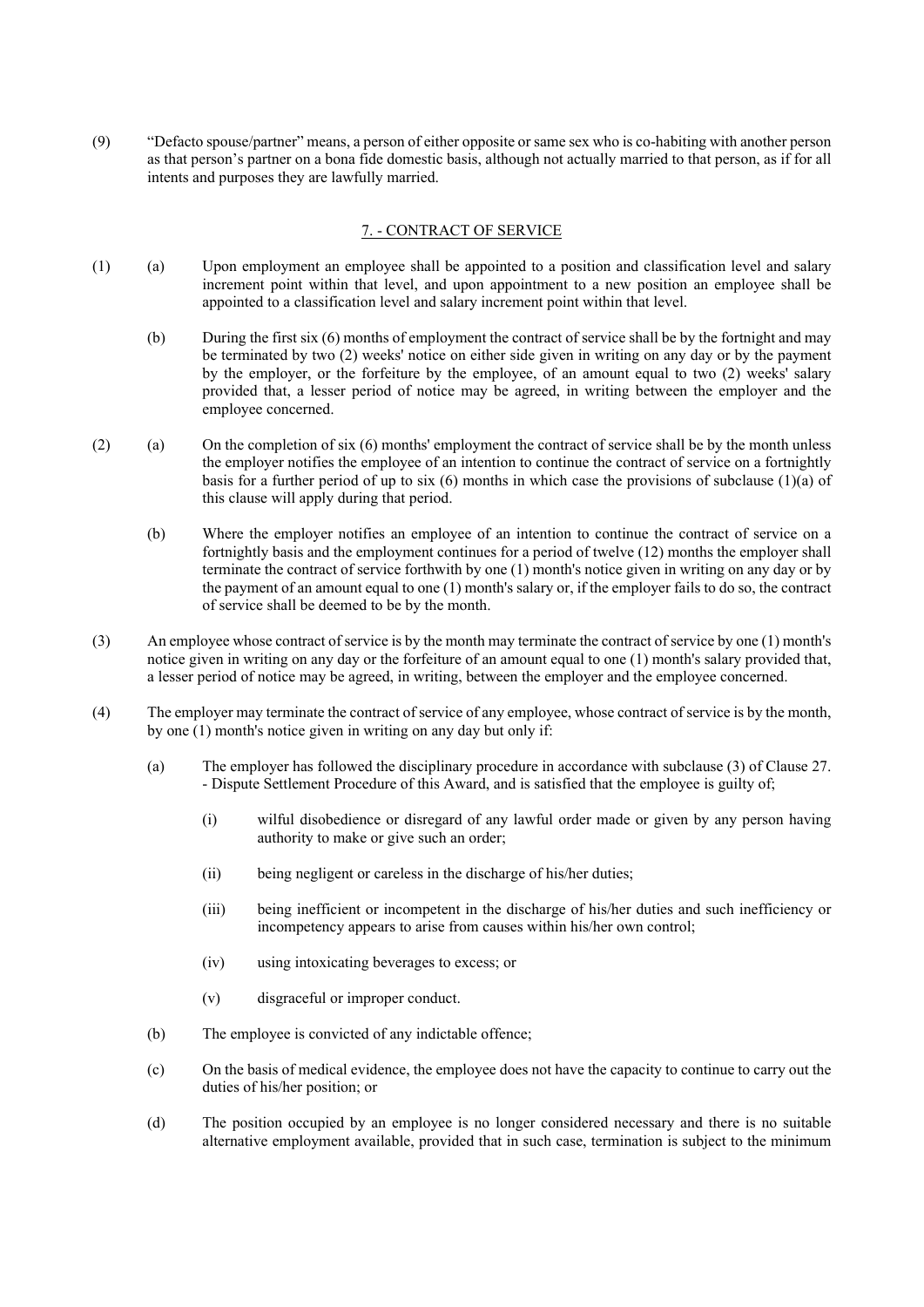notification required in accordance with subclause (6) of this clause, and to the prevailing redeployment and redundancy provisions, and laws applying to public sector employees.

- (5) The foregoing provisions of this clause do not affect the employer's right to dismiss an employee without notice for misconduct and in such a case the salary of the employee shall be paid up to the time of dismissal only but where an employee, whose contract of service is by the month, is dismissed the cause for dismissal shall be of the kind referred to in paragraphs (a) and (b) of subclause (4) of this clause.
- (6) (a) Where an employer considers that a position occupied by an employee is no longer necessary and no other employment is available to that employee the Union shall be notified in writing to that effect.
	- (b) The Union may, within seven (7) days of the date upon which that notification is given, request the employer to review that decision but where an agreement is not reached in discussion between the employer and the Union the contract of service may, subject to the prevailing redeployment and redundancy provisions and laws applying to public sector employees, be terminated in accordance with the provisions of subclause (4) of this clause.
- (7) Where the employer seeks to terminate the services of an employee in accordance with subclauses (4) and (5) of this clause, the employer shall, upon written request, supply to the employee, a written statement setting out the full details of the incident, circumstance, event or matters upon which the employer based its decision. Each statement shall be supplied within seventy-two hours of receipt of the request.
- (8) The provisions of this clause shall not apply to casual employees.

## 8. - SALARIES

The minimum rates of salaries to be paid to employees covered by this Award shall be those set out in Schedule  $A -$ Minimum Salaries attached to this Award. Nothing contained in this Award shall preclude the payment by way of an allowance an amount in addition to that prescribed for the classification of a position.

## 9. - PAYMENT OF SALARIES

- (1) Salaries shall be paid fortnightly but, where the usual pay day falls on a holiday prescribed in Clause 14. Holidays and Annual Leave of this Award, payment shall be made on the previous day.
- (2) A fortnight's salary shall be computed by dividing the annual salary rate by 313 and multiplying the result by 12.
- (3) The hourly rate shall be calculated as one seventy-fifth of the fortnight's salary.
- (4) Salaries shall be paid by direct funds transfer to the credit of an account nominated by the employee at such bank, building society or credit union approved by the employer. Provided that where such form of payment is impractical or where some exceptional circumstances exist and by agreement between the employer and the Union, payment by cheque may be made.
- (5) Annual increments shall be subject to the employee's satisfactory performance over the preceding twelve months, which shall be assessed according to an agreed system of performance appraisal.

## 10. - HIGHER DUTIES

(1) An employee, who is directed by the employer or a duly authorized senior employee to act in an office which is classified higher than his/her own and who performs the full duties and accepts the full responsibility of the higher office for five (5) consecutive working days or more, shall, subject to the provisions of this Award, be paid an allowance equal to the difference between his/her own salary and the salary he/she would receive if he/she were permanently appointed to the office in which he/she is so directed to act.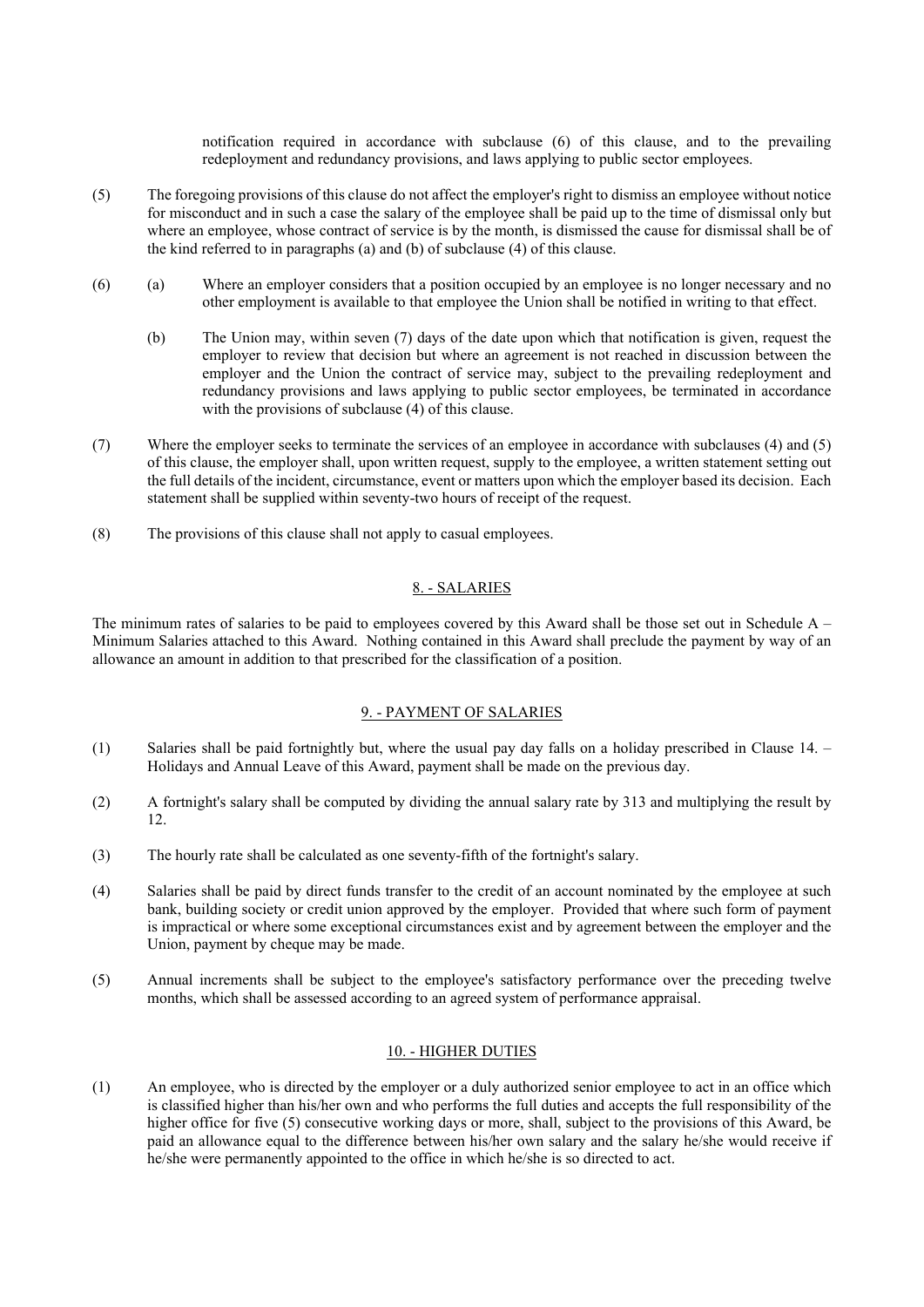- (2) Where the full duties of a higher office are temporarily performed by two (2) or more employees they shall each be paid an allowance as determined by the employer: Provided that any dispute or disagreement as to the amount of any such allowance shall be resolved in accordance with Clause 27. – Dispute Settlement Procedure of this Award.
- (3) Where an employee is directed to act in an office which has an incremental range of salaries he/she shall be entitled to receive an increase in higher duties allowance equivalent to the annual increment he/she would have received had he/she been permanently appointed to such office: Provided that acting service with allowances for acting in offices of the same classification or higher than the office during the eighteen (18) months preceding the commencement of so acting shall aggregate as qualifying service towards such an increase in the allowance.
- (4) Where an employee, who has qualified for payment of higher duties allowance under this clause, is required to act in another office or other offices classified higher than his/her own for periods of less than five (5) consecutive working days without any break occurring in acting service, he/she shall be paid a higher duties allowance in respect of such further period or periods of so acting: Provided that payment shall be made at the highest rate the employee has been paid during his/her term of continuous acting or at the rate applicable to the office in which he/she is currently acting, whichever is the less.
- (5) Where an employee who is in receipt of an allowance granted under this clause and has been so for a continuous period of twelve (12) months or more, proceeds on:
	- (a) A period of normal annual leave; or
	- (b) A period of any other approved leave of absence of not more than one (1) calendar month;

the employee shall continue to receive the allowance for the period of leave. This subclause shall also apply to an employee who has been in receipt of an allowance for less than twelve (12) months if during his/her absence no other employee acts in the office in which the employee was acting immediately prior to proceeding on leave and the employee resumes in the office immediately after his/her leave.

For the purposes of this subclause, the expression:

- (c) "Normal annual leave" shall mean the annual period of leave referred to in subclause (4) and subclause (8) of Clause 14. - Holidays and Annual Leave of this Award and shall include any holidays mentioned in subclause (1) of that clause and leave in lieu accrued during the preceding twelve (12) months, taken in conjunction with such annual leave;
- (d) "Any other approved leave of absence" shall include any period of long service leave of not more than one (1) calendar month.
- (6) Where an employee who is in receipt of an allowance granted under this clause proceeds on:
	- (a) A period of annual leave in excess of the normal; or
	- (b) A period of any other approved leave of absence of more than one (1) calendar month;

he/she shall not be entitled to receive payment of such allowance for the whole or any part of the period of such leave.

(7) Where the full duties of a higher office are not performed, an employee shall be paid such proportion of the allowance provided for in subclause (1) as the duties performed bear to the full duties of the higher office. Where such a proportionate allowance is to be paid, however, employees shall be advised of the allowance to be paid before commencing the duties of the higher office.

The allowance may be adjusted during the period of higher duties.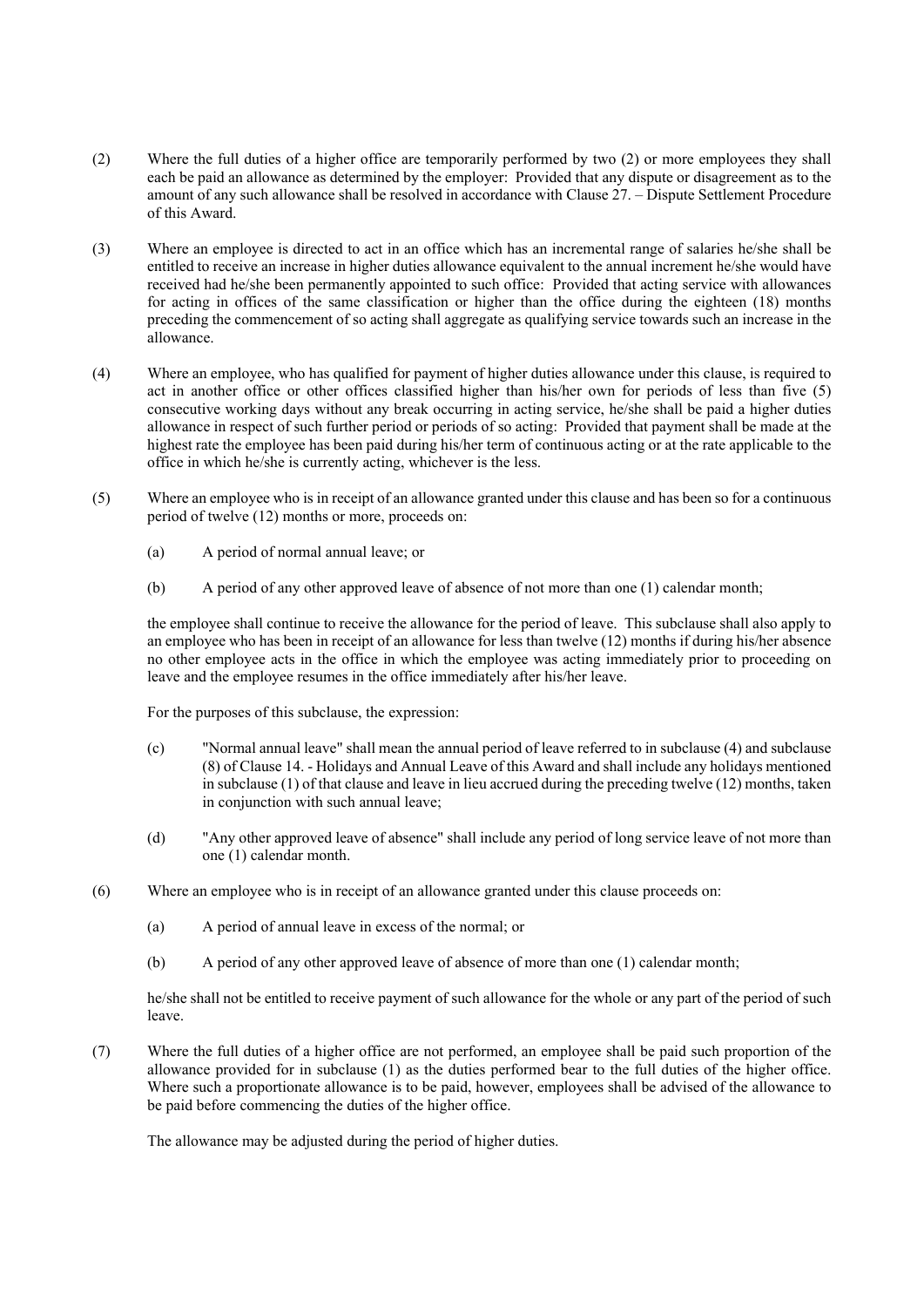#### 11. - HOURS

- (1) (a) Except as provided in subclause (3) and, subject to the provisions of subclause (2) of this clause the ordinary hours of work shall be an average of thirty seven and one half (37½) per week and shall be worked by one of the following arrangements:
	- (i) Prescribed hours of work of thirty seven and one half  $(37\frac{1}{2})$  per week;
	- (ii) Flexitime roster covering a settlement period of four (4) weeks;
	- (iii) Actual hours of seventy five (75) over nine (9) days with the tenth day to be taken as a paid rostered day off;
	- (iv) Such other arrangements as are agreed between the employer and employee; or
	- (v) Where the Union and the employer so agree, shifts of more than ten (10) hours but not more than twelve (12) hours may be worked for the purpose of trialling alternative shift arrangements only.
	- (b) The operation of working arrangements prescribed in paragraph (a) above, shall be consistent with those working arrangements prescribed in Administrative Instruction 701, Hours of Duty, governing State Public Service employees.
	- (c) Where an employer has made a definite decision to introduce changes to shift rosters or employees' ordinary hours, the employer shall notify the employees who may be affected by the proposed changes and the Union as soon as the decision has been made and before the changes are to be introduced. Discussion with the employees and Union shall occur consistent with Clause 38. - Introduction of Change of this Award.
- (2) Notwithstanding the provisions of this clause to the contrary, employees who on the 13 March, 1979, were employed to work the ordinary hours prescribed in subclause (1) hereof on four (4) days of the week shall continue to work such hours on such number of days of the week, provided that any change in the number of days of the week on which such ordinary hours may be worked, shall be the subject of agreement between the Union and the employer or failing agreement as determined in accordance with Clause 27. – Dispute Settlement Procedure of this Award.
- (3) Notwithstanding anything elsewhere contained in this Award, X-Ray staff who on the 14 September, 1961, were employed by any of the respondents to this Award on a thirty-five (35) hour and four (4) week annual leave basis shall continue to be employed on such basis whilst employed by any of the said respondents.

#### 12. - OVERTIME

- (1) Subject to the provisions of subclauses (3) and (11) of this clause and, except as provided in subclause (2) of this clause, all time worked at the direction of the employer outside an employee's ordinary working hours shall be paid for at the rate of time and a half for the first three (3) hours and double time thereafter.
- (2) (a) Subject to the provisions of subclauses (3) and (11) of this clause all time worked at the direction of the employer outside an employee's ordinary working hours on any day between midnight and 6.00 a.m. or on a Saturday after 12.00 midday or on a Sunday shall be paid for at the rate of double time.
	- (b) Subject to the provisions of subclauses (3) and (11) of this clause all time worked at the direction of the employer outside an employee's normal hours of labour or ordinary hours in the case of a shift employee on a public holiday observed in accordance with Clause 14. - Holidays and Annual Leave of this Award shall be paid for at the rate of double time and a half of the ordinary time rate.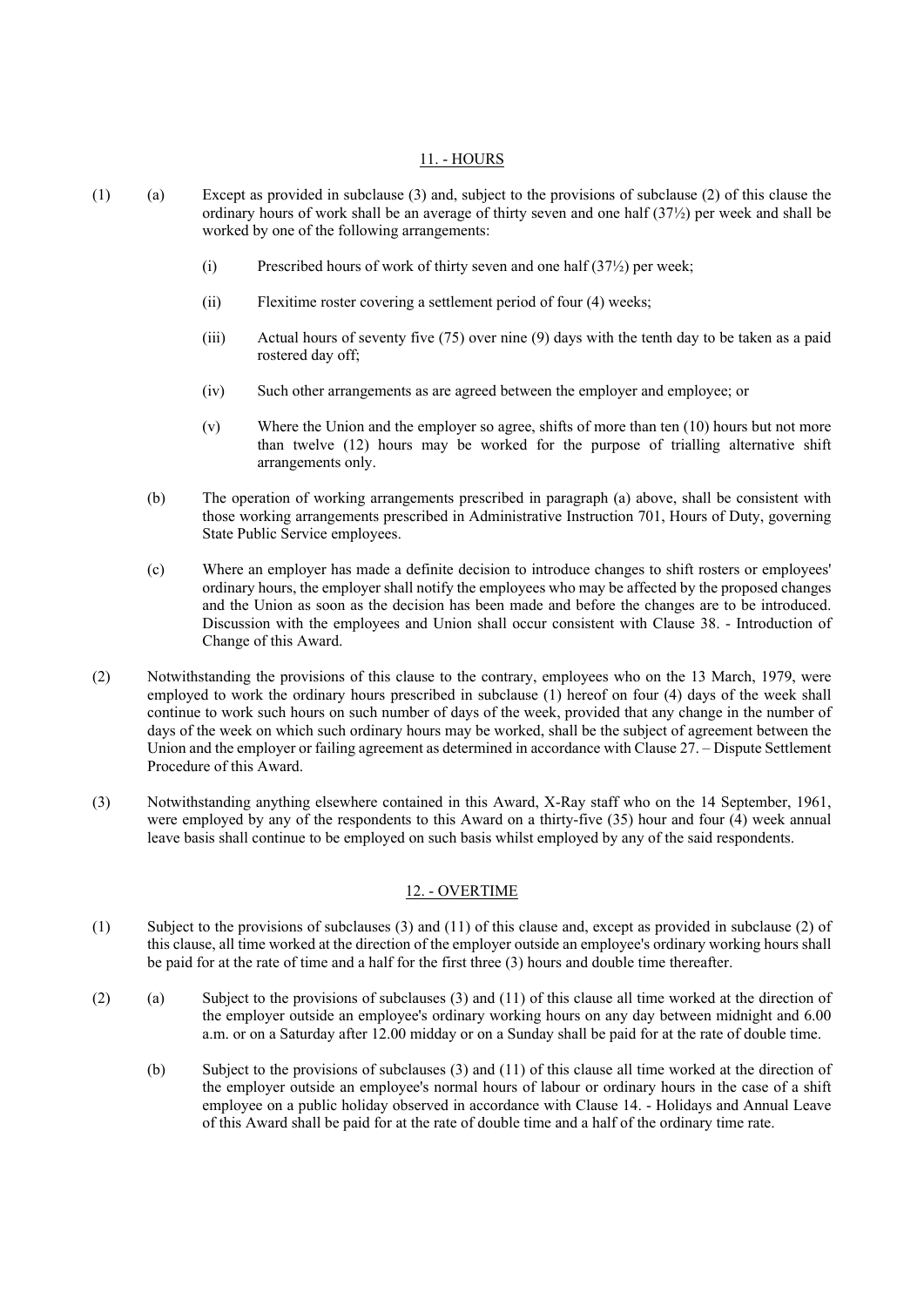- (3) Subclauses (1) and (2) of this clause shall not apply in respect of any day on which the time worked, in addition to the ordinary hours, is less than thirty (30) minutes.
- (4) In lieu of payment for overtime an employee, on request, may be allowed time off proportionate to the payment to which the employee is entitled but if the employee so requests in writing the employee shall be allowed such time off up to a maximum of five (5) days in each year of service. Time off shall be taken at a time convenient to the employer.
- (5) Notwithstanding anything contained elsewhere in this clause an employee, whose salary exceeds that determined from time to time as the maximum payable to an employee in Level 6, shall:
	- (a) Be entitled to the benefit of the provisions of this clause if the employee is rostered to work regular overtime or is instructed by his/her employer to hold him/herself on-call in accordance with the provisions of subclause (10) of this clause; or
	- (b) In all other cases but subject to the provisions of subclause (3) of this clause, be allowed time off equivalent to the overtime worked. Such time off shall be taken at a time convenient to the employer.
- (6) Payment for overtime shall be computed at the rate applicable to the day on which the overtime is worked which shall include any loading for afternoon or night shift, provided that with the exception of overtime worked on public holidays the maximum rate payable under this Award shall not exceed double the ordinary time rate.
- (7) For the purpose of assessing overtime each day shall stand alone.
- (8) An employee required to work overtime beyond 2.00 p.m., or beyond 7.00 p.m. on any day shall be allowed an unpaid break of at least thirty (30) minutes between 12.00 midday and 2.00 p.m. or between 5.00 p.m. and 7.00 p.m. as the case may be.
- (9) (a) Subject to the provisions of paragraph (b) of this subclause an employee, other than one accommodated at the hospital, who is recalled to work for any purpose shall be paid a minimum of two (2) hours at the appropriate overtime rate but the employee shall not be obliged to work for two (2) hours if the work for which the employee was recalled is completed in less time, provided that if an employee is called out within two (2) hours of starting work on a previous call the employee shall not be entitled to any further payment for the time worked within that period of two (2) hours.
	- (b) Where an employee, other than one accommodated at the hospital, is recalled to work for any purpose, within two (2) hours of commencing normal duty, the employee shall be paid at the appropriate overtime rate for that period up until the commencement time of normal duty, but the employee shall not be obliged to work for the full period if the work for which the employee was recalled is completed in less time.
	- (c) Where an employee is recalled to duty in accordance with paragraphs (a) or (b) of subclause (9) of this clause, then the payment of the appropriate overtime rate shall commence from:
		- (i) In the case of an employee who is on-call, from the time the employee starts work; or
		- (ii) In the case of an employee who is not on-call, time spent travelling to and from the place of duty where the employee is actually recalled to perform emergency duty shall be included with actual duty performed for the purpose of overtime payment:

Provided that where an employee is recalled within two (2) hours of commencing normal duty, only time spent in travelling to work shall be included with actual duty for the purpose of overtime payment.

(d) An employee other than one accommodated at the hospital shall, if recalled to work: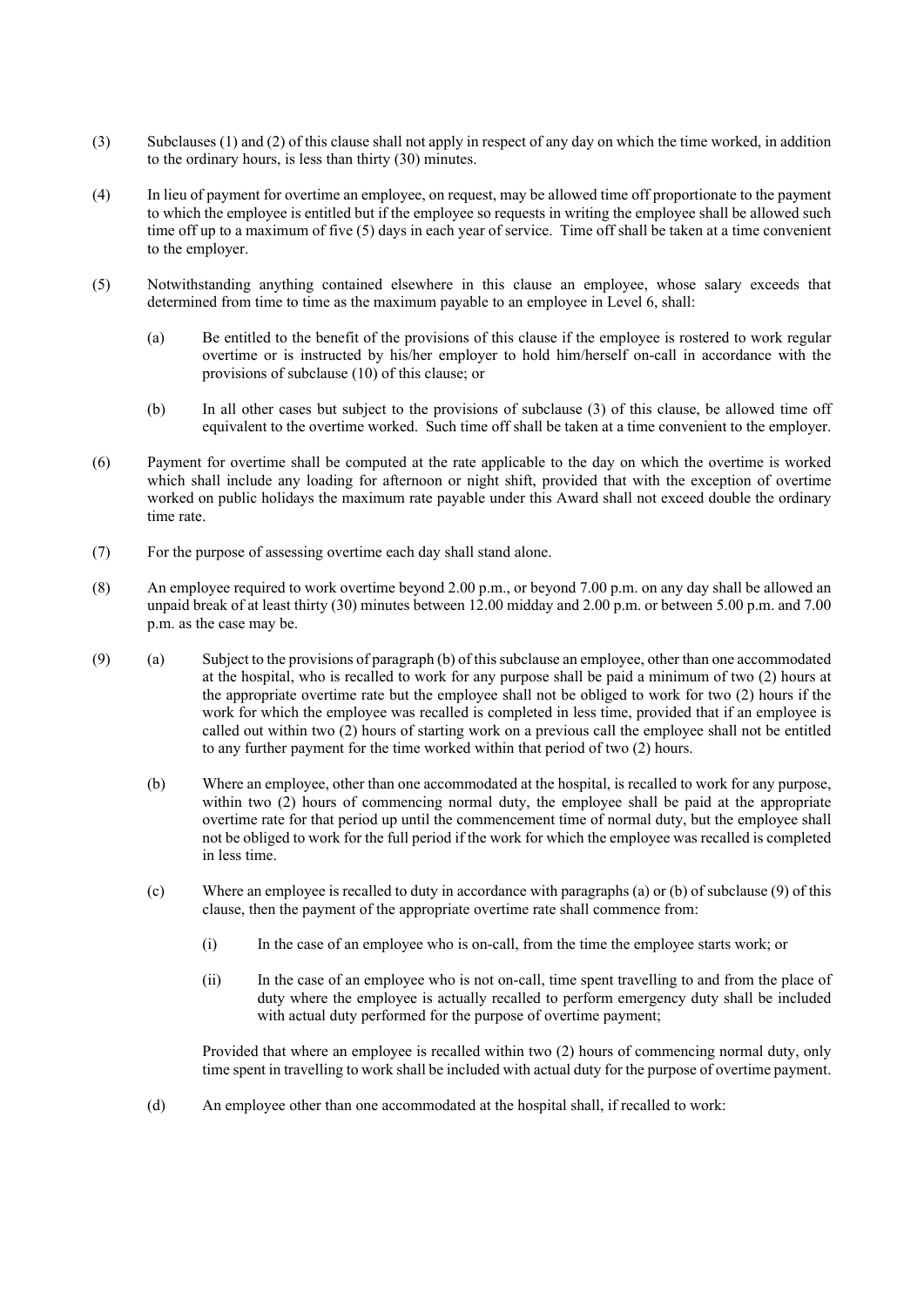- (i) Except as provided in placitum (ii) of this paragraph, be provided free of charge with transport from his/her home to the hospital and return or, be paid the vehicle allowance provided in Clause 19. – Motor Vehicle Allowances of this Award.
- (ii) If recalled to work within two hours of commencing normal duty and the employee remains at work, the employee shall be provided free of charge with transport from his/her home to the hospital or, be paid the vehicle allowance provided in Clause 19. – Motor Vehicle Allowances of this Award for the journey from the employee's home to the hospital.
- (10) (a) For the purposes of this Award an employee is on-call when they are directed by the employer to remain at such a place as will enable the employer to readily contact him/her during the hours when the employee is not otherwise on duty. In so determining the place at which the employee shall remain, the employer may require that place to be within a specified radius from the hospital.
	- (b) An employee shall be paid an hourly allowance equal to 18.75% of 1/37.5th of the minimum weekly salary rate prescribed from time to time for a Medical Scientist: Provided that payment in accordance with this paragraph shall not be made with respect to any period for which payment is otherwise made in accordance with the provisions of this clause when the employee is recalled to work.
	- (c) Where the employer determines that there is a need for an employee to be on-call or to provide a consultative service and the means of contact is to be by telephone or telepage, the employer shall where the telephone is not already installed bear the cost of such installation.
	- (d) (i) Where the employee pays or contributes towards the payment of the rental of such telephone the employer shall pay the employee an amount being a proportion of the telephone rental calculated on the basis that for each seven days on which an employee is required to be oncall, the employer shall pay the employee 1/52nd of the annual rental paid by the employee.
		- (ii) Provided that where as a usual feature of the work an employee is regularly required to be on-call or to provide a consultative service the employer shall pay the full amount of the telephone rental.
	- (e) Where the employer determines that the means of contact is to be by a telepage or similar device the employer shall supply such device to the employee at no cost to the employee.
	- (f) Where the employer determines otherwise or it is not possible to contact an employee by telephone or telepage, the employer may send a taxi to the employee's residence or such other place with instructions for the employee to return to work.
	- (g) Notwithstanding the provisions of this subclause, where the employer and the Union, in writing agree, other arrangements may be made for compensation of on-call work.
- (11) An Engineer or Maintenance Officer working singly in a hospital may be required by the hospital to hold himself/herself available for duty outside normal working hours in accordance with the following provisions:
	- (a) No restriction shall be placed on the Engineer's (or Maintenance Officer's) movements but he/she shall be required to advise the hospital of his/her whereabouts while he/she remains in the metropolitan area or in the country town in which he/she is employed;
	- (b) Before the Engineer (or Maintenance Officer) leaves the metropolitan area or the country town in which he/she is employed, at any time outside normal working hours, he/she shall advise the hospital of the following;
		- (i) The present condition of the engineering services in the hospital;
		- (ii) The name of any hospital employee or private tradesman who may be contacted in the event of an emergency;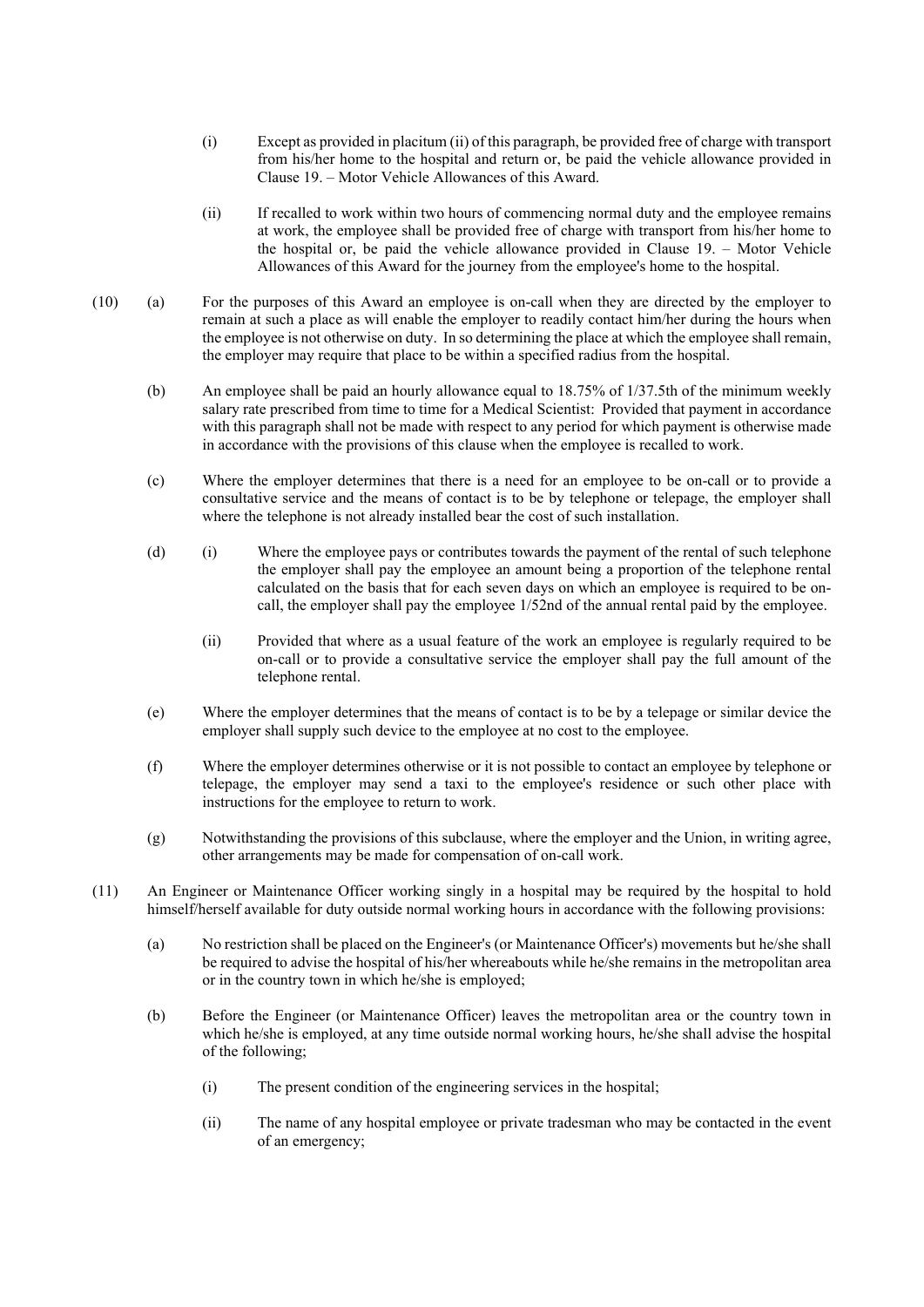- (iii) Where he/she will be located in his/her absence and how he/she may be contacted if necessary, to provide advice and consultation; and
- (iv) The approximate duration of his/her proposed absence;
- (c) In lieu of payment of any allowance for being required to hold him/herself available for duty outside normal working hours and any overtime worked, each Engineer or Maintenance Officer working singly in a hospital shall be entitled to an additional two (2) weeks' leave per annum with pay and an allowance equivalent to 7% of the Level 4 point 4 salary.
- (12) An Engineer employed at Royal Perth Hospital, Sir Charles Gairdner Hospital, Princess Margaret Hospital, Fremantle Hospital or King Edward Memorial Hospital rostered for on-call duty shall be available at all times for duty outside ordinary working hours.

In lieu of payment of the prescribed allowance and any overtime worked each Engineer shall be entitled to an additional two (2) weeks' leave per annum with pay and an allowance equivalent to 4% of the Level 5 point 3 salary.

- (13) A Medical Imaging Technologist employed at a hospital employing no more than two (2) Medical Imaging Technologists may be required by the employer to hold him/herself available for duty outside of normal working hours in accordance with the following provisions:
	- (a) No restriction shall be placed on the Medical Imaging Technologist's movements but he/she shall be required to advise the hospital of his/her whereabouts while he/she remains in the metropolitan area or in the country town in which he/she is employed;
	- (b) Before a Medical Imaging Technologist leaves the metropolitan area or the country town in which he/she is employed, he/she shall advise the hospital of where he/she may be located in his/her absence, how he/she may be contacted if necessary and the approximate duration of his/her proposed absence;
	- (c) Subject to paragraph (d) of this subclause the Medical Imaging Technologist shall be available to provide an emergency service only and shall only be called into work by a Doctor who is giving treatment and who, in the course of that treatment, determines that x-rays are required urgently to ensure the proper care and management of the patient;
	- (d) Where, because of the nature of the emergency treatment being given, it is not possible for the Doctor to personally contact the Medical Imaging Technologist, another person may contact the Medical Imaging Technologist and request the Medical Imaging Technologist's attendance on the Doctor's behalf;
	- (e) A Medical Imaging Technologist called into work in accordance with paragraphs (c) and (d) of this clause shall attend at the required location to perform the service as soon as practicable following receipt of the call;
	- (f) A Medical Imaging Technologist who is required by the employer to hold him/herself available for duty outside of normal working hours in accordance with this subclause shall be entitled to an allowance equivalent to 11.5% of the minimum weekly salary rate prescribed from time to time in respect of classification Level 3 First Year as contained in Schedule A – Minimum Salaries of this Award;
	- (g) A Medical Imaging Technologist who is required by the employer to hold him/herself available for duty outside of normal working hours and who is recalled to work shall be paid overtime at the appropriate overtime rate in accordance with this clause;
	- (h) A Medical Imaging Technologist who is required by the employer to hold him/herself available for duty outside of normal working hours in accordance with this subclause may also be placed 'on-call' by the employer in accordance with the 'on-call' provisions contained in subclause (10) of this clause.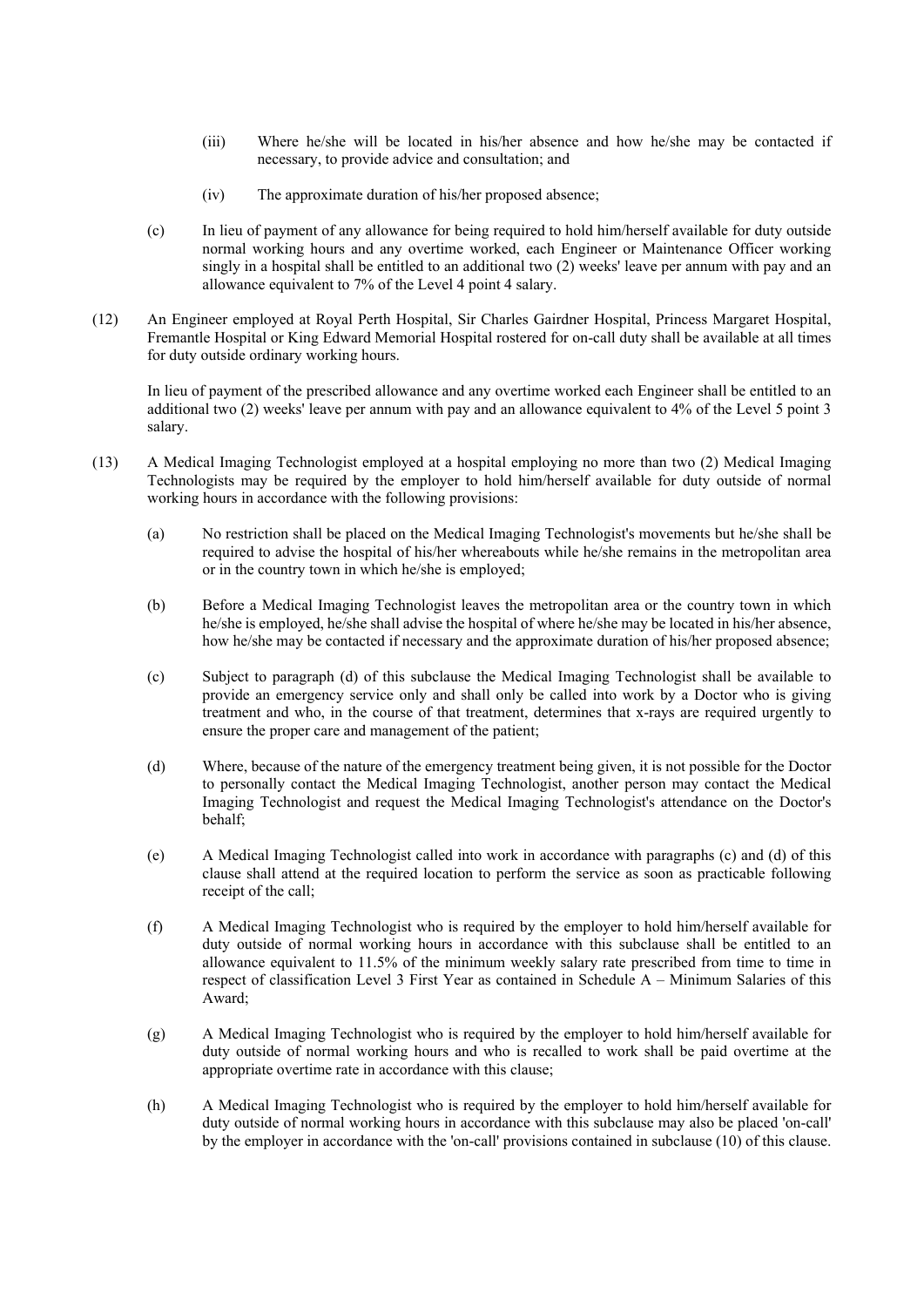Payment for any such 'on-call' duties shall be at the rate prescribed in subclause (10)(b) of this clause, and shall be in addition to the availability allowance prescribed in paragraph (f) above;

- (i) Notwithstanding the foregoing provisions of this Award where the employer and the Union agree, in writing, emergency availability services may be provided in those hospitals where more than two (2) Medical Imaging Technologists are employed.
- (14) Notwithstanding the foregoing provisions of this clause, where the employer and the Union agree, in writing, other arrangements may be made for compensation in lieu of payment of overtime.
- (15) (a) Where an employee performs overtime duty after the time at which normal hours of duty end on one day and before the time at which normal hours of duty are to commence on the next succeeding day which results in the employee not being off duty between these times for a continuous period of not less than ten (10) hours, the employee shall be entitled to be absent from duty without loss of salary, until from the time the employee ceased to perform overtime duty the employee has been off duty for a continuous period of ten (10) hours.
	- (b) Provided that where an employee is required to return to or continue work without the break provided in paragraph (a) of this subclause, then the employee shall be paid at double the ordinary rate until released from duty, or until the employee has had ten consecutive hours off duty without loss of salary for ordinary working time occurring during such absence.
	- (c) Where an employee (other than a casual employee or an employee engaged on continuous shift work) is called into work on a Sunday or holiday preceding an ordinary working day, the employee shall, whenever reasonably practicable, be given ten consecutive hours off duty before the employee's usual starting time on the next day. If this is not practicable then the provision of paragraph (b) shall apply.
	- (d) The provisions of this subclause shall apply in the case of shift employees who rotate from one shift to another, as if eight (8) hours were substituted for ten (10) when overtime is worked for the purpose of changing shift rosters.
	- (e) The provisions of paragraphs (a) and (b) of this subclause shall not apply to employees included in subclause (10) of this clause.

## 13. - MEAL MONEY

- (1) An employee required to work overtime before or after the employee's ordinary working hours on any day shall, when such additional duty necessitates taking a meal away from the employee's usual place of residence, be supplied by the employer with any meal required or be reimbursed for each meal purchased at the rate of \$9.00 for breakfast, \$11.05 for the midday meal, and \$13.25 for the evening meal: Provided that the overtime worked before or after the meal break totals not less than two (2) hours. Such reimbursement shall be in addition to any payment for overtime to which the employee is entitled.
- (2) The rates prescribed in this clause shall be varied in accordance with any movement in the equivalent allowances in the Public Service Award, 1992.

## 14. - HOLIDAYS AND ANNUAL LEAVE

(1) (a) The following days or the days observed in lieu thereof shall, be allowed as holidays without deduction of pay, namely New Year's Day, Australia Day, Good Friday, Easter Monday, Anzac Day, Labour Day, Foundation Day, Sovereign's Birthday, Christmas Day, Boxing Day, provided that another day may be taken as a holiday by arrangement between the parties in lieu of any of the days named in this subclause.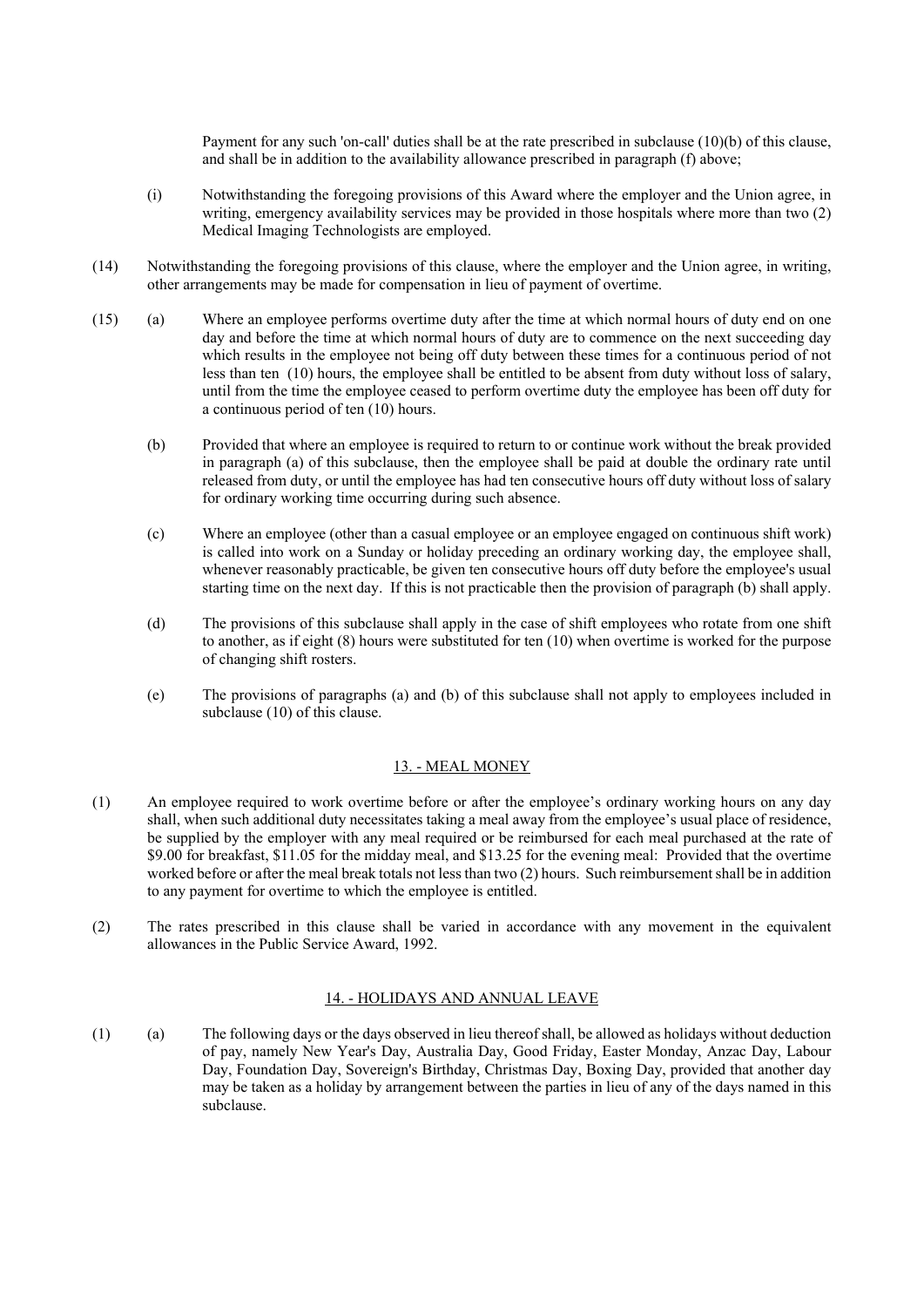- (b) Where any of the days mentioned in subclause (1)(a) hereof falls on a Saturday or a Sunday the holiday shall be observed on the next succeeding Monday and when Boxing Day falls on a Sunday or a Monday, the holiday shall be observed on the next succeeding Tuesday.
- (2) (a) When any of the days observed as a holiday in this clause fall during a period of annual leave the holiday or holidays shall be observed on the next succeeding work day or days as the case may be after completion of that annual leave.
	- (b) When any of the days observed as a holiday as prescribed in this clause fall on a day when a shift employee is rostered off duty and the employee has not been required to work on that day they shall be paid as if the day was an ordinary working day or if the employer agrees be allowed to take a day's holiday in lieu of the holiday at a time mutually acceptable to the employer and the employee.
- (3) (a) Any employee, subject to paragraph (b) of this subclause, who is required to work on the day observed as a holiday as prescribed in this clause in his/her normal hours of labour or ordinary hours in the case of a shift employee shall be paid for the time worked at the rate of double time and a half or if the employer agrees be paid for the time worked at the rate of time and a half and in addition be allowed to observe the holiday on a day mutually acceptable to the employer and the employee.
	- (b) (i) An employee who is instructed by his/her employer to hold themself on-call in accordance with the provisions of subclause (10) of Clause 12. – Overtime of this Award on a day observed as a public holiday during his/her normal hours of labour or his/her ordinary hours in the case of a shift employee shall be allowed to observe that holiday on a day mutually acceptable to the employer and the employee.
		- (ii) An employee who is holding him/herself on-call during the period specified in the preceding paragraph in accordance with subclause (10) of Clause 12. – Overtime of this Award shall be paid for any time worked during the period at the rate of time and a half in accordance with the provisions of subclause (9) of Clause 12. – Overtime of this Award.
	- (c) An employee who is required to work on a public holiday outside of the hours referred to in subclause (3)(a) hereof shall be paid in accordance with subclause (2)(b) of Clause 12. – Overtime of this Award.
- (4) Except as hereinafter provided a period of four (4) consecutive weeks' leave shall be allowed to an employee by his/her employer after each period of twelve (12) months' continuous service with such employer and this entitlement shall accrue pro-rata on a weekly basis.
- (5) Where an employer and an employee have not agreed when the employee is to take his or her annual leave, subject to subclause (6) of this clause, the employer is not to refuse the employee taking, at any time suitable to the employee, any period of annual leave the entitlement to which accrued more than twelve (12) months before that time.
- (6) The employee is to give the employer at least two (2) weeks' notice of the period during which the employee intends to take his or her leave unless a lesser period is agreed between the employee and the employer.
- (7) The employee shall be paid for any period of annual leave prescribed by this clause at the ordinary rate of salary, and in the case of shift employees that rate of salary shall include the shift and weekend penalties the employee would have received had the employee not proceeded on annual leave. Where it is not possible to calculate the shift and weekend penalties the employee would have received, the employee shall be paid at the rate of the average of such payments made each week over the four (4) weeks prior to taking leave.
- (8) By mutual agreement, an employee may be allowed to take the annual leave prescribed by this clause before the completion of twelve (12) months' continuous service as prescribed by subclause (4) of this clause.
- (9) (a) (i) If after one (1) calendar month's continuous service in any qualifying twelve (12) monthly period, an employee leaves his/her employment or his/her employment is terminated by the employer through no fault of the employee, the employee shall be paid pro-rata annual leave calculated according to the following formula: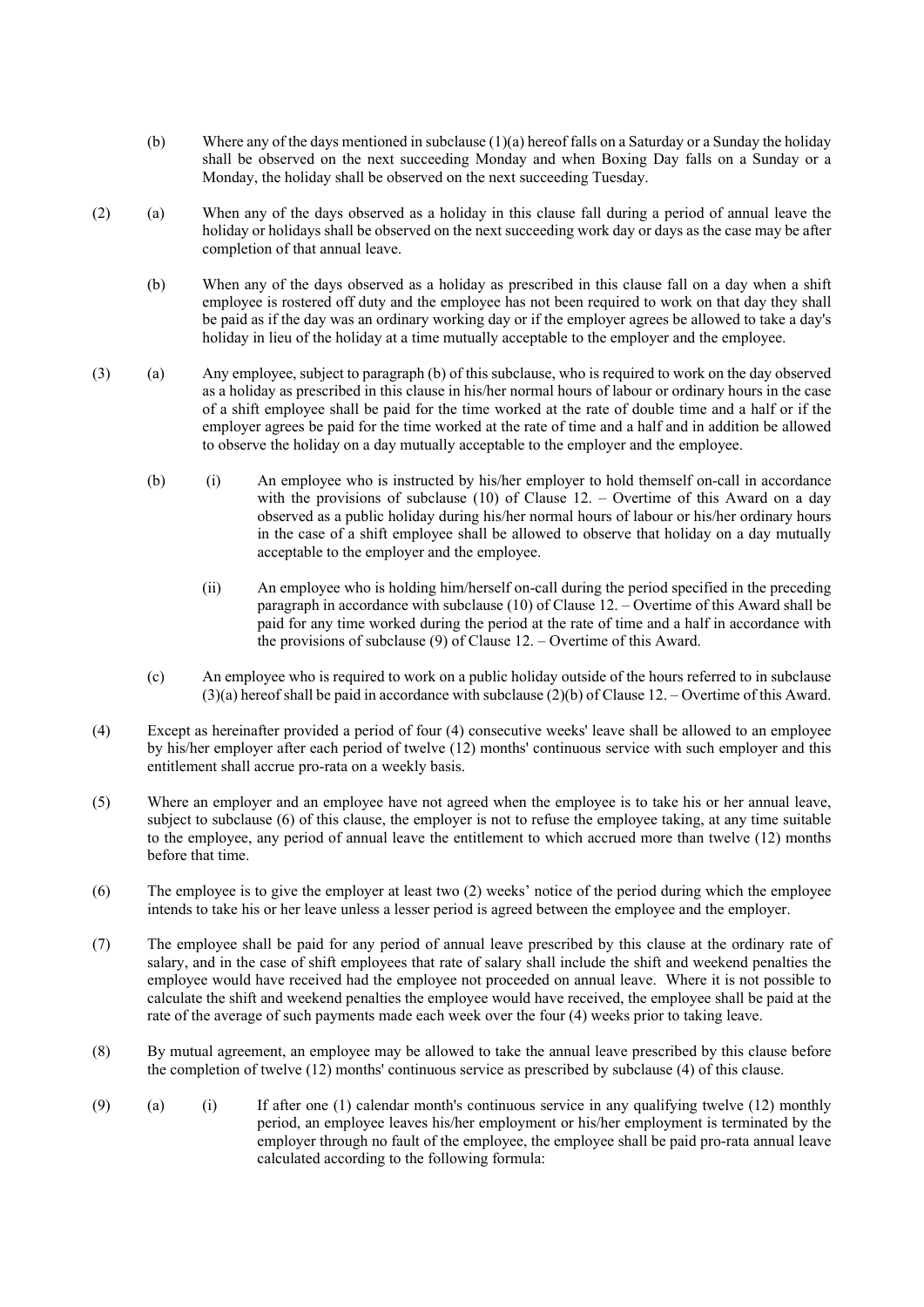# Completed Calendar Months' of Service Pro-Rata Annual Leave (Working Days)

|                | 2  |
|----------------|----|
| $\overline{2}$ | 3  |
| $\overline{3}$ | 5  |
| $\overline{4}$ | 7  |
| 5              | 8  |
| 6              | 10 |
| 7              | 12 |
| 8              | 13 |
| 9              | 15 |
| 10             | 17 |
| 11             | 18 |

- (ii) An employee provided for in subclause (10) of this clause shall, in addition to the payment prescribed in paragraph (a) (i), be paid one day's pay at his/her ordinary rate of salary in respect of each seven Sundays and/or public holidays worked in the period, provided that the maximum additional payment shall not exceed five (5) days' pay.
- (iii) An employee who commences on the first working day of the month and works for the remainder of the month and an employee who has worked throughout a month and terminates on the last working day of a month shall be regarded as having completed that calendar month of service.
- $(iv)$  Notwithstanding paragraphs  $(a)(i)$  and  $(a)(ii)$  of this subclause, in the first and last months of an employee's service the employee is entitled to pro-rata annual leave calculated on the basis of one (1) working day for each completed two (2) weeks of service.
- (b) The rate prescribed in subclause (3) hereof shall be paid in lieu of the amounts to which an employee may be entitled pursuant to Clause 28. - Shift Work of this Award.
- (c) If the services of an employee terminate and the employee has taken a period of leave in accordance with subclause (8) of this clause and if the period of leave so taken exceeds that which would become due pursuant to paragraph (a) of this subclause the employee shall be liable to pay the amount representing the difference between the amount received by him/her for the period of leave taken in accordance with subclause (8) of this clause and the amount which would have accrued in accordance with paragraph (a) of this subclause. The employer may deduct this amount from moneys due to the employee by reason of the other provisions of this Award at the time of termination.
- (10) Shift employees who are rostered to work their ordinary hours on Sundays and/or public holidays during a qualifying period of employment for annual leave purposes shall be entitled to receive additional annual leave as follows:
	- (a) If thirty-five  $(35)$  ordinary shifts on such days have been worked one  $(1)$  week;
	- (b) If less than thirty-five (35) ordinary shifts on such days have been worked the employee shall be entitled to have one (1) additional day's leave for each seven (7) ordinary shifts so worked, provided that the maximum additional leave shall not exceed five (5) working days.

Provided that employees in employment on 1 January 1978 who because they were regularly rostered for work on Sundays and Public Holidays, were permitted an additional week's annual leave shall continue to be entitled to that additional week notwithstanding that the entitlement arrived at by the application of paragraph (b) of this subclause is less than one (1) week.

(11) The annual leave prescribed in subclause (4) of this clause may by mutual agreement be taken in two (2) portions provided that no portion shall be less than two (2) consecutive weeks.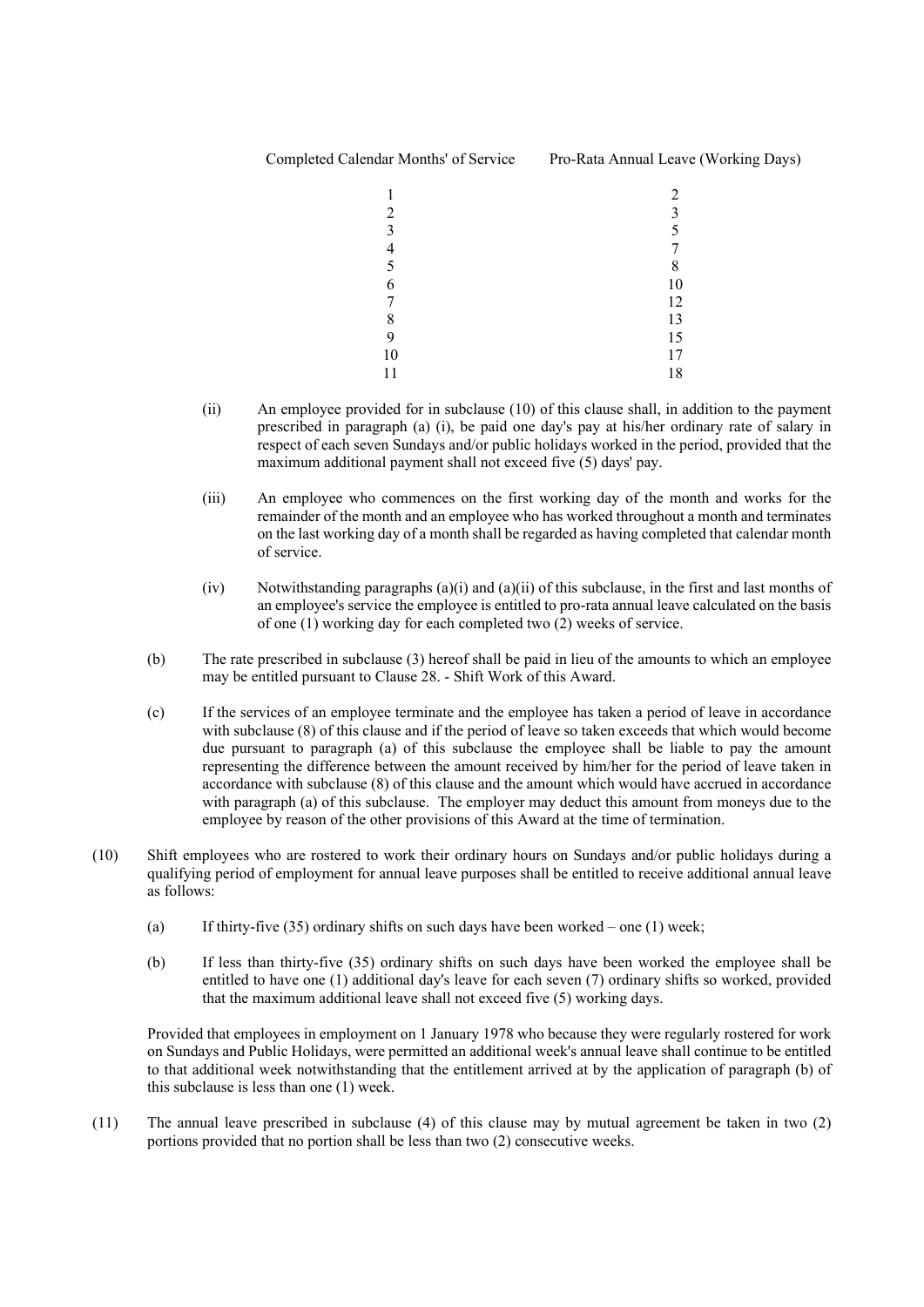- (12) An employee stationed north of  $26^{\circ}$  South latitude shall be entitled to an additional one (1) week's paid leave for each completed year of service in that area with free passes South each year. A married employee shall be granted free passes South each year for their spouse and dependent family under sixteen (16) years of age.
- (13) When on annual leave an employee who does not avail themself of the board and lodging provided in his/her classification shall be granted an allowance for the period of his/her leave at the rate of \$3.00 per week.
- (14) The provisions of this clause shall not apply to casual employees.
- (15) (a) An employee shall be paid a loading of 17.5% calculated on the rate as prescribed in subclause (7) of this clause.
	- (b) Shift employees when proceeding on annual leave including accumulated annual leave shall be paid:
		- (i) Shift and weekend penalties the employee would have received had the employee not proceeded on annual leave; or
		- (ii) A loading equivalent to 20% of normal salary; whichever is the greater.
	- (c) Provided that the maximum loading payable shall not exceed the amount set out in the Australian Bureau of Census and Statistics Publication for "average weekly earnings per male employed" in Western Australia for the September quarter immediately proceeding the date the leave became due.
	- (d) The loading prescribed in this subclause shall not apply to proportionate leave on termination.
	- (e) The loading prescribed in this subclause shall be payable on retirement, provided the employee is over fifty five (55) years of age.
- (16) A full-time employee who, during a qualifying period towards an entitlement of annual leave was employed continuously on both a full-time and part-time basis may elect to take a lesser period of annual leave calculated by converting the part-time service to equivalent full-time service.

# 15. - SHORT LEAVE/BEREAVEMENT LEAVE

## Short Leave

(1) The employer may upon sufficient cause being shown, grant an employee leave of absence not exceeding two (2) consecutive working days, but any leave of absence granted under the provisions of this clause shall not exceed, in the aggregate, three (3) working days in any one (1) calendar year.

## Bereavement Leave

- (2) An employee shall on the death of:
	- (a) The spouse of the employee;
	- (b) The child or step-child of the employee;
	- (c) The parent or step-parent of the employee;
	- (d) The brother, sister, step brother or step sister; or
	- (e) Any other person, who immediately before that person's death, lived with the employee as a member of the employee's family,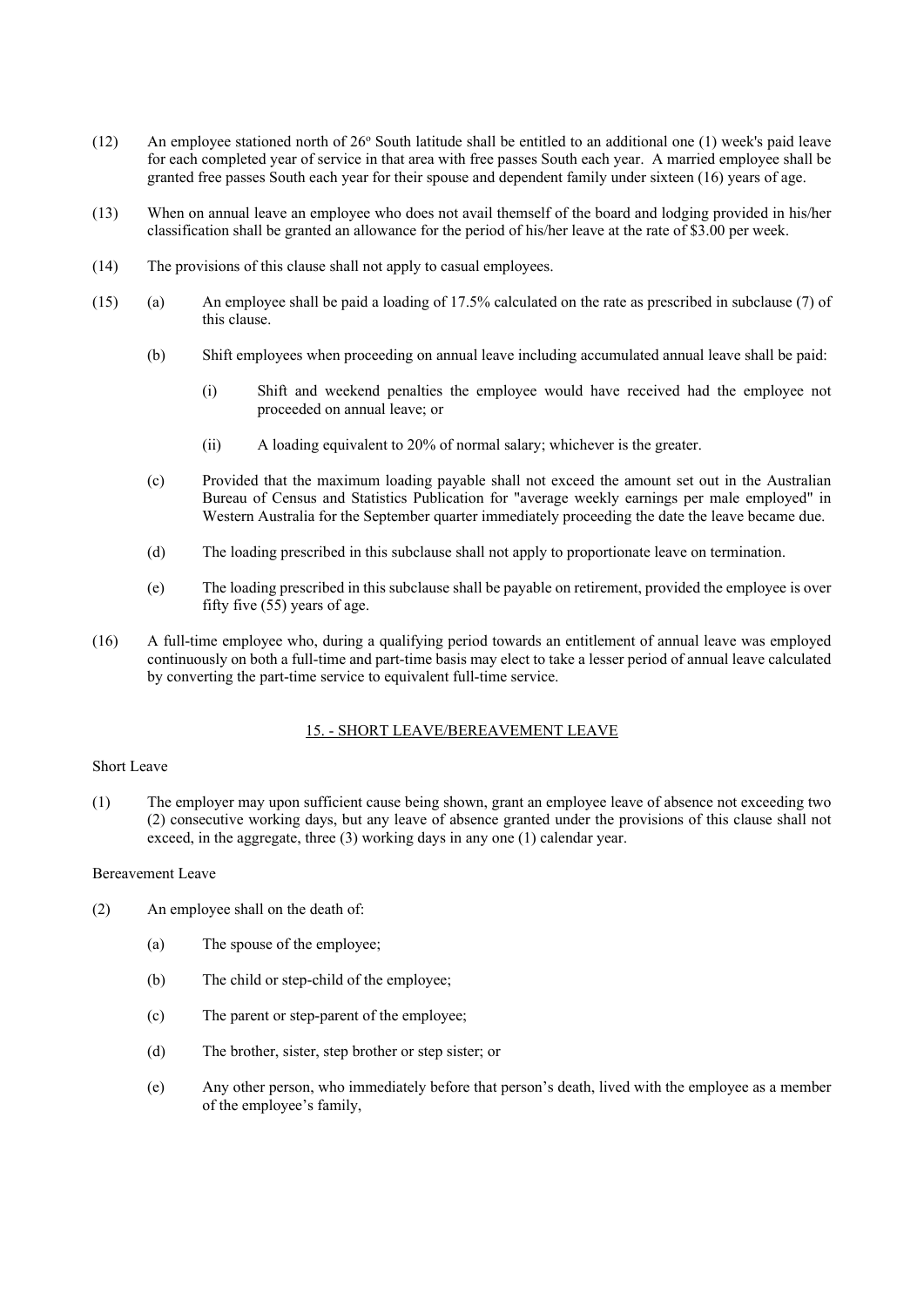be eligible for up to two (2) days paid bereavement leave, provided that at the request of an employee the employer may exercise discretion to grant paid or unpaid bereavement leave to an employee in respect of some other person with whom the employee has a special relationship.

- (3) The two (2) days need not be consecutive.
- (4) Bereavement leave is not to be taken during any other period of leave.
- (5) An employee who claims to be entitled to paid leave under subclause (2) of this clause is to provide to the employer, if so requested, evidence that would satisfy a reasonable person as to:
	- (a) The death that is the subject of the leave sought; and
	- (b) The relationship of the employee to the deceased person.
- (6) An employee requiring more than two (2) days bereavement leave in order to travel overseas in the event of the death overseas of a member of the employees immediate family may, upon providing adequate proof, in addition to any bereavement leave to which the employee is eligible, have immediate access to annual leave and/or accrued long service leave in weekly multiples and/or leave without pay provided all accrued leave is exhausted.
- (7) The provisions of bereavement leave will be available to casual employees.

# 16. - SICK LEAVE

- (1) An employee who is incapacitated for duty in consequence of illness or injury shall as soon as possible advise his/her supervisor in sufficient time to enable arrangements to be made for the performance of his/her duties. Any such employee who fails to do so shall be treated as absent without leave.
- (2) An employee so incapacitated for duty shall notify his/her supervisor in sufficient time of the date on which he/she will resume duty, to enable any necessary arrangements to be made.
- (3) (a) An application for leave of absence on the grounds of illness shall be supported by reasonable evidence.
	- (b) For the purposes of this clause reasonable evidence shall mean:
		- (i) For absences of up to a total of ten (10) working days in any one (1) anniversary year, evidence acceptable to a reasonable person;
		- (ii) For absences which in total exceed ten (10) working days in any anniversary year the certificate of a registered medical practitioner or where the nature of the illness consists of a dental condition and the period of absence does not exceed five (5) consecutive working days by a certificate of a registered dentist;
		- (iii) Provided that an employee may self certify in support of absences of two (2) days or less but not exceeding a total of five (5) working days in any anniversary year of employment.
	- (c) Where the absence exceeds two (2) consecutive working days, nothing in this subclause shall read as preventing the employer from requiring additional evidence acceptable to a reasonable person,
- (4) Subject to the provisions of subclause (3) of this clause no leave of absence on the grounds of illness shall be granted with pay without the production of the required evidence.

An employee who finds that he/she is unable to resume duty on the expiration of the period shown on the first proof of evidence provided shall thereupon furnish a further proof of evidence and shall continue to do so upon the expiration of the period respectively covered by each such documented proof of evidence.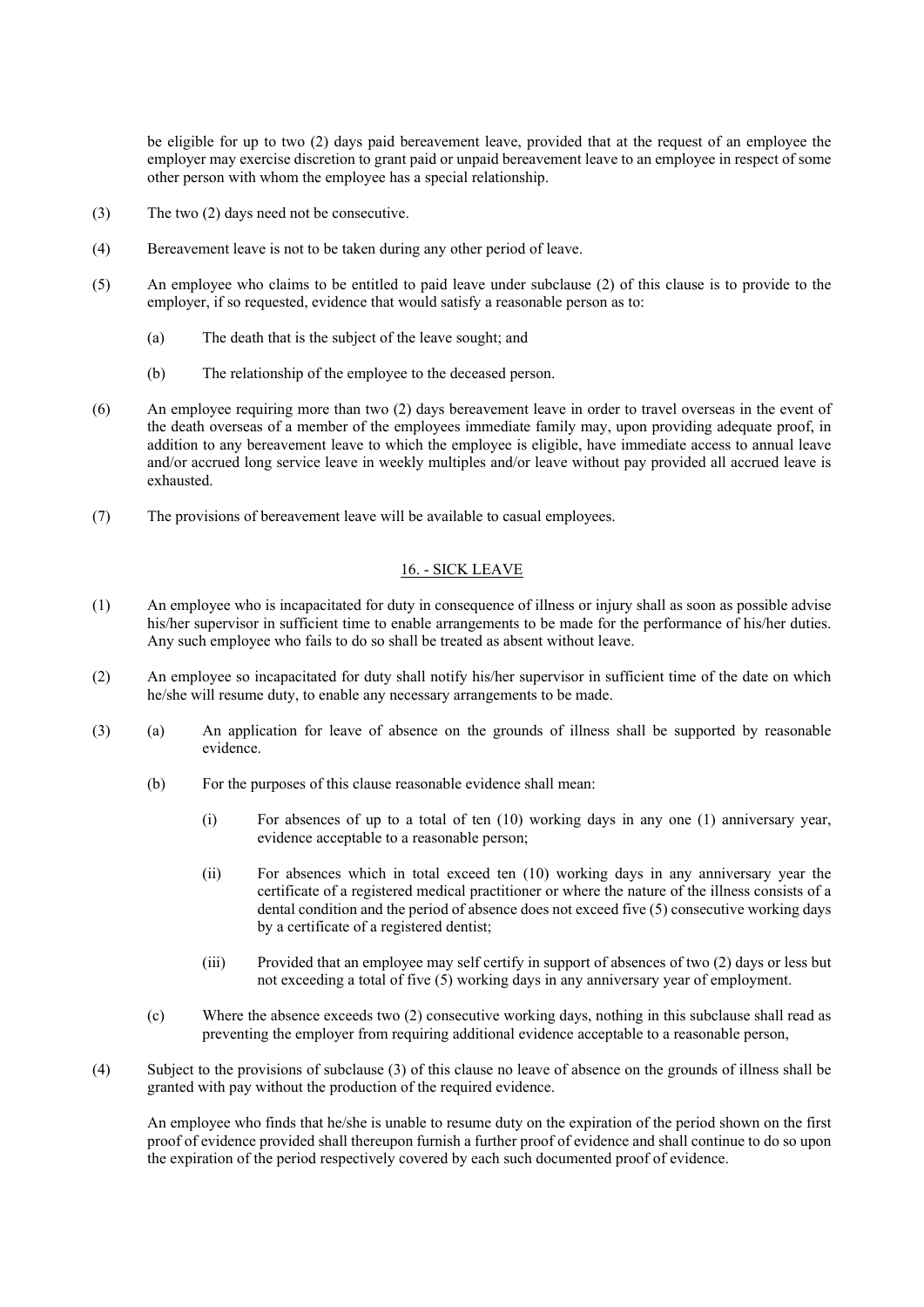- (5) Where an employee is ill during the period of his/her annual leave for recreation and produces at the time or as soon as practicable thereafter medical evidence to the satisfaction of the employer that he/she is or was as a result of his/her illness confined to his/her place of residence or a hospital for a period of at least seven (7) days, he/she may, with the approval of the employer, be granted at a time convenient to the employer additional leave equivalent to the period during which he/she was so confined.
- (6) Where an employee is ill during the period of his/her long service leave and produces at the time or as soon as practicable thereafter medical evidence to the satisfaction of the employer that he/she is or was confined to his/her place of residence or a hospital for a period of at least fourteen (14) days, he/she may, with the approval of the employer, be granted at a time convenient to the employer additional leave equivalent to the period during which he/she was so confined.
- (7) The basis for determining the leave of absence on the grounds of illness that may be granted shall be ascertained by crediting the employee concerned with the following periods, but the leave shall be cumulative and shall accrue pro-rata on a weekly basis:

|     |                                                                            | Leave On Full Pay<br><b>Working Days</b> | Leave On Half Pay<br><b>Working Days</b> |
|-----|----------------------------------------------------------------------------|------------------------------------------|------------------------------------------|
| (a) | On date of employment of the employee                                      |                                          |                                          |
| (b) | On completion by the employee of six months' service                       | 5                                        | 3                                        |
| (c) | On completion by the employee of twelve months' service                    | 10                                       | 5                                        |
| (d) | On completion of each additional twelve months' service by<br>the employee | 10                                       | $\mathcal{D}$                            |

- (8) When an employee is duly absent on account of illness and his/her entitlement to sick leave on full pay is exhausted, he/she may, with the approval of the employer, elect to convert any part of his/her entitlement to sick leave on half pay to sick leave on full pay, but so that his/her sick leave entitlement on half pay is reduced by two days for each day of sick leave on full pay that he/she receives by the conversion.
- (9) No leave of absence on account of illness shall be granted with pay, if the illness has been caused by the misconduct of the employee or in any case of absence from duty without sufficient cause.
- (10) An employee who is duly absent on leave without pay is not eligible for absence of leave on account of illness under this clause during the currency of that leave without pay.
- (11) Where, on or after 1 August, 1972, an employee in the discharge of his/her duties suffers personal injuries by accident that are compensable in accordance with the provisions of the Workers' Compensation and Injury Management Act, 1981, and which necessitates the granting of leave of absence under this subclause:
	- (a) No charge shall be made against the employee's sick leave credits in respect of so much of the period of leave as does not exceed twenty-six (26) weeks and the employee shall receive full pay for any such part of his/her leave of absence; and
	- (b) Where the employee is unable to resume duty at the expiration of the period of twenty-six (26) weeks, the employee shall be granted on full pay or half pay as the case requires, such further leave under this subclause as is required, but half the period only of such further leave shall be charged against the employee's sick leave credits on full pay or half pay, as the case may be.
- (12) Where an employee resigns or is dismissed by his/her employer through no fault of the employee's and is engaged by another respondent to this Award within one (1) working week of the expiration of any period for which payment in lieu of annual leave or public holidays has been made, the period of sick leave that has accrued to the employee's credit shall remain to such employee's credit and the provisions of subclause (7) of this clause shall continue to apply to such employee.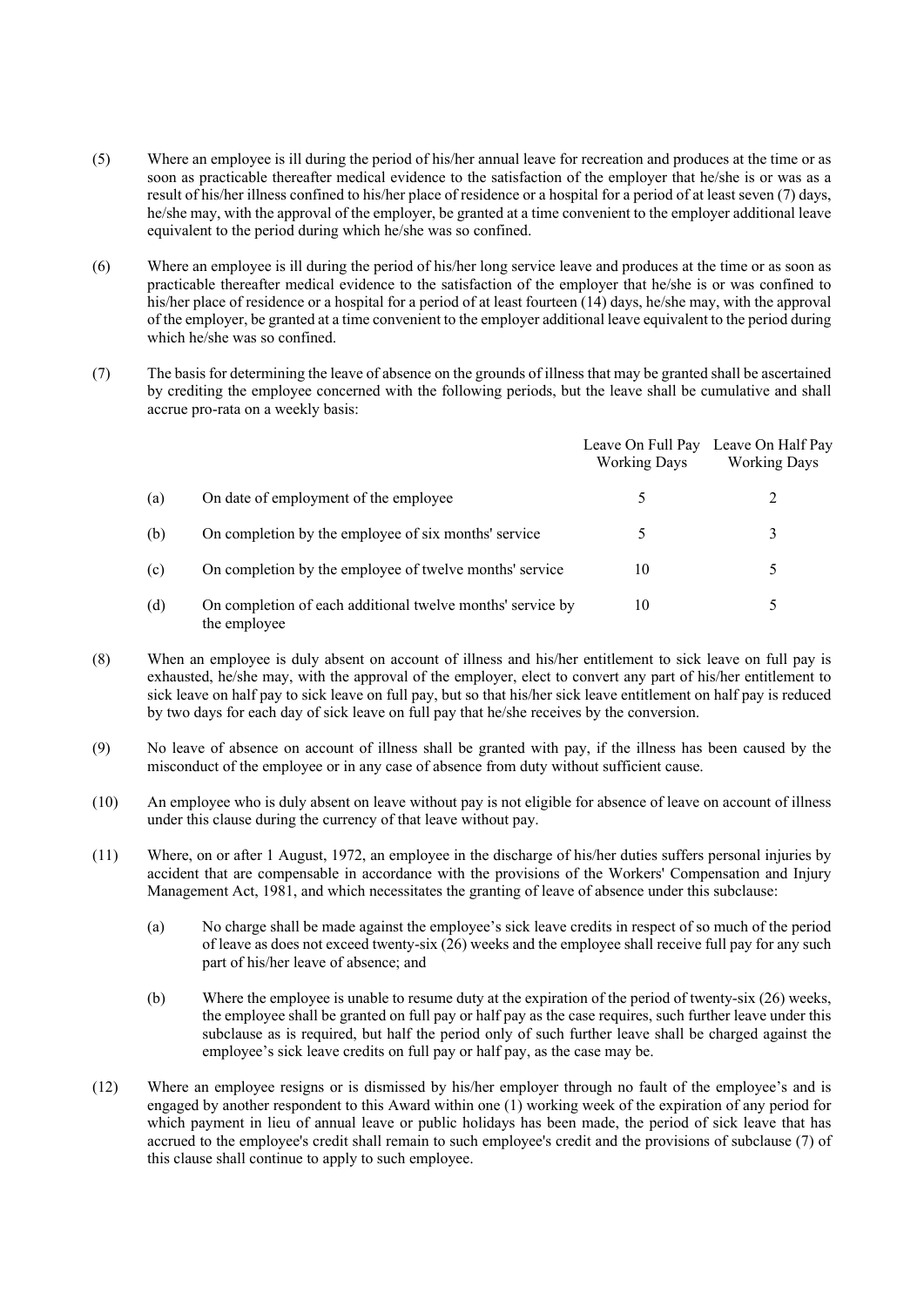- (13) A pregnant employee shall not be refused sick leave by reason only that the "illness or injury" encountered by the employee is associated with the pregnancy.
- (14) The provisions of this clause shall not apply to casual employees.

# 17. - PARENTAL LEAVE

(1) Definitions

For the purpose of this clause:

- (a) "Child" means a child of the employee under the age of one (1) year except for adoption of a child where "child" means a person under the age of five  $(5)$  years of age who is placed with the employee for the purpose of adoption, other than a child or step-child of the employee or of the partner of the employee or child who has previously lived continuously with the employee for a period of six (6) months or more.
- (b) "Employee" includes full-time, part-time, permanent and a fixed term contract employee up until the end of their contract period but does not include an employee engaged upon casual work.
- (2) Basic entitlement
	- (a) Employees are entitled to fifty two (52) weeks parental leave in relation to the birth or adoption of their child.
	- (b) Parental leave is to be available to only one parent at a time, except that both parents may simultaneously access the leave in the following circumstances:
		- (i) An unbroken period of one (1) week at the time of the birth of the child;
		- (ii) An unbroken period of up to three (3) weeks at the time of adoption/placement of the child; or
		- (iii) Where the employer agrees.
	- (c) In order to demonstrate to the employer that, subject to paragraph (b), only one (1) parent will be off on parental leave at a time an employee shall, when applying for parental leave, provide the employer with a statutory declaration stating particulars of any period of parental leave sought or taken by his or her partner.
	- (d) Except as provided by subclause (15) of this clause, parental leave is unpaid.
- (3) Birth of a child
	- (a) A pregnant employee will provide to the employer at least ten (10) weeks in advance of the expected date of birth:
		- (i) a certificate from a registered medical practitioner stating that she is pregnant and the expected date of birth; and
		- (ii) written notification of the date on which she proposes to commence parental leave, and the period of leave to be taken.
	- (b) Subject to subclause (c) and unless agreed otherwise between employer and employee, a pregnant employee may commence parental leave at any time within six (6) weeks immediately prior to the expected date of the birth.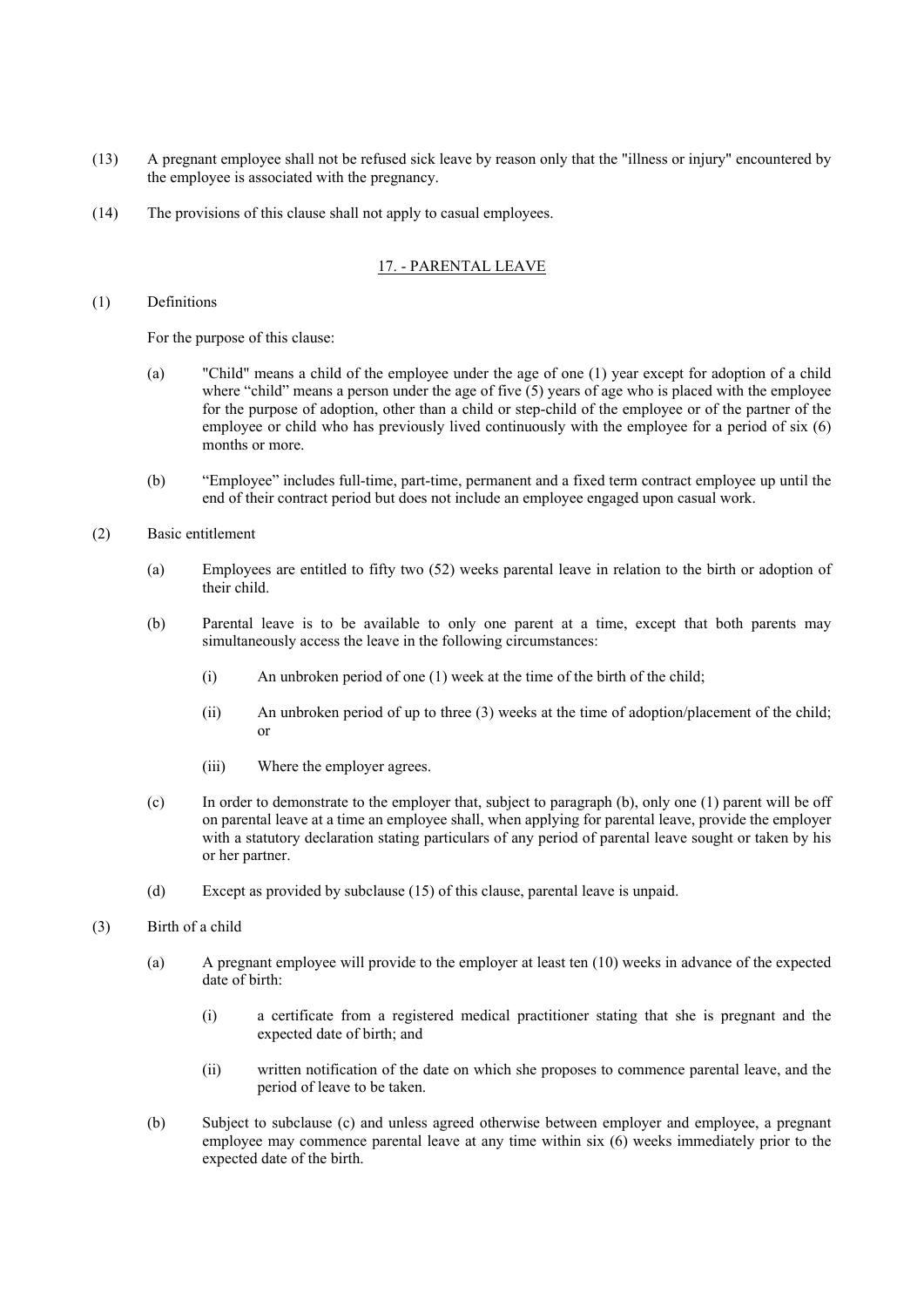- (c) Where an employee continues to work within the six (6) week period immediately prior to the expected date of birth, or where the employee elects to return to work within six (6) weeks after the birth of the child, an employer may require the employee to provide a medical certificate stating that she is fit to work on her normal duties.
- (d) Where the pregnancy of an employee terminates after twenty seven (27) weeks and the employee has not commenced parental leave, the employee may take unpaid leave (to be known as special parental leave) for such period as a registered medical practitioner certifies as necessary, except that where an employee is suffering from an illness not related to the direct consequences of the delivery, an employee shall be entitled to access paid sick leave to which she is entitled, in lieu of, or in addition to, special parental leave.
- (e) Where leave is granted under subclause (3)(d), during the period of leave an employee may return to work at any time, as agreed between the employer and the employee provided that time does not exceed four (4) weeks from the recommencement date desired by the employee.
- (f) Where the pregnancy of an employee then on parental leave terminates other than by the birth of a living child, it shall be the right of the employee to resume work at a time nominated by the employer which shall not exceed four weeks from the date of notice in writing by the employee to the employer that she desires to resume work.
- (g) Where an employee then on parental leave suffers illness related to her pregnancy, she may take such paid sick leave as to which she is then entitled and such further unpaid leave (to be known as special parental leave) as a registered medical practitioner certifies as necessary before her return to work provided that the aggregate of paid sick leave, special parental leave and parental leave shall not exceed twelve (12) months.
- (4) Adoption of a child
	- (a) The employee will notify the employer at least ten (10) weeks in advance of the date of commencement of parental leave and the period of leave to be taken. An employee may commence parental leave prior to providing such notice where through circumstances beyond the control of the employee, the adoption of a child takes place earlier.
	- (b) The employer may require an employee to provide confirmation from the appropriate government authority of the placement.
	- (c) The employer shall grant an employee who is seeking to adopt a child such unpaid leave as is required by the employee to attend any compulsory interviews or examinations as are necessary as part of the adoption procedure. Where paid leave is available to the employee, the employer may require the employee to take such leave in lieu of unpaid leave.
	- (d) Where the placement of child for adoption with an employee does not proceed or continue, the employee will notify the employer immediately and the employer will nominate a time not exceeding four (4) weeks from the date of notification for the employee's return to work.
- (5) Partner leave

An employee will provide to the employer, at least ten (10) weeks prior to each proposed period of parental leave:

- (a) (i) For the birth of a child, a certificate from a registered medical practitioner which names the employee's partner, states that she is pregnant and the expected date of birth, or states the date on which the birth took place; or
	- (ii) For the adoption/placement of a child the employer may require an employee to provide confirmation from the appropriate government authority of the placement; and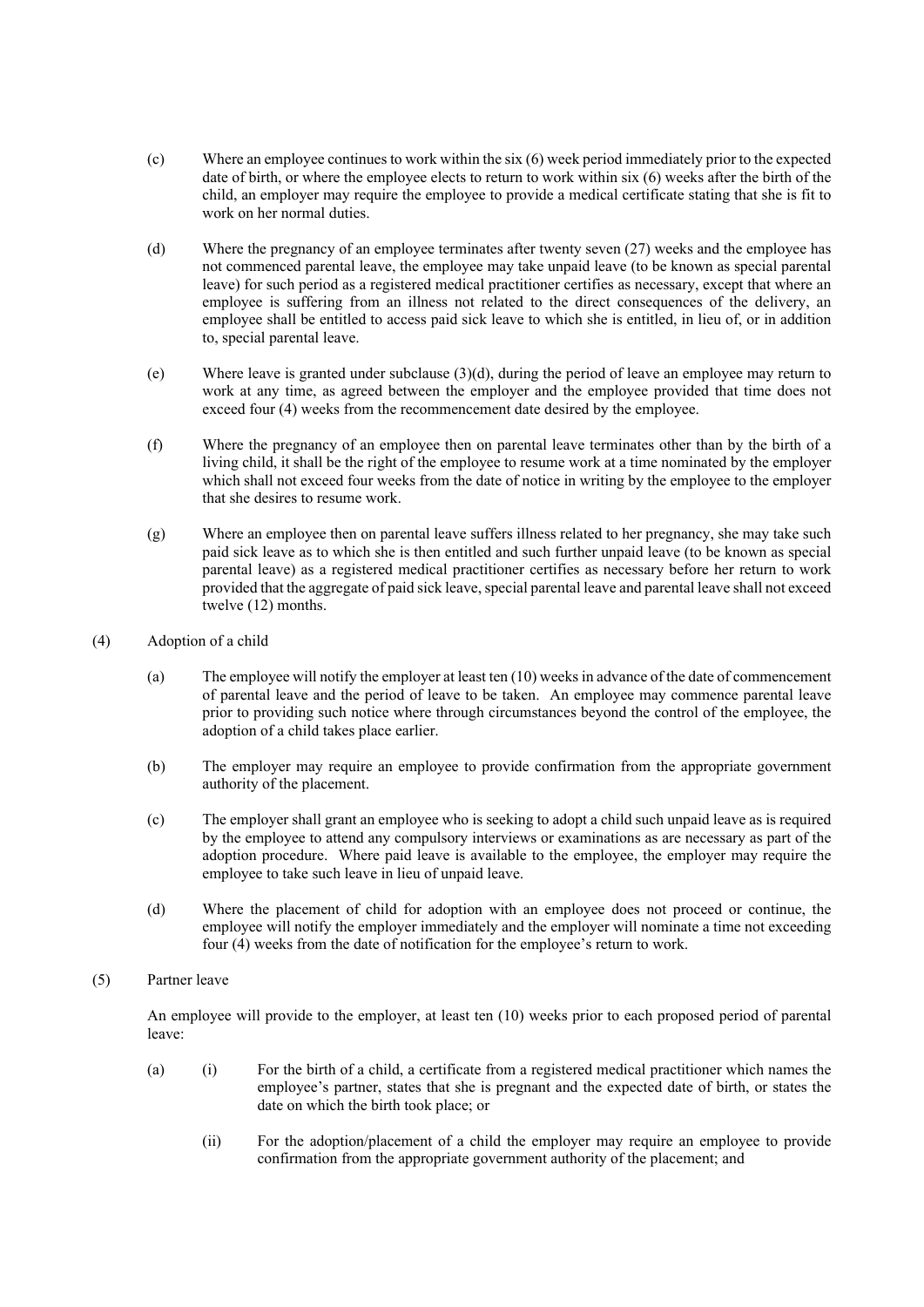- (b) written notification of the date on which he/she proposes to start and finish the period of parental leave.
- (6) Variation of notice period

Notwithstanding the requirement to give at least ten (10) weeks notice of the date of commencement of parental leave, such notice may be for a greater or lesser period, where it is necessary to vary the date of commencement of parental leave due to a variation in the actual date of arrival of the child. Such variation does not count as a variation for the purposes of subclause (7) of this clause.

(7) Variation of period of parental leave

Unless agreed otherwise between the employer and employee, an employee may apply to their employer to change the period of parental leave on one occasion. Any such change shall be notified at least four (4) weeks prior to the commencement of the changed arrangements.

- (8) Parental leave and other entitlements
	- (a) An employee may in lieu of or in conjunction with parental leave, access other paid leave entitlements which the employee has accrued, such as annual leave, long service leave, and time off in lieu (TOIL) or other time off entitlements accrued under flexible working arrangements, subject to the total amount of leave not exceeding fifty two (52) weeks.
	- (b) Subject to all other leave entitlements being exhausted an employee shall be entitled to apply for leave without pay following parental leave by up to two (2) years. The employer's approval is required for such an extension.
- (9) Transfer to a safe job
	- (a) Where an employee is pregnant and, in the opinion of a registered medical practitioner, illness or risks arising out of the pregnancy or hazards connected with the work assigned to the employee make it inadvisable for the employee to continue at her present work, the employee will, if the employer deems it practicable, be transferred to a safe job at the rate and on the conditions attaching to that job until the commencement of parental leave.
	- (b) If the transfer to a safe job is not practicable, the employee may elect, or the employer may require the employee, to commence parental leave.
- (10) Entitlement to Part-Time employment
	- (a) Where:
		- (i) An employee is pregnant, and has a doctors certificate advising that it would be preferable for the employee to work part-time; or
		- (ii) Where an employee is eligible for parental leave, and the employer agrees;

the employee may enter into an agreement, the terms of which are to be in writing, work part-time in one (1) or more periods at any time up to the child's third birthday or until the third anniversary of the placement of the child.

- (b) The work to be performed part-time need not be the work performed by the employee in his or her former position.
- (11) Returning to work after a period of parental leave or part-time work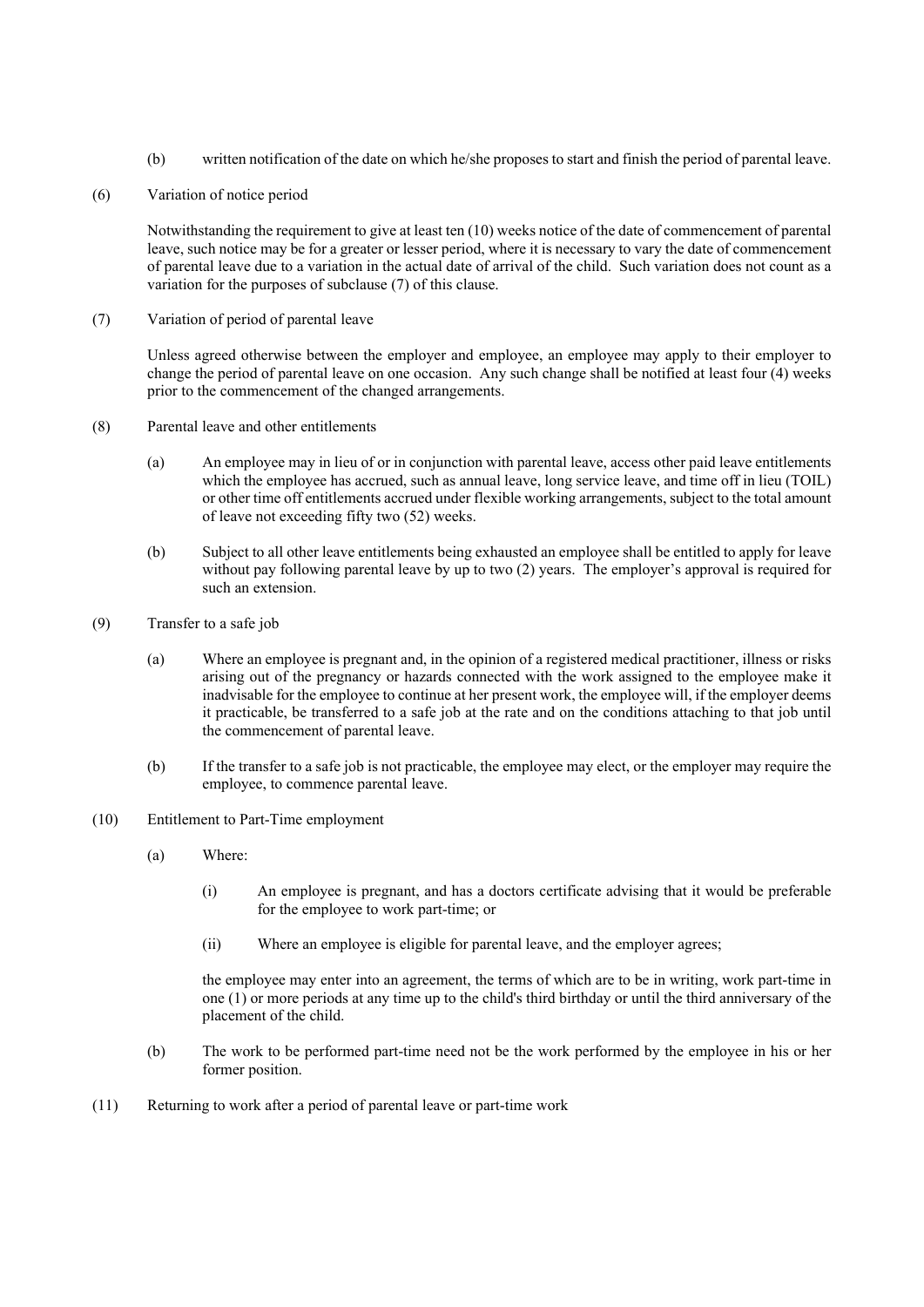- (a) An employee will notify of their intention to return to work after a period of parental leave or parttime work entered into in accordance with this clause at least four (4) weeks prior to the expiration of the leave or part-time work.
- (b) An employee will be entitled to the position that they held immediately before proceeding on parental leave. In the case of an employee transferred to a safe job pursuant to subclause (8), the employee will be entitled to return to the position they held immediately before such transfer. An employee who entered into part-time work in accordance with subclause (10) will be entitled to return to his or her former position.
- (c) When such position no longer exists but there are other positions available, which the employee is qualified for and is capable of performing, the employee will be entitled to a position as nearly comparable in status and pay to that of their former position.
- (12) Replacement employees
	- (a) A replacement employee is an employee specifically engaged or temporarily promoted or transferred, as a result of an employee proceeding on parental leave.
	- (b) A replacement employee will be informed of the temporary nature of the employment and of the rights of the employee who is being replaced.
- (13) Notwithstanding any award, agreement or other provision to the contrary
	- (a) Absence on parental leave shall not break the continuity of service of an employee but shall not be taken into account in calculating the period of service for any purpose of the Award.
	- (b) Commencement of part-time employment in accordance with this clause, and return from part-time to full-time work under this clause, shall not break the continuity of service or employment.
- (14) Casual employment during parental leave
	- (a) Notwithstanding any other provision of this clause, an employee may be employed on a casual basis during a period of parental leave, provided that any period of such service shall not count as service for the purposes of any other provision of this Award, and shall not break the continuity of employment of such an employee nor change the employees employment status in regard to their substantive employment.
	- (b) An employee shall not be engaged by the employer as a casual employee whilst the employee is on a period of paid parental leave, or a period of accrued annual or long service leave taken concurrently with a period of unpaid parental leave.
	- (c) An employee engaged for casual work pursuant to this subclause shall be employed at a level commensurate to the level of the available casual position.
- (15) Paid parental leave

Paid parental leave will be granted to employees subject to the following:

- (a) An employee who is the primary care giver, and who has completed twelve (12) months continuous service with the employer or any Commonwealth, State or Territory public sector body or authority, will be entitled to six consecutive weeks paid parental leave from the anticipated birth date or for the purposes of adoption from the date of placement of the child, or from a later date nominated by the primary care giver, provided that for parental leave commencing on or after 1 January 2005 this entitlement will increase to seven (7) weeks paid parental leave and for parental leave commencing on or after 1 January 2006 it will increase to eight (8) weeks paid parental leave.
- (b) Definitions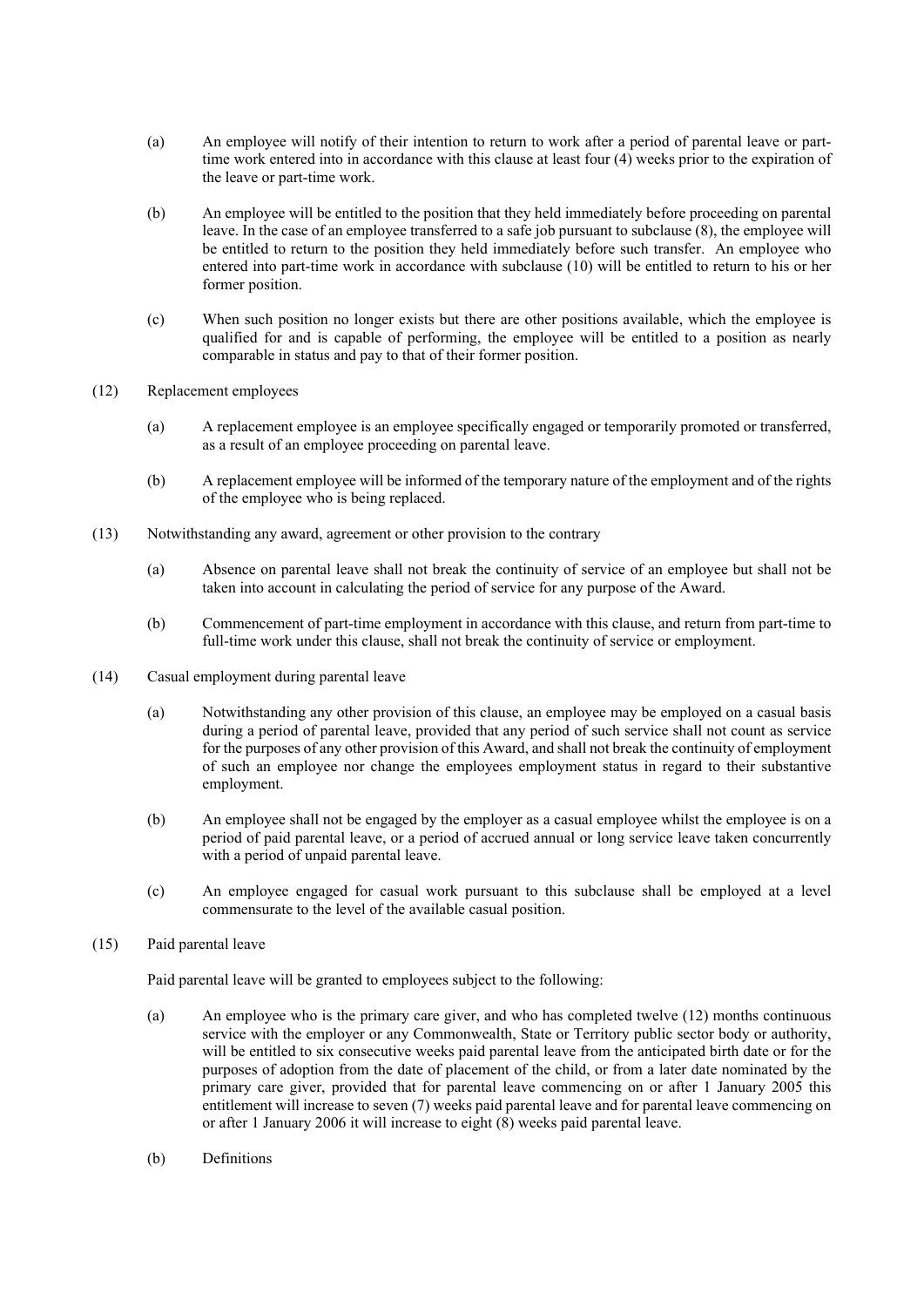For the purposes of this subclause:

"Continuous service" means service under an unbroken contract of employment and includes:

- (i) Any period of leave taken in accordance with this clause;
- (ii) Any period of part-time employment worked in accordance with the Award; and
- (iii) Any period of leave or absence authorised by the employer or this Award.
- (c) Only one (1) period of paid parental leave is available for each birth or adoption.
- (d) Contract employees' paid parental leave cannot continue beyond the expiry date of their contract.
- (e) Paid parental leave taken in accordance with paragraph (a) of this subclause will form part of the fifty two (52) weeks parental leave entitlement provided by this clause.
- (f) (i) paid parental leave will be paid at ordinary rates and will not include the payment of any form of allowance or penalty payment.
	- (ii) notwithstanding paragraph (a), parental leave may be paid either before or after any other paid leave taken during a period of parental leave
- (g) Absence on paid parental leave counts as service for the purpose of accruing entitlements to sick leave, annual leave or long service leave.
- (h) The employer may request evidence of primary care giver status.
- (i) Part-time employees whose ordinary working hours have been subject to variations during the preceding twelve (12) months may elect to average these hours for the purposes of calculating payment for paid parental leave. Alternatively, the employee may elect to be paid their ordinary working hours at the time of commencement of paid parental leave.
- (j) Subject to the provisions of this subclause, all other provisions of this clause apply to employees on paid parental leave.

## 18. - LONG SERVICE LEAVE

- (1) An employee shall be entitled to thirteen (13) weeks' long service leave on full pay if the employee has completed:
	- (a) Seven (7) years' continuous service under the terms of this Award; or
	- (b) Eight and a half years' (8½) continuous service, of which not less than eighteen (18) months shall have been served in a capacity which would normally entitle that employee to long service leave on the basis laid down for full-time State Government wages employees.
- (2) For each and every subsequent period of seven (7) years' continuous service an employee shall be entitled to an additional thirteen (13) weeks' long service leave on full pay.
- (3) Upon application by an employee, an employer may approve of the taking by the employee:
	- (a) Of double the period of long service leave entitlement on half pay, in lieu of the period of long service leave entitlement on full pay; or
	- (b) Of any portion of his/her long service leave entitlement on full pay or double such period on half pay;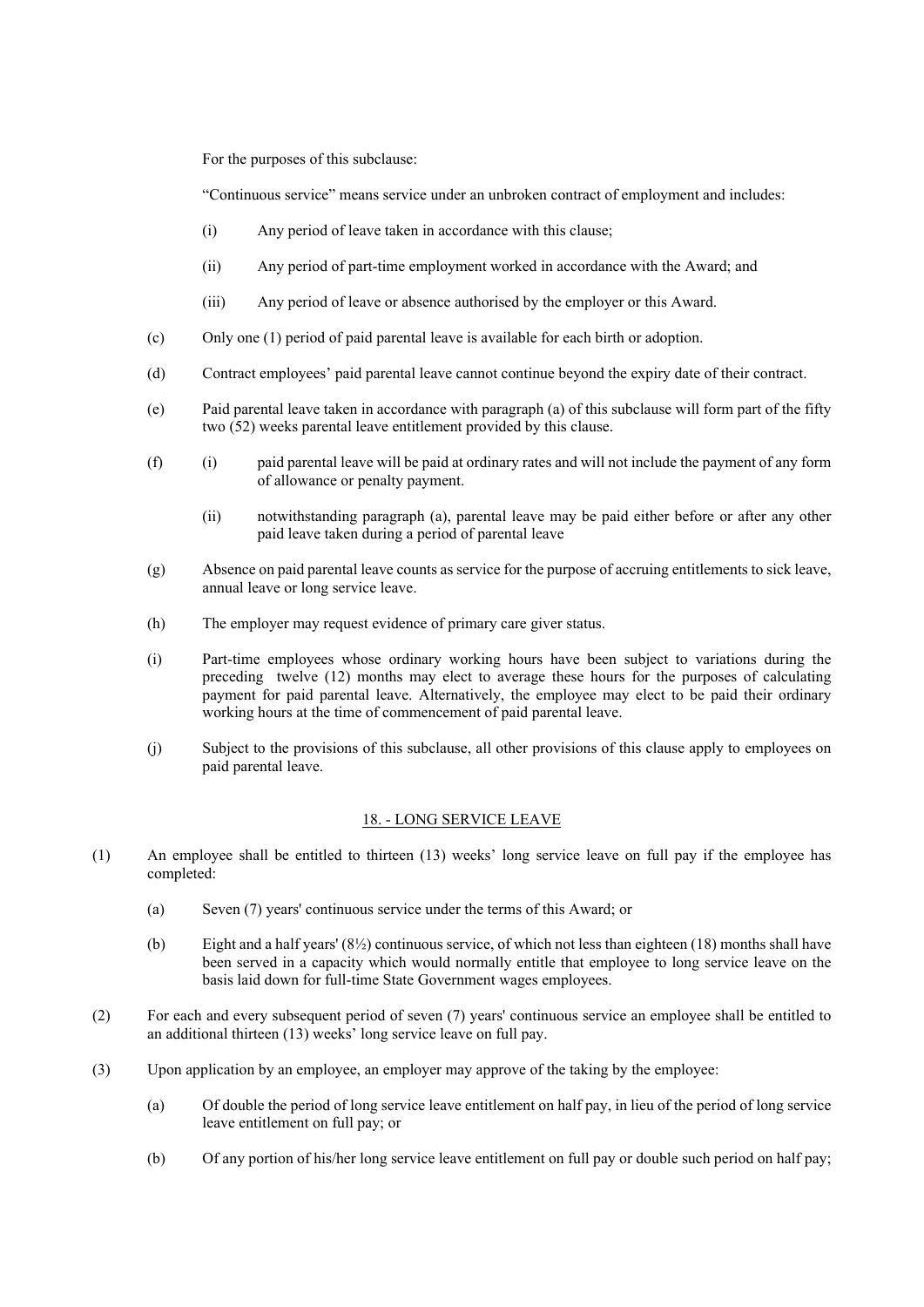- (c) A full-time employee who, during a qualifying period towards an entitlement of long service leave was employed continuously on both a full-time and part-time basis may elect to take a lesser period of long service leave calculated by converting the part-time service to equivalent full-time service;
- (d) Notwithstanding the provisions of paragraph (b) of this subclause an employee who has elected to compact an accrued entitlement to long service leave in accordance with paragraph (c) of this subclause shall only take such leave in one period of full pay.
- (4) Continuous service shall not include the period during which an employee is on long service leave or any period exceeding two (2) weeks an employee is absent on leave without pay or any service an employee may have before reaching the age of eighteen (18) years.
- (5) An employee who resigns or is dismissed, shall not be entitled to long service leave or payment for long service leave other than leave that had accrued to the employee prior to the date on which the employee resigned or the date of the offence for which the employee is dismissed.
- (6) Any holiday occurring during the period in which an employee is on long service leave will be treated as part of the long service leave, and extra days in lieu thereof shall not be granted.
- (7) Long service leave shall be taken as it falls due at the convenience of the employer but within three (3) years next after becoming entitled thereto: Provided that the employer may approve the accumulation of long service leave not exceeding six (6) months.
- (8) A lump sum payment for long service leave accrued in accordance with this clause and for pro-rata long service leave shall be made in the following cases:
	- (a) To an employee who retires at or over the age of fifty-five (55) years or who has retired on the grounds of ill health, provided that no payment shall be made for pro-rata long service leave unless the employee has completed not less than twelve (12) months' continuous service;
	- (b) To an employee who has retired for any other cause: Provided that no payment shall be made for prorata long service leave unless the employee had completed not less than three (3) years' continuous service before the date of his/her retirement; or
	- (c) To the widow of an employee or such other person as may be approved by the employer in the event of the death of an employee: Provided that no payment shall be made for pro-rata long service leave unless the employee had completed not less than twelve (12) months' continuous service prior to the date of his/her death.
- (9) A calculation of the amount due for long service leave accrued and for pro-rata long service leave shall be made at the rate of salary of an employee at the date of retirement, resignation or death, whichever applies and no such payment shall exceed the equivalent of twelve months' salary.
- (10) Long service leave accrued prior to the issue of this Award shall remain to the credit of each employee.
- (11) Subject to the provisions of subclauses (4), (5), (7), (8) and (12) of this clause, the service of an employee shall not be deemed to have been broken:
	- (a) By resignation, if the employee resigns from the employment of an employer a party to this Award and commences with another employer a party to this Award within one (1) working week of the expiration of any period for which payment in lieu of annual leave or holidays has been made by the employer from whom the employee resigned or, if no such payment has been made, within one (1) working week of the day on which the employee's resignation became effective;
	- (b) If his/her employment is ended by his/her employer a party to this Award for any reason other than misconduct or unsatisfactory service but only if;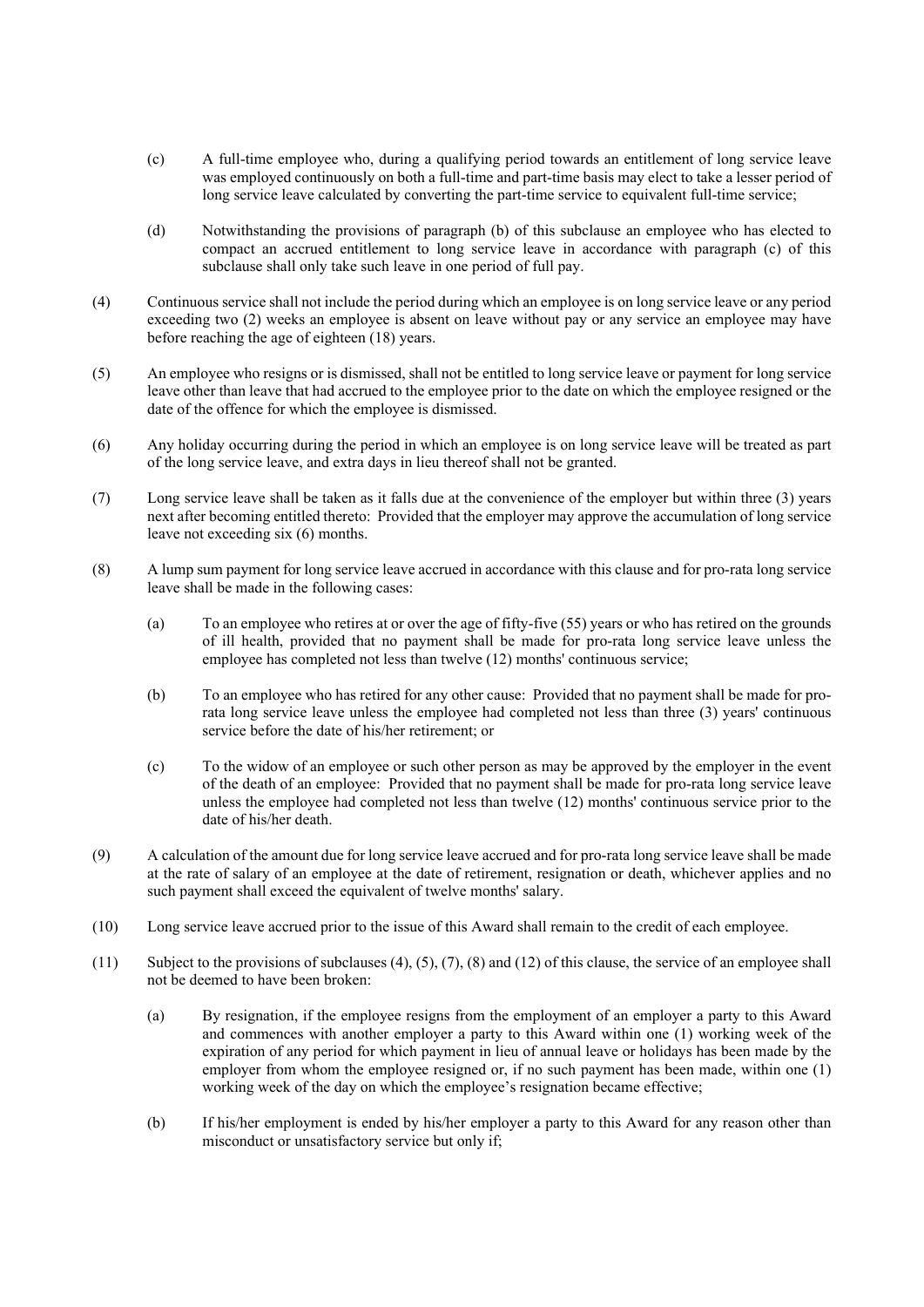- (i) The employee resumes employment with an employer a party to this Award not later than six (6) months from the day on which his/her employment ended; and
- (ii) Payment pursuant to subclause (8) of this clause has not been made; or
- (c) By any absence approved by the employer as leave whether with or without pay.
- (12) The expression "continuous service" in this clause includes any period during which an employee is absent on full pay or part pay, from his/her duties in the hospital service, but does not include:
	- (a) Any period exceeding two (2) weeks during which the employee is absent on leave without pay;
	- (b) Any period during which the employee is taking his/her long service leave entitlement or any portion thereof;
	- (c) Any service of the employee prior to his/her attaining the age of eighteen (18) years; or
	- (d) Any service of the employee who resigns or is dismissed, other than service prior to such resignation or to the date of any offence in respect of which the employee is dismissed when such prior service has actually entitled the employee to long service leave under this clause.

# 19. - MOTOR VEHICLE ALLOWANCES

- (1) Allowance for Employees Required to Supply and Maintain a Vehicle as a Term of Employment
	- (a) An employee who is required to supply and maintain a motor vehicle for use when travelling on official business as a term of employment and who is not in receipt of an allowance provided by subclause (5) shall be reimbursed monthly in accordance with the appropriate rates set out in subclause (7) for journeys travelled on official business and approved by the employer or an authorised employee.
	- (b) An employee who is reimbursed under the provisions of subclause (1) (a) will also be subject to the following conditions:
		- (i) For the purposes of subclause (1) (a) an employee shall be reimbursed with the appropriate rates set out in subclause (7) for the distance travelled from the employee's residence to the place of duty and for the return distance travelled from place of duty to residence except on a day where the employee travels direct from residence to headquarters and return and is not required to use the vehicle on official business during the day;
		- (ii) Where an employee, in the course of a journey, travels through two (2) or more separate areas, reimbursement shall be made at the appropriate rate applicable to each of the areas traversed as set out in subclause (7);
		- (iii) Where an employee does not travel in excess of 4,000 kilometres in a year an allowance calculated by multiplying the appropriate rate per kilometre by the difference between the actual distance travelled and 4,000 kilometres shall be paid to the employee provided that where the employee has less than twelve (12) months' qualifying service in the year then the 4,000 kilometre distance will be reduced on a pro-rata basis and the allowance calculated accordingly;
		- (iv) Where a part-time employee is eligible for the payment of an allowance under (iii) above such allowance shall be calculated on the proportion of total hours worked in that year by the employee to the annual standard hours had the employee been employed on a full-time basis for the year;
		- (v) An employee who is required to supply and maintain a motor vehicle for use on official business is excused from this obligation in the event of the employee's vehicle being stolen,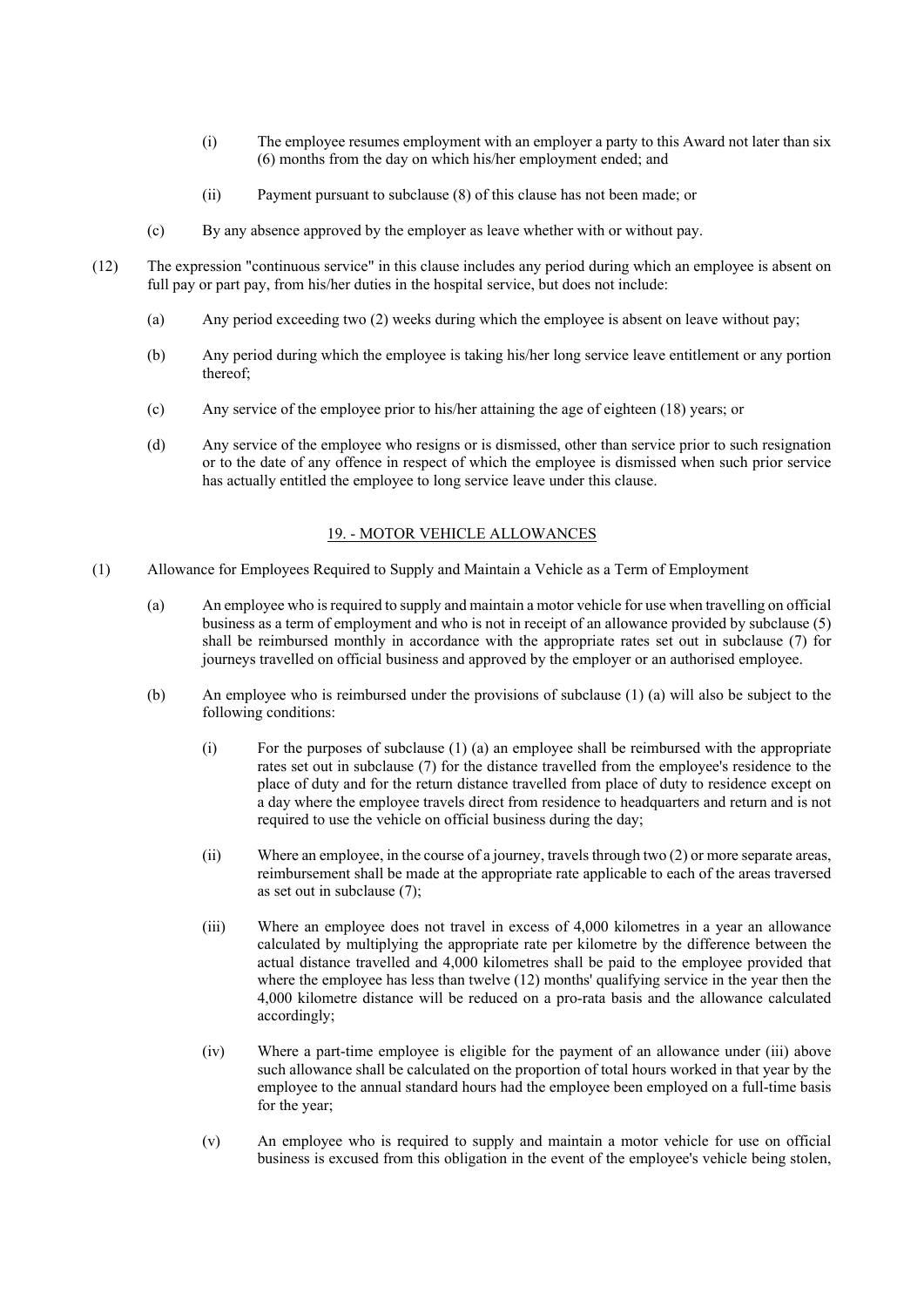consumed by fire, or suffering a major and unforeseen mechanical breakdown or accident, in which case all entitlement to reimbursement ceases while the employee is unable to provide the motor vehicle or a replacement;

- (vi) It shall be open to the employer or it's representative to elect to waive the requirement that an employee supply and maintain a motor vehicle for use on official business, but three (3) months' written notice of the intention so to do shall be given to the employee concerned.
- (2) Allowance for Employees Relieving Employees Subject to Subclause (1)
	- (a) An employee not required to supply and maintain a motor vehicle as a term of employment who is required to relieve an employee required to supply and maintain a motor vehicle as a term of employment shall be reimbursed all expenses incurred in accordance with the appropriate rates set out in subclause (7) for all journeys travelled on official business and approved by the employer or an authorised employee where the employee is required to use his/her vehicle on official business whilst carrying out the relief duties.
	- (b) For the purposes of subclause (2)(a) an employee shall be reimbursed all expenses incurred in accordance with the appropriate rates set out in subclause (7) for the distance travelled from the employee's residence to place of duty and the return distance travelled from place of duty to residence except on a day where the employee travels direct from residence to headquarters and return and is not required to use the vehicle on official business during the day.
	- (c) Where an employee, in the course of a journey travels through two (2) or more separate areas, reimbursement shall be made at the appropriate rate applicable to each of the areas traversed as set out in subclause (7).
	- (d) For the purposes of this subclause the allowance provided in subclause (1)(b), (iii) and (iv) shall not apply.
- (3) Allowance for Other Employees Using Vehicle on Official Business
	- (a) An employee who is not required to supply and maintain a motor vehicle for use when travelling on official business as a term of employment, but when requested by the employer or an authorised employee voluntarily consents to use the vehicle and who is not in receipt of an allowance provided by subclause (5) shall, for journeys travelled on official business approved by the employer or an authorised employee be reimbursed all expenses incurred in accordance with the appropriate rates set out in subclauses (8) and (9).
	- (b) For the purpose of subclause (3)(a) an employee shall not be entitled to reimbursement for any expenses incurred in respect to the distance between the employee's residence and headquarters and the return distance from headquarters to residence.
	- (c) Where an employee in the course of a journey travels through two (2) or more separate areas, reimbursement shall be made at the appropriate rate applicable to each of the areas traversed as set out in subclause (8).
- (4) Allowance for Towing Employer's Caravan or Trailer

In the cases where employees are required to tow employer's caravans on official business, the additional rate shall be 7.0 cents per kilometre. When an employer's trailer is towed on official business the additional rate shall be 4.0 cents per kilometre.

(5) Commuted Allowance

The employer may authorise a commuted amount for reimbursement of costs for motor vehicles or any other conveyance belonging to an employee.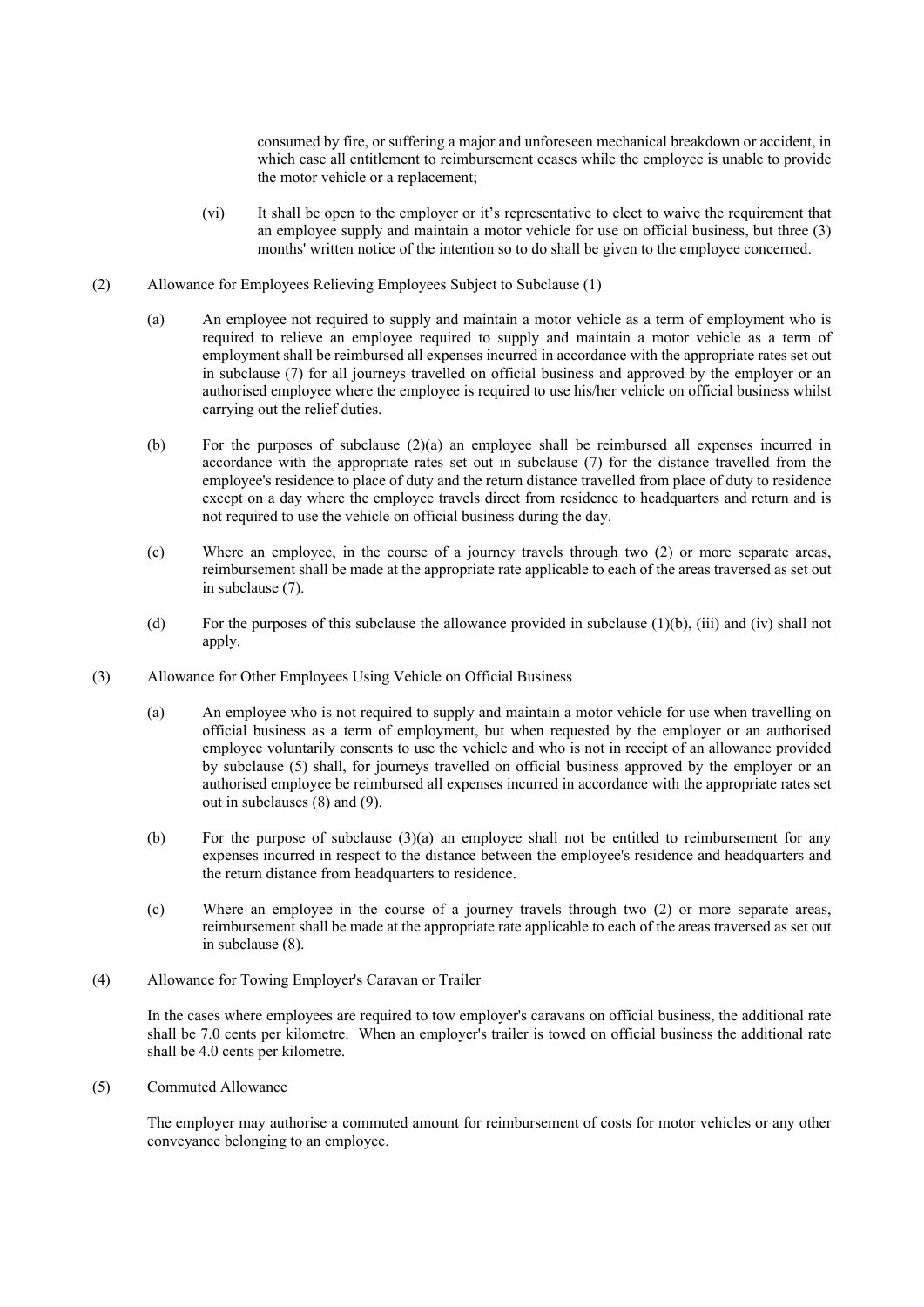# (6) Increase of Inadequate Rates:

The employer may increase the rates prescribed by this subclause in any case in which it is satisfied that they are inadequate.

# (7) Requirement to Supply and Maintain a Motor Vehicle

| Area Details                     |             | Rate (cents) per kilometre                               |        |
|----------------------------------|-------------|----------------------------------------------------------|--------|
|                                  | Over 2600cc | Engine Displacement (in cubic centimetres)<br>Over1600cc | 1600cc |
|                                  | to 2600cc   | and under                                                |        |
| Metropolitan Area                |             |                                                          |        |
| First 4000 kilometres            | 149.7       | 126.6                                                    | 102.2  |
| Over 4000 up to 8000 kms         | 61.7        | 52.7                                                     | 44.0   |
| Over 8000 up to 16000 kms        | 32.4        | 28.1                                                     | 24.6   |
| Over 16000 kms                   | 34.0        | 28.8                                                     | 24.7   |
| South West Land Division         |             |                                                          |        |
| First 4000 kilometres            | 154.3       | 130.9                                                    | 106.4  |
| Over 4000 up to 8000 kms         | 64.0        | 54.8                                                     | 46.0   |
| Over 8000 up to 16000 kms        | 33.9        | 29.4                                                     | 25.8   |
| Over 16000 kms                   | 35.2        | 29.7                                                     | 25.5   |
| North of 23.5° South Latitude    |             |                                                          |        |
| First 4000 kilometres            | 170.9       | 145.4                                                    | 118.9  |
| Over 4000 up to 8000 kms         | 70.3        | 60.2                                                     | 50.7   |
| Over 8000 up to 16000 kms        | 36.7        | 31.9                                                     | 28.0   |
| Over 16000 kms                   | 36.3        | 30.6                                                     | 26.3   |
| <b>Rest of State</b>             |             |                                                          |        |
| First 4000 kilometres            | 159.2       | 134.8                                                    | 109.2  |
| Over 4000 up to 8000 kms         | 66.0        | 56.4                                                     | 47.2   |
| Over 8000 up to 16000 kms        | 34.9        | 30.2                                                     | 26.5   |
| Over 16000 kms                   | 35.7        | 30.1                                                     | 25.9   |
| Voluntary Use of a Motor Vehicle |             |                                                          |        |
| Metropolitan Area                | 69.0        | 58.9                                                     | 48.9   |
| South West Land Division         | 71.5        | 61.1                                                     | 51.0   |
| North of 23.5° South Latitude    | 78.7        | 67.3                                                     | 56.4   |
| Rest of the State                | 73.7        | 62.9                                                     | 52.4   |
| Voluntary Use of a Motor Cycle   |             |                                                          |        |
| <b>Distance Travelled During</b> |             | Rate                                                     |        |
| a Year on Official Business      |             | Cents per kilometre                                      |        |

Rate per kilometre 23.9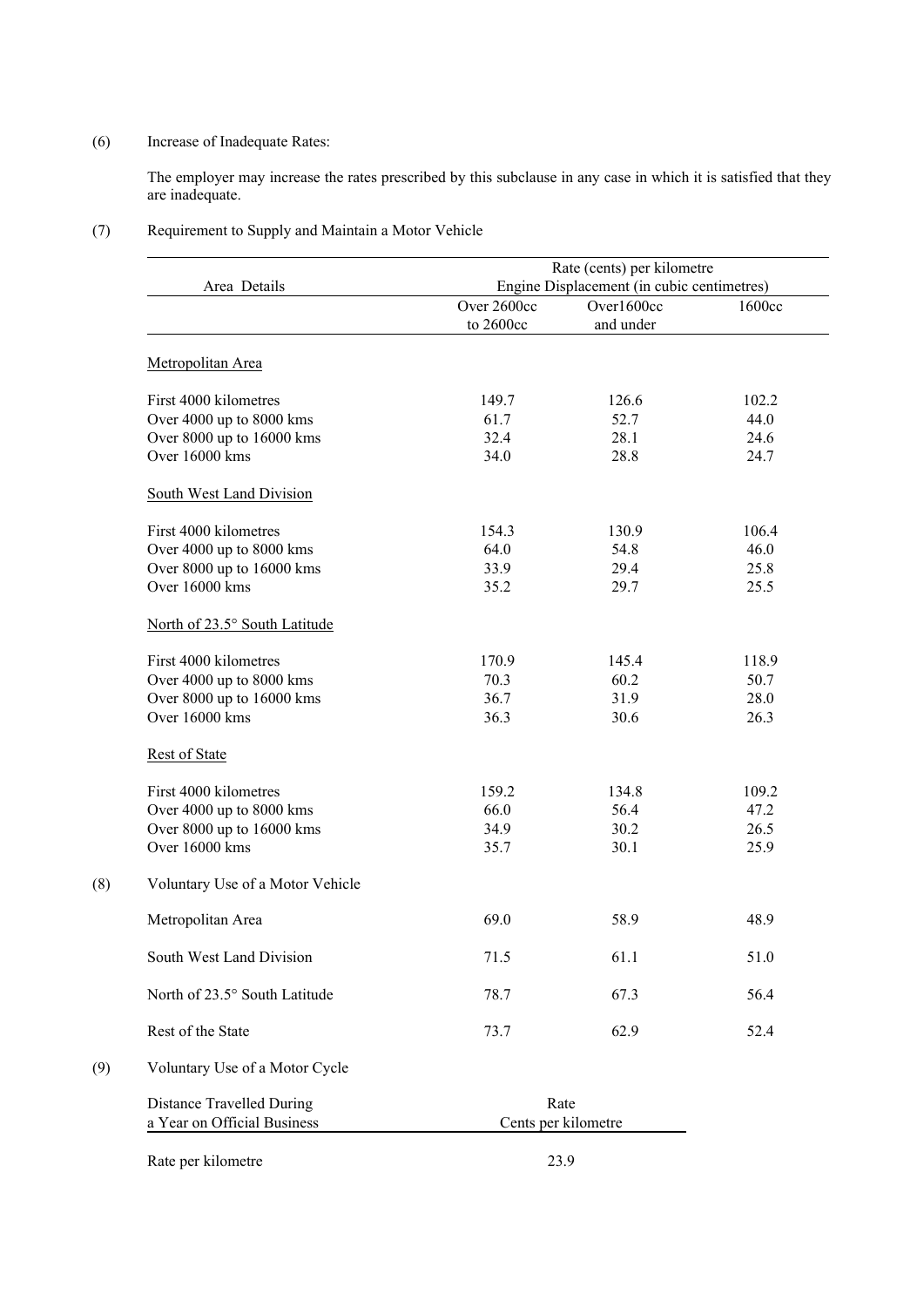- (10) In this clause the following expressions shall have the following meanings:
	- (a) "A year" means twelve (12) months commencing on the first day of July and ending on the thirtieth day of June next following;
	- (b) "South West Land Division" means the South West Land Division as defined by section 28 of the Land Act, 1933-1971, excluding the area contained within the Metropolitan Area;
	- (c) "Rest of the State" means that area south of 23.5 degrees south latitude, excluding the Metropolitan Area and the South West Land Division;
	- (d) "Term of Employment" means a requirement made known to the employee at the time of applying for the position by way of publication in the advertisement for the position, written advice to the employee contained in the offer for the position or oral communication at interview by an interviewing employee and such requirement is accepted by the employee either in writing or orally.
- (11) The allowances in this clause shall be varied in accordance with any movement in the allowance in the Public Service Award 1992.

## 20. - TRAVELLING

- (1) An employee who travels on official business shall be reimbursed reasonable expenses in accordance with the provisions of this clause.
- (2) When a trip necessitates an overnight stay away from an employee's headquarters and the employee:

is supplied with accommodation and meals free of charge;

or

attends a course, conference, etc., where the fee paid includes accommodation and meals;

or

travels by rail and is provided with a sleeping berth and meals;

or

is accommodated at a Government institution, hostel or similar establishment and supplied with meals;

reimbursement shall be in accordance with the rates prescribed in Column A, Items 1, 2 or 3 of Clause 24. – Travelling, Transfers and Relieving Duty – Rates of Allowance of this Award.

- (3) When a trip necessitates an overnight stay away from an employee's headquarters and he/she is fully responsible for his/her own accommodation, meals and incidental expenses:
	- (a) Where hotel or motel accommodation is utilised reimbursement shall be in accordance with the rates prescribed in Column A, Items 4 to 8 of Clause 24. – Travelling, Transfers and Relieving Duty – Rates of Allowance of this Award;
	- (b) Where other than hotel or motel accommodation is utilised reimbursement shall be in accordance with the rates prescribed in Column A, Items 9, 10 or 11 of Clause 24. – Travelling, Transfers and Relieving Duty – Rates of Allowance of this Award.
- (4) To calculate reimbursement under subclauses (2) and (3) for a part of a day, the following formulae shall apply: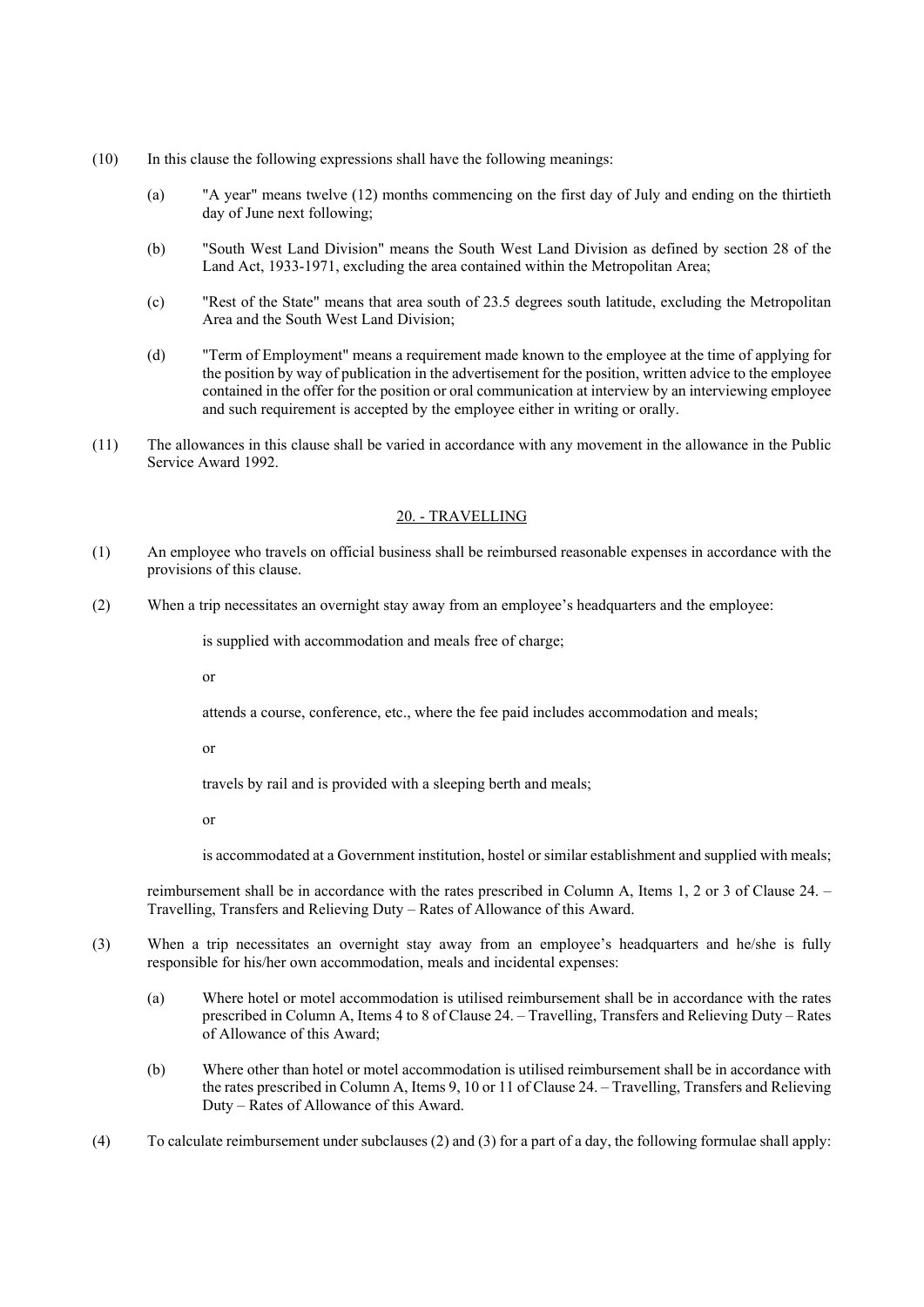(a) If departure from headquarters is;

Before 8.00 a.m. - 100% of the daily rate. 8.00 a.m. or later but prior to 1.00 p.m. - 90% of the daily rate. 1.00 p.m. or later but prior to 6.00 p.m. - 75% of the daily rate 6.00 p.m. or later - 50% of the daily rate.

(b) If arrival back at headquarters is;

8.00 a.m. or later but prior to 1.00 p.m. - 10% of the daily rate. 1.00 p.m. or later but prior to 6.00 p.m. - 25% of the daily rate. 6.00 p.m. or later but prior to 11.00 p.m. - 50% of the daily rate. 11.00 p.m. or later - 100% of the daily rate.

(5) When an employee travels to a place outside a radius of fifty (50) kilometres measured from his/her headquarters, and the trip does not involve an overnight stay away from his/her headquarters, reimbursement for all meals claimed shall be at the rate set out in Column A, Items 12 or 13 of Clause 24. – Travelling, Transfers and Relieving Duty – Rates of Allowance of this Award, subject to the employee's certification that each meal claimed was actually purchased.

Provided that when an employee departs from his/her headquarters before 8.00 a.m. and does not arrive back at his/her headquarters until after 11.00 p.m. on the same day the employee shall be paid at the appropriate rate prescribed in Column A, Items 4 to 8 of Clause 24. – Travelling, Transfers and Relieving Duty – Rates of Allowance of this Award.

- (6) When it can be shown to the satisfaction of the employer by the production of receipts that reimbursement in accordance with Clause 24. – Travelling, Transfers and Relieving Duty – Rates of Allowance of this Award, does not cover an employee's reasonable expenses for a whole trip the employee shall be reimbursed the excess expenditure.
- (7) In addition to the rates contained in Clause 24. Travelling, Transfers and Relieving Duty Rates of Allowance of this Award, an employee shall be reimbursed reasonable incidental expenses such as train, bus and taxi fares, official telephone calls, laundry and dry cleaning expenses, on production of receipts.
- (8) If on account of lack of suitable transport facilities an employee necessarily engages reasonable accommodation for the night prior to commencing travelling on early morning transport the employee shall be reimbursed the actual cost of such accommodation.
- (9) Reimbursement of expenses shall not be suspended should an employee become ill whilst travelling, provided leave for the period of such illness is approved in accordance with the provisions of this Award, and the employee continues to incur accommodation, meal and incidental expenses.
- (10) Reimbursement claims for travelling in excess of fourteen (14) days in one (1) month shall not be passed for payment by a certifying officer until the employer has endorsed the account.
- (11) An employee who is relieving at or temporarily transferred to any place within a radius of fifty (50) kilometres measured from his/her headquarters shall not be reimbursed the cost of midday meals purchased, but an employee travelling on duty within that area which requires his/her absence from his/her headquarters over the usual midday meal period shall be paid the rate prescribed by Item 17 of Clause 24. – Travelling, Transfers and Relieving Duty – Rates of Allowance of this Award, for each meal necessarily purchased provided that:
	- (a) Such travelling is not a normal feature in the performance of his/her duties; and
	- (b) Such travelling is not within the suburb in which the employee resides; and
	- (c) The employee's total reimbursement under this subclause for any one (1) pay period shall not exceed the amount prescribed by Item 18 of Clause 24. – Travelling, Transfers and Relieving Duty – Rates of Allowance of this Award.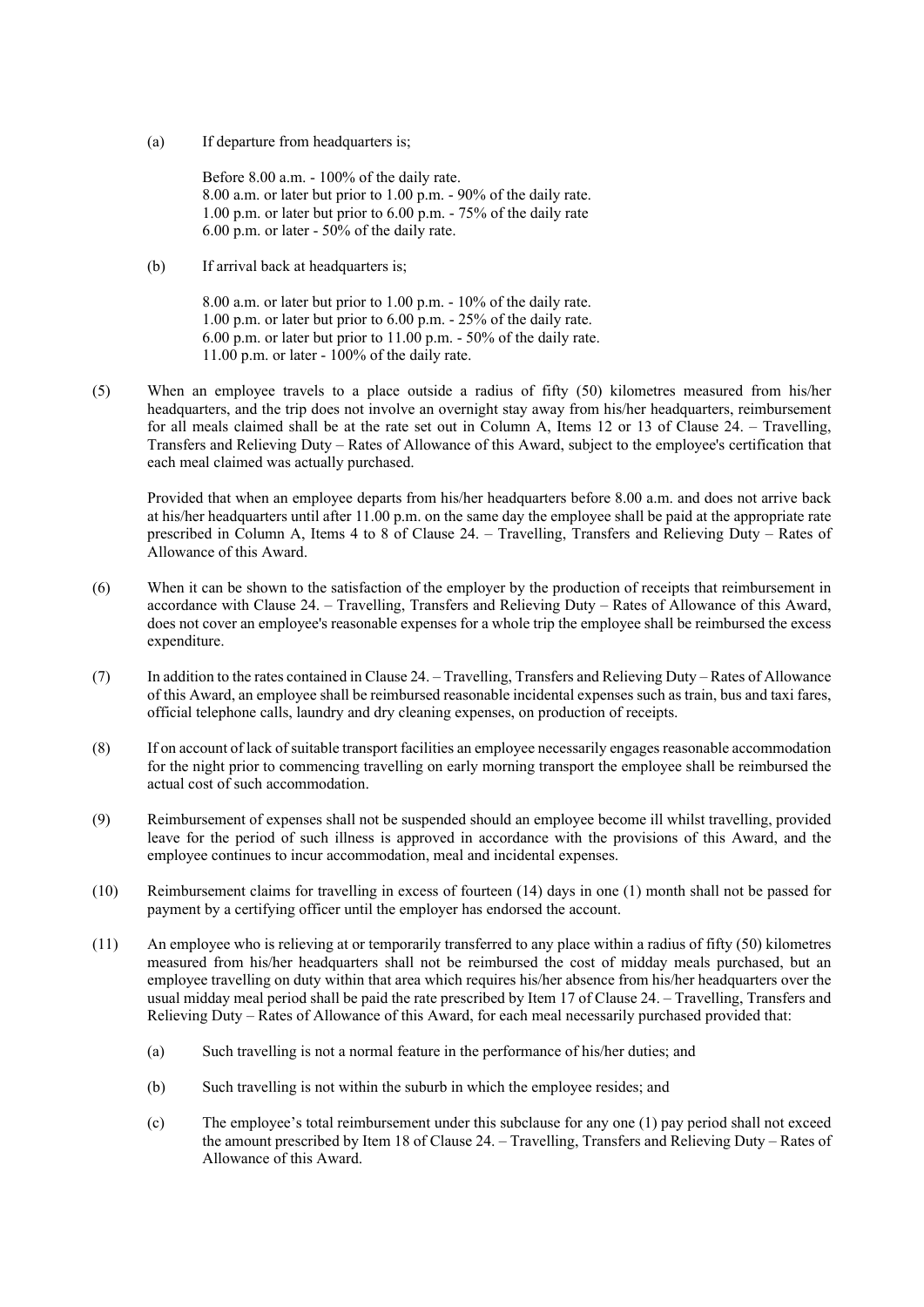## 21. - TRANSFERS

- (1) (a) This clause shall not apply to employees of the Metropolitan Health Service employed at metropolitan locations who are transferring to another metropolitan location.
	- (b) The provisions of this clause shall apply to an employee who transfers from a position in one (1) locality to another position in a new locality provided that:
		- (i) the classification of the new position is higher than the classification of his/her former position; or
		- (ii) the classification of the new position is the same or lower than the classification of his/her former position and the employee is changing his/her employment on account of illness over which he/she has no control or, if the employer initiates the transfer and/or considers the transfer of the employee to be in the interests of the employer; and
		- (iii) the employee commences employment in the new employment with either the same employer or a new employer bound by this Award within one (1) working week of the expiration of any period for which payment in lieu of annual leave or holidays has been made by the employer from whom he/she transferred or resigned, or, if no such payment has been made, within one (1) working week of the day on which his/her resignation or transfer became effective.
	- (c) Except as provided in subclause (3) a married or single employee shall be paid by the new employer at the rates prescribed in Column A, Items 4, 5 or 6 of Clause 24. - Travelling, Transfers and Relieving Duty - Rates of Allowance of this Award, for a period of fourteen (14) days after arrival at his/her new locality: Provided that if an employee is required to travel on official business during the said period, such period will be extended by the time spent in travelling. Under no circumstances, however, shall the provisions of this subclause operate concurrently with those of Clause 20. – Travelling of this Award to permit an employee to be paid allowances in respect of both travelling and transfer expenses for the same period.
- (2) If a married employee is unable to obtain reasonable accommodation for the transfer of his/her home within the prescribed period referred to in subclause (1) of this clause and the new employer is satisfied that the employee has taken all possible steps to secure reasonable accommodation, such employee shall, after the expiration of the prescribed period be paid in accordance with the rates prescribed by Column B, Items 4, 5, 6, 7 or 8 of Clause 24. - Travelling, Transfers and Relieving Duty - Rates of Allowance of this Award, as the case may require, until such time as the employee has secured reasonable accommodation: Provided that the period of reimbursement under this subclause shall not exceed seventy-seven (77) days without the approval of the new employer. A single employee shall not be paid allowances under this subclause.
- (3) When it can be shown by the production of receipts or other evidence that an allowance payable under this clause would be insufficient to meet reasonable additional costs incurred by an employee on transfer, an appropriate rate of reimbursement shall be determined by the new employer.

In the event of a dispute, the matter may be determined in accordance with Clause 27. – Dispute Settlement Procedure of this Award.

(4) An employee who occupies hospital accommodation shall not be entitled to reimbursement under this clause: Provided that where entry into hospital accommodation is delayed through circumstances beyond the employee's control an employee may, subject to the production of receipts, be reimbursed actual reasonable accommodation and meal expenses for the employee and their spouse and dependent children under sixteen (16) years of age or other children wholly dependent on the employee, less a deduction for normal living expenses prescribed in Column A, Items 15 and 16 of Clause 24. - Travelling, Transfers and Relieving Duty - Rates of Allowance of this Award, and provided that if any costs are incurred under subclause (5)(b), they shall be reimbursed.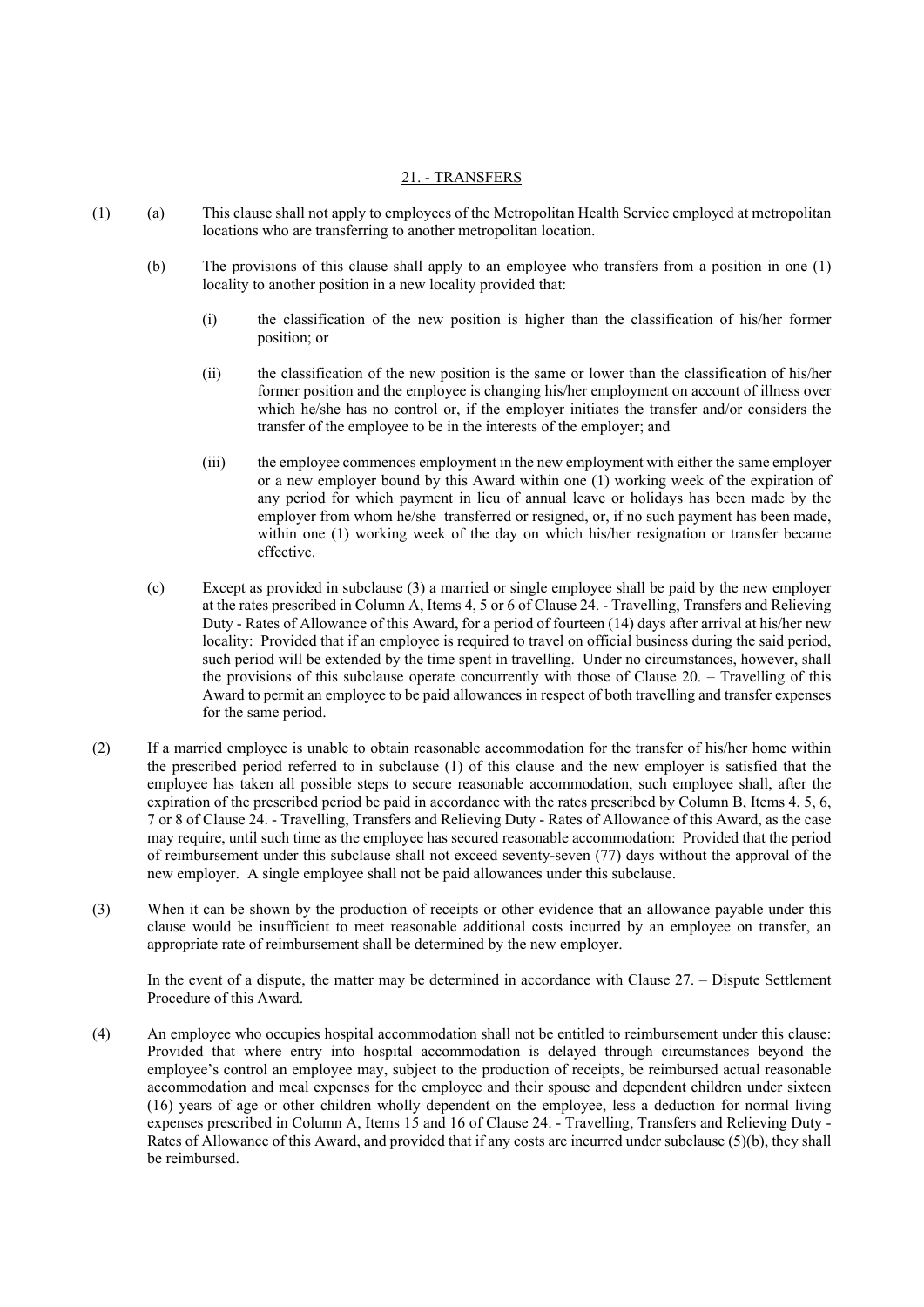- (5) (a) Where an employee transfers his/her employment in accordance with the other provisions of this clause and incurs expenses referred to in paragraph (b) hereof as a result of that transfer, then the employee shall be granted a Disturbance Allowance and shall be reimbursed by the new employer the actual expenditure incurred upon production of receipts or such other evidence as may be required.
	- (b) The Disturbance Allowance shall include:
		- (i) Cost incurred for telephone installation at the employee's new residence provided that the cost of telephone installation shall be reimbursed only where a telephone was installed at the employee's former residence including departmental accommodation and provided further, that reimbursement shall not apply to an employee's private residence wherein a telephone was not installed prior to his/her first transfer in accordance with this provision;
		- (ii) Costs incurred with the connection or reconnection of services to the employee's household including departmental accommodation for water, gas or electricity.

#### 22. - TRAVELLING TIME

An employee who, in the course of his/her duties, is called upon to travel before the usual time for commencing or after the usual time for ceasing duty may, at the discretion of the employer, be granted time off in respect of such time or part of such time spent in travelling.

#### 23. - RELIEVING OR SPECIAL DUTY

- (1) An employee who is required to take up duty away from his/her usual headquarters on relief duty or to perform special duty, and necessarily resides temporarily away from his/her usual place of residence shall be reimbursed reasonable expenses in accordance with the provisions of this clause.
- (2) Where the employee:
	- (a) Is supplied with accommodation and meals free of charge; or
	- (b) Is accommodated at a Government institution, hostel or similar establishment and supplied with meals;

Reimbursement shall be in accordance with the rates prescribed in Column A, Items 1, 2 or 3 of Clause 24. – Travelling, Transfers and Relieving Duty – Rates of Allowance of this Award.

- (3) Where the employee is fully responsible for his/her own accommodation, meals and incidental expenses and hotel or motel accommodation is utilised:
	- (a) For the first forty-two (42) days after arrival at the new locality reimbursement shall be in accordance with the rates prescribed in Column A, Items 4 to 8 of Clause 24. – Travelling, Transfers and Relieving Duty – Rates of Allowance of this Award.
	- (b) For periods in excess of forty-two (42) days after arrival in the new locality reimbursement shall be in accordance with the rates prescribed in Column B, Items 4 to 8 of Clause 24. – Travelling, Transfers and Relieving Duty – Rates of Allowance of this Award for married employees or Column C, Items 4 to 8 of Clause 24. – Travelling, Transfers and Relieving Duty – Rates of Allowance of this Award for single employees;

Provided that the period of reimbursement, under this subclause, shall not exceed forty-nine (49) days without the approval of the employer.

(4) Where the employee is fully responsible for his/her own accommodation, meal and incidental expenses and other than hotel or motel accommodation is utilised, reimbursement shall be in accordance with the rates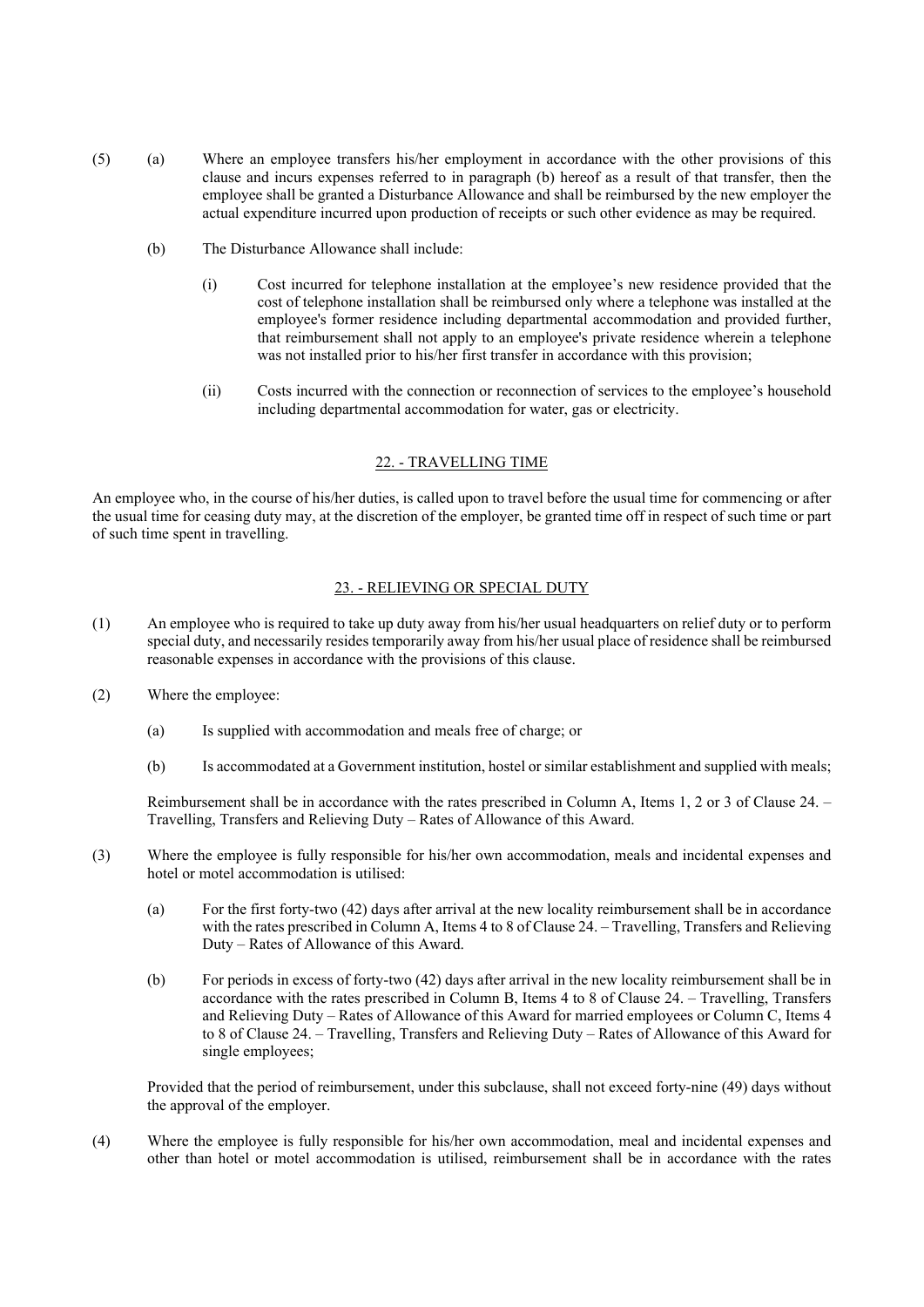prescribed in Column A, Items 9, 10 or 11 of Clause 24. – Travelling, Transfers and Relieving Duty – Rates of Allowance of this Award.

- (5) Reimbursement of expenses shall not be suspended should an employee become ill whilst on relief duty, provided leave for the period of such illness is approved in accordance with Clause 16. - Sick Leave of this Award and the employee continues to incur accommodation, meal and incidental expenses.
- (6) When an employee who is required to relieve or perform special duties in accordance with subclause (1) of this clause is authorised by the employer to travel to the new locality in his/her own motor vehicle he/she shall be reimbursed for the return journey as follows:
	- (a) Where the employee will be required to maintain a motor vehicle for the performance of the relieving or special duties, reimbursement shall be in accordance with the appropriate rate prescribed by Clause 19. – Motor Vehicle Allowances of this Award;
	- (b) Where the employee will not be required to maintain a motor vehicle for the performance of the relieving or special duties reimbursement shall be on the basis of one-half of the appropriate rate prescribed by Clause 19. – Motor Vehicle Allowances of this Award: Provided that the maximum amount of reimbursement shall not exceed the cost of the fare by public conveyance which otherwise would be utilised for such return duty.
- (7) The rate applicable to a married employee under subclause (3) (b) shall be paid to a single employee if the employer is satisfied that the employee has to maintain a home and support dependants therein, in a locality other than that to which the employee has been sent. A certificate to this effect must be furnished by a single employee claiming the higher rate.
- (8) Where it can be shown by the production of receipts or other evidence that an allowance payable under this clause would be insufficient to meet reasonable additional costs incurred, an appropriate rate of reimbursement shall be determined by the employer.

In the event of a dispute, the matter may be resolved in accordance with Clause 27. – Dispute Settlement Procedure of this Award.

- (9) The provisions of Clause 20. Travelling of this Award shall not operate concurrently with the provisions of this clause to permit an employee to be paid allowances in respect of both travelling and relieving expenses for the same period: Provided that where an employee is required to travel on official business which involves an overnight stay away from his/her temporary headquarters the employer may extend the periods specified in subclause (3) by the time spent in travelling.
- (10) An employee who is directed to relieve another employee or to perform special duty away from his/her usual headquarters and is not required to reside temporarily away from his/her usual place of residence shall, if he/she is not in receipt of a higher duties allowance or special allowance for such work, be reimbursed the amount of additional fares paid by him/her in travelling by public transport to and from his/her place of temporary duty.

## 24. - TRAVELLING, TRANSFERS AND RELIEVING DUTY - RATES OF ALLOWANCE

|  |  | -13 | MN. | $\mathbf{A}$ |
|--|--|-----|-----|--------------|
|--|--|-----|-----|--------------|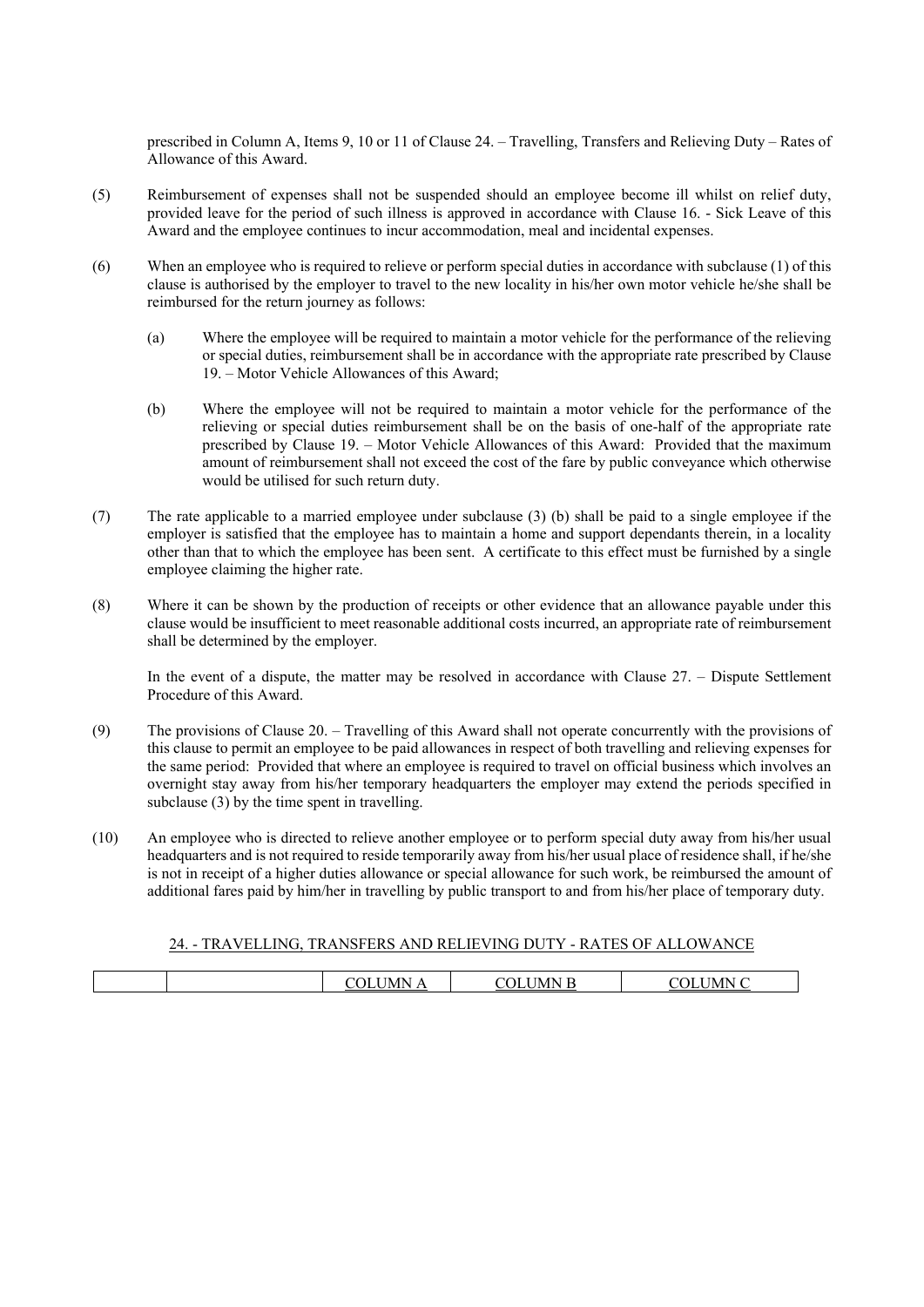| <b>ITEM</b> | <b>PARTICULARS</b>                    | <b>DAILY RATE</b> | WITH DEPENDENTS<br><b>RELIEVING</b><br><b>ALLOWANCE FOR</b><br>PERIOD IN EXCESS OF<br>42 DAYS (CLAUSE 23<br>$(3)$ (b)) TRANSFER<br><b>ALLOWANCE FOR</b><br>PERIOD IN EXCESS OF<br>PRESCRIBED PERIOD<br>(CLAUSE 21 (2)) | DAILY RATE OFFICERS DAILY RATE OFFICERS<br><b>WITHOUT</b><br><b>DEPENDENTS</b><br><b>RELIEVING</b><br><b>ALLOWANCE FOR</b><br>PERIOD IN EXCESS OF<br>42 DAYS (CLAUSE 23 (3)<br>(b)) |
|-------------|---------------------------------------|-------------------|------------------------------------------------------------------------------------------------------------------------------------------------------------------------------------------------------------------------|-------------------------------------------------------------------------------------------------------------------------------------------------------------------------------------|
|             | ALLOWANCE TO MEET INCIDENTAL EXPENSES |                   |                                                                                                                                                                                                                        |                                                                                                                                                                                     |
|             |                                       | \$                | \$                                                                                                                                                                                                                     | \$                                                                                                                                                                                  |
| (1)         | WA - South of 260                     |                   |                                                                                                                                                                                                                        |                                                                                                                                                                                     |
|             | South Latitude                        | 11.75             |                                                                                                                                                                                                                        |                                                                                                                                                                                     |
| (2)         | WA - North of 260                     |                   |                                                                                                                                                                                                                        |                                                                                                                                                                                     |
|             | South Latitude                        | 15.40             |                                                                                                                                                                                                                        |                                                                                                                                                                                     |
|             | Interstate                            | 15.40             |                                                                                                                                                                                                                        |                                                                                                                                                                                     |
| (3)         |                                       |                   | ACCOMMODATION INVOLVING AN OVERNIGHT STAY IN A HOTEL OR MOTEL                                                                                                                                                          |                                                                                                                                                                                     |
|             |                                       |                   |                                                                                                                                                                                                                        |                                                                                                                                                                                     |
|             |                                       | \$                | \$                                                                                                                                                                                                                     | \$                                                                                                                                                                                  |
|             | WA - Metropolitan                     |                   |                                                                                                                                                                                                                        |                                                                                                                                                                                     |
| (4)         | Hotel or Motel                        | 210.05            | 105.00                                                                                                                                                                                                                 | 70.00                                                                                                                                                                               |
|             | Locality South of 260                 |                   |                                                                                                                                                                                                                        |                                                                                                                                                                                     |
| (5)         | South Latitude                        | 168.60            | 84.30                                                                                                                                                                                                                  | 56.20                                                                                                                                                                               |
| (6)         | Locality North of 260                 |                   |                                                                                                                                                                                                                        |                                                                                                                                                                                     |
|             | South Latitude                        |                   |                                                                                                                                                                                                                        |                                                                                                                                                                                     |
|             |                                       |                   |                                                                                                                                                                                                                        |                                                                                                                                                                                     |
|             | <b>Broome</b>                         | 284.40            | 142.20                                                                                                                                                                                                                 | 94.80                                                                                                                                                                               |
|             | Carnarvon                             | 222.30            | 111.15                                                                                                                                                                                                                 | 74.10                                                                                                                                                                               |
|             | Dampier                               | 209.15            | 104.55                                                                                                                                                                                                                 | 69.70                                                                                                                                                                               |
|             | Derby                                 | 188.40            | 94.20                                                                                                                                                                                                                  | 62.80                                                                                                                                                                               |
|             | Exmouth                               | 215.90            | 107.95                                                                                                                                                                                                                 | 71.95                                                                                                                                                                               |
|             | <b>Fitzroy Crossing</b>               | 314.90            | 157.45                                                                                                                                                                                                                 | 104.95                                                                                                                                                                              |
|             | Gascoyne Junction                     | 128.90            | 64.45                                                                                                                                                                                                                  | 42.95                                                                                                                                                                               |
|             | Halls Creek                           | 265.40            | 132.70                                                                                                                                                                                                                 | 88.45                                                                                                                                                                               |
|             | Karratha                              | 364.65            | 182.30                                                                                                                                                                                                                 | 121.55                                                                                                                                                                              |
|             | Kununurra                             | 266.80            | 133.40                                                                                                                                                                                                                 | 88.95                                                                                                                                                                               |
|             | Marble Bar                            | 179.40            | 89.70                                                                                                                                                                                                                  | 59.80                                                                                                                                                                               |
|             | Newman                                | 254.65            | 127.35                                                                                                                                                                                                                 | 84.90                                                                                                                                                                               |
|             | Nullagine                             | 189.75            | 94.90                                                                                                                                                                                                                  | 63.25                                                                                                                                                                               |
|             | Onslow                                | 207.20            | 103.60                                                                                                                                                                                                                 | 69.05                                                                                                                                                                               |
|             | Pannawonica                           | 177.15            | 88.60                                                                                                                                                                                                                  | 59.05                                                                                                                                                                               |
|             | Paraburdoo                            | 238.40            | 119.20                                                                                                                                                                                                                 | 79.45                                                                                                                                                                               |
|             | Port Hedland                          | 239.70            | 119.85                                                                                                                                                                                                                 | 79.90                                                                                                                                                                               |
|             | Roebourne                             | 132.90            | 66.45                                                                                                                                                                                                                  | 44.30                                                                                                                                                                               |
|             | Sandfire                              | 160.40            | 80.20                                                                                                                                                                                                                  | 53.45                                                                                                                                                                               |
|             | Shark Bay                             | 175.90            | 87.95                                                                                                                                                                                                                  | 58.65                                                                                                                                                                               |
|             | Tom Price                             | 219.40            | 109.70                                                                                                                                                                                                                 | 73.15                                                                                                                                                                               |
|             | <b>Turkey Creek</b>                   | 175.90            | 87.95                                                                                                                                                                                                                  | 58.65                                                                                                                                                                               |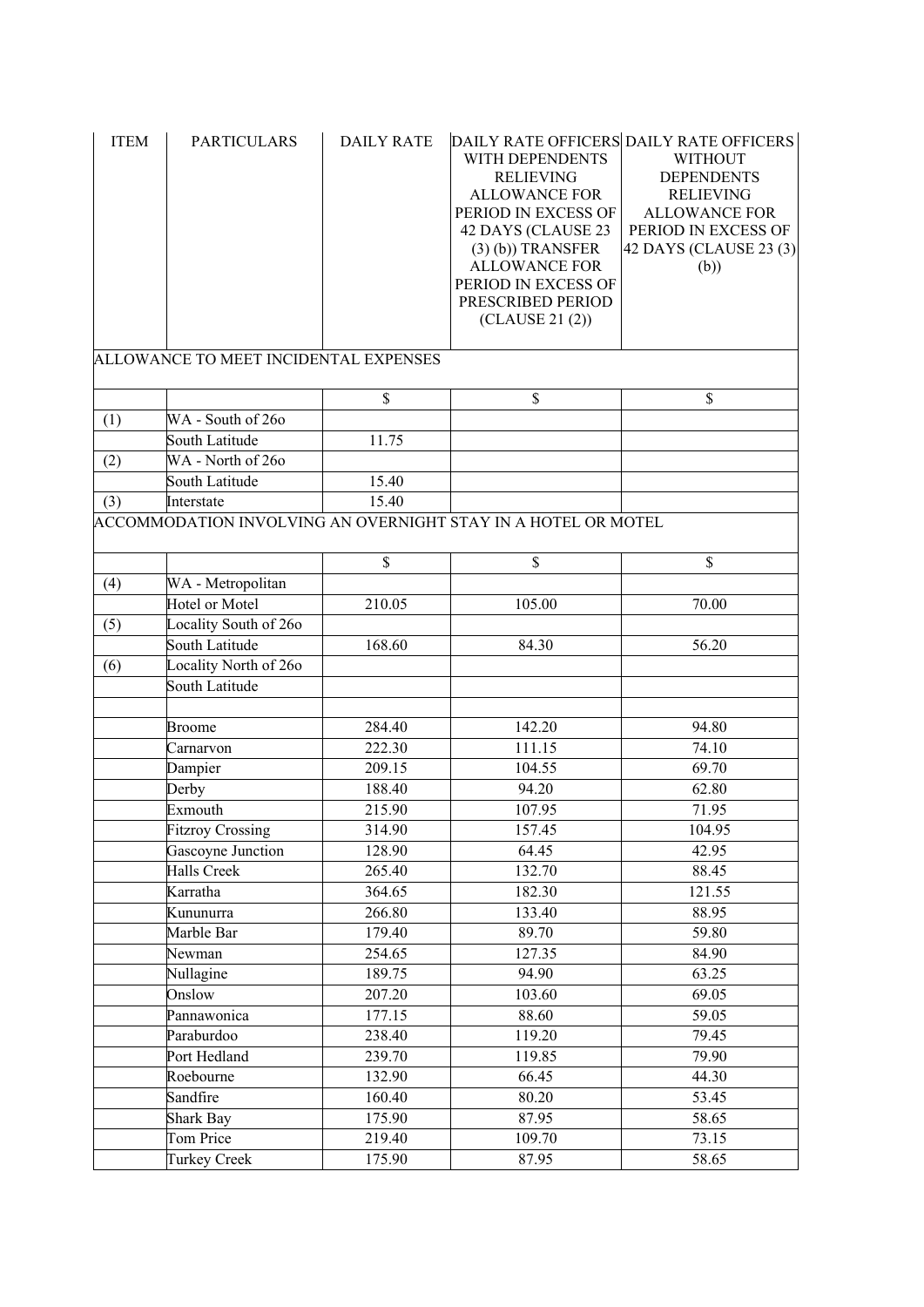|     | Wickham                                                                  | 323.90 | 161.95 | 107.95 |
|-----|--------------------------------------------------------------------------|--------|--------|--------|
|     | Wyndham                                                                  | 158.90 | 79.45  | 52.95  |
|     |                                                                          |        |        |        |
| (7) | Interstate - Capital City                                                |        |        |        |
|     | Sydney                                                                   | 255.65 | 127.85 | 85.20  |
|     | Melbourne                                                                | 245.65 | 122.85 | 81.90  |
|     | Other Capitals                                                           | 213.15 | 106.60 | 71.00  |
| (8) | Interstate - Other                                                       |        |        |        |
|     | than Capital City                                                        | 168.60 | 84.30  | 56.20  |
|     |                                                                          |        |        |        |
|     | ACCOMMODATION INVOLVING AN OVERNIGHT STAY AT OTHER THAN A HOTEL OR MOTEL |        |        |        |
|     |                                                                          |        |        |        |
| (9) | WA - South of 260<br>South Latitude                                      | 79.40  |        |        |

|      | South Latitude                      |       |  |
|------|-------------------------------------|-------|--|
| (10) | WA - North of 260<br>South Latitude | 97.70 |  |
| (11) | Interstate                          | 97.70 |  |

## TRAVEL NOT INVOLVING AN OVERNIGHT STAY OR TRAVEL INVOLVING AN OVERNIGHT STAY WHERE ACCOMMODATION ONLY IS PROVIDED.

| (12) | WA - South of 260 South Latitude: |       |
|------|-----------------------------------|-------|
|      |                                   |       |
|      | <b>Breakfast</b>                  | 14.15 |
|      | Lunch                             | 14.15 |
|      | inner                             | 39.40 |

| (13) | WA - North of 260 South Latitude |       |
|------|----------------------------------|-------|
|      |                                  |       |
|      | <b>Breakfast</b>                 | 15.75 |
|      | Lunch                            | 27.70 |
|      | inner                            | 38.90 |

| 14 | Interstate       |       |
|----|------------------|-------|
|    | <b>Breakfast</b> | 15.75 |
|    | Lunch            | 27.70 |
|    | Dinner           | 38.90 |

# DEDUCTION FOR NORMAL LIVING EXPENSES (CLAUSE 21 (4))

|         | Each Adult | 12.75 |
|---------|------------|-------|
| L<br>ΙV | Each Child | Q۵    |

# MIDDAY MEAL (CLAUSE 20(11)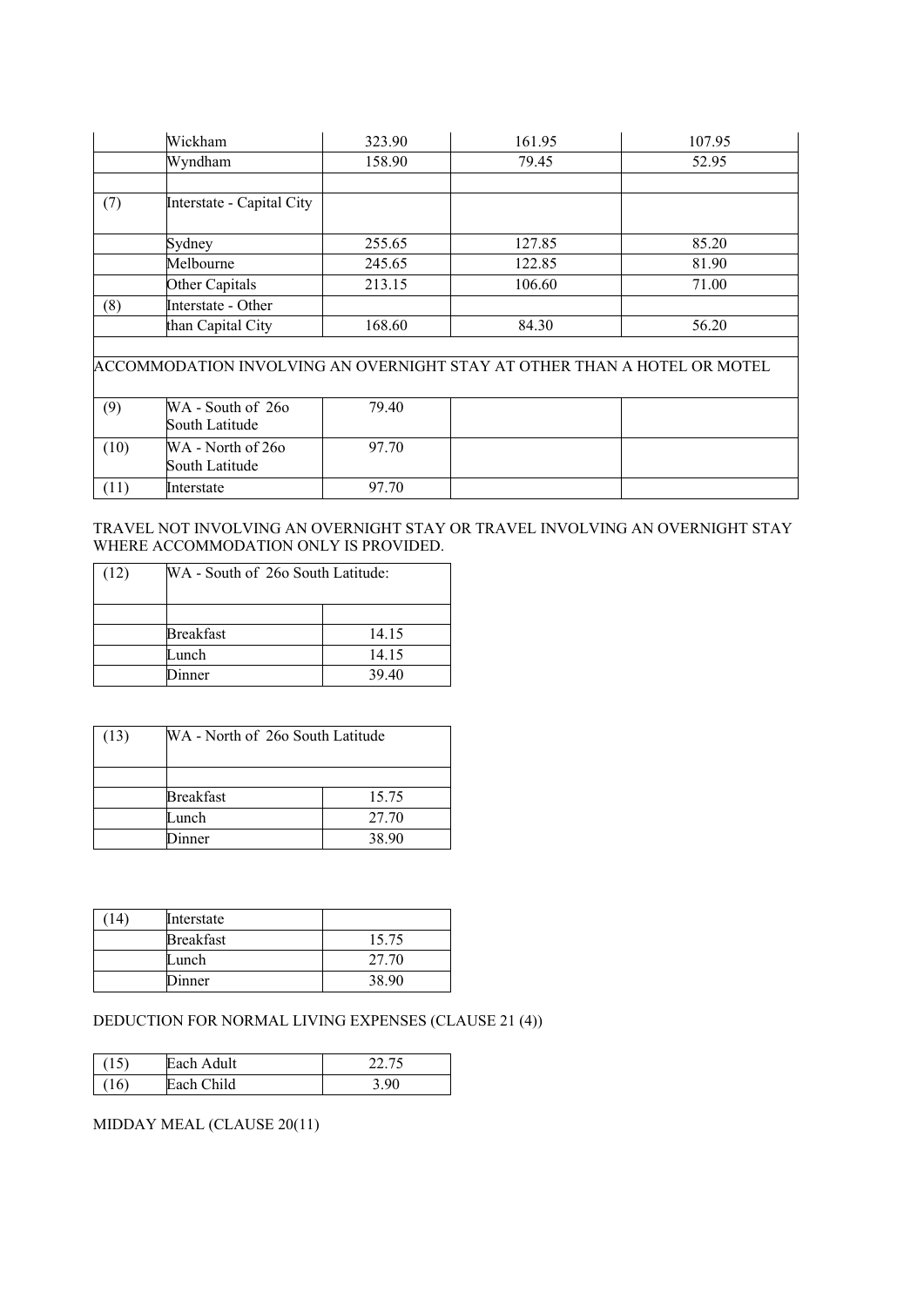|     | Rate per meal         | 5.50  |
|-----|-----------------------|-------|
| 18) | Maximum               | 27.50 |
|     | reimbursement per pay |       |
|     | period                |       |

The allowances prescribed in this clause shall be varied in accordance with any movement in the equivalent allowances in the Public Service Award, 1992.

#### 25. - REMOVAL ALLOWANCE

- (1) (a) This clause shall not apply to employees of the Metropolitan Health Service employed at metropolitan locations who are transferring to another metropolitan location.
	- (b) The provisions of this clause shall apply to an employee who transfers from a position in one locality to another position in a new locality provided that:
		- (i) The classification of the new position is higher than the classification of his/her former position; or
		- (ii) the classification of the new position is the same or lower than the classification of his/her former position and the employee is changing his/her employment on account of illness over which he/she has no control or, if the employer initiates the transfer and/or considers the transfer of the employee to be in the interests of the employer; and
		- (iii) the employee commences employment in the new employment with either the same employer or a new employer bound by this Award within one (1) working week of the expiration of any period for which payment in lieu of annual leave or holidays has been made by the employer from whom he/she transferred or resigned, or, if no such payment has been made, within one (1) working week of the day on which his/her resignation or transfer became effective.
	- (c) The employee shall be reimbursed by the new employer:
		- (i) The actual reasonable cost of conveyance for the employee and dependants;
		- (ii) The actual cost (including insurance) of the conveyance of an employee's household furniture, effects and appliances up to a maximum volume of thirty five (35) cubic metres, provided that a larger volume may be approved by the employer in special cases;
		- (iii) An allowance of \$534.00 for accelerated depreciation and extra wear and tear on furniture, effects and appliances for each occasion that an employee is required to transport furniture, effects and appliances: Provided that the employer is satisfied that the value of household furniture, effects and appliances moved by the employee is at least \$3,199.00;
		- (iv) Reimbursement of reasonable expenses in kennelling and transporting of domestic pet or pets up to a maximum amount of \$169.00;

Pets are defined as dogs, cats, birds or other domestic animals kept by the employee or the employee's dependents for the purpose of household enjoyment;

Pets do not include domesticated livestock, native animals or equine animals.

(2) An employee who terminates employment solely for the employee's convenience or is terminated on account of misconduct must bear the whole cost of removal unless otherwise determined by the former employer prior to removal.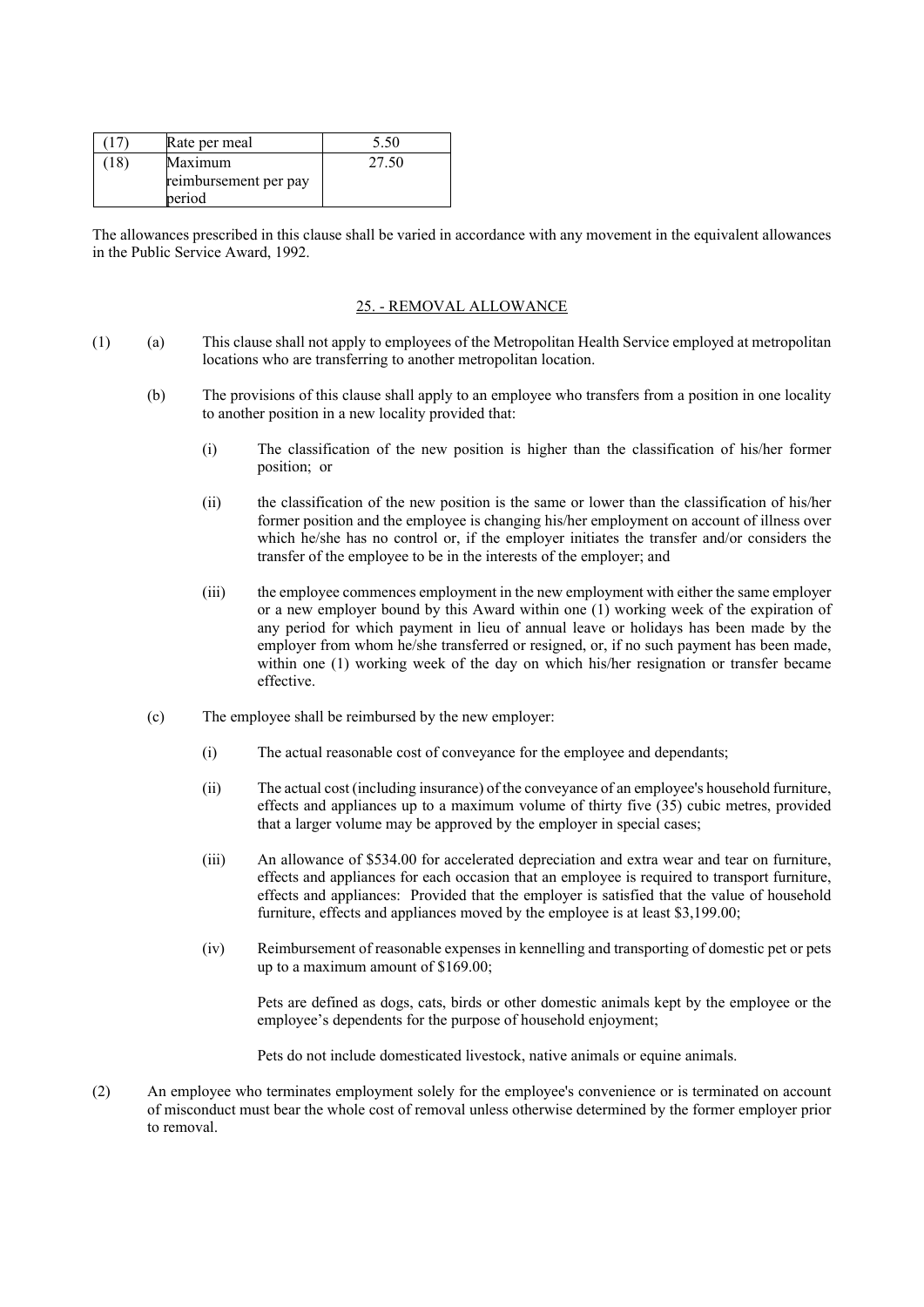- (3) An employee shall be reimbursed the full freight charges necessarily incurred in respect of the removal of his/her motor vehicle. If authorised by the new employer to travel to a new locality in his/her own motor vehicle, reimbursement shall be as follows:
	- (a) Where the employee will be required by the new employer to maintain a motor vehicle as a term of employment, reimbursement for the distance necessarily travelled shall be on the basis of the appropriate rate prescribed by subclause (1) of Clause 19. - Motor Vehicle Allowances of this Award; or
	- (b) Where the employee will not be required by the new employer to maintain a motor vehicle as a term of employment, reimbursement for the distance necessarily travelled shall be on the basis of one-half of the appropriate rate prescribed by subclause (3) of Clause 19. - Motor Vehicle Allowances of this Award.
- (4) Where practicable furniture, effects and appliances, shall be removed by State-owned transport. Where it is impracticable to use State-owned transport the employee shall, before removal is undertaken, obtain quotes from at least two carriers, which shall be submitted to the new employer, who may authorise the acceptance of the more suitable:

Provided that the maximum amount prescribed by subclause (1) (b) (ii) of this clause is not exceeded without the written approval of the new employer having first been obtained.

(5) The new employer may, in lieu of conveyance, authorise payment of an amount not exceeding the maximum prescribed by subclause (1) (b) (ii) of this clause to compensate for loss in any case where an employee with prior approval of the employer, disposes of his/her furniture, effects and appliances instead of removing them to his/her new locality:

Provided that such payment, shall not exceed the sum, which would have been paid, if such furniture, effects and appliances, had been removed by the cheapest method of transport available.

- (6) Where an employee occupies hospital accommodation where furniture is provided and as a consequence is obliged to store furniture, the employee shall be reimbursed the actual cost of such storage up to a maximum allowance of \$992.00 per annum. Actual cost is deemed to include the premium for adequate insurance coverage of the value of the furniture stored. An allowance under this subclause shall not be paid for a period in excess of four (4) years without the approval of the employer.
- (7) In the case of an employee without dependants an application for any reimbursement under this clause shall be considered by the employer.
- (8) Newly appointed employees shall be entitled to receive the benefits of this clause if they are required by the employer to participate in any training course prior to being posted to their respective positions. This entitlement shall only be available to employees who have completed their training and who incur costs when moving to their first posting.
- (9) Receipts must be produced for all sums claimed.
- (10) The allowances prescribed in this clause shall apply from 1 July 2000 and shall be varied in accordance with any movement in the equivalent allowances in the Government Officers Salaries, Allowances and Conditions Award 1989.

## 26. - DIRTY WORK

A special allowance, to be determined by the employer, shall be paid to an employee when engaged in any dirty work (including moving or sorting old books and documents) which is not part of the regular duty of the employee concerned: Provided that a dispute or disagreement as to the amount of such allowance shall be resolved in accordance with Clause 27. – Dispute Settlement Procedure of this Award.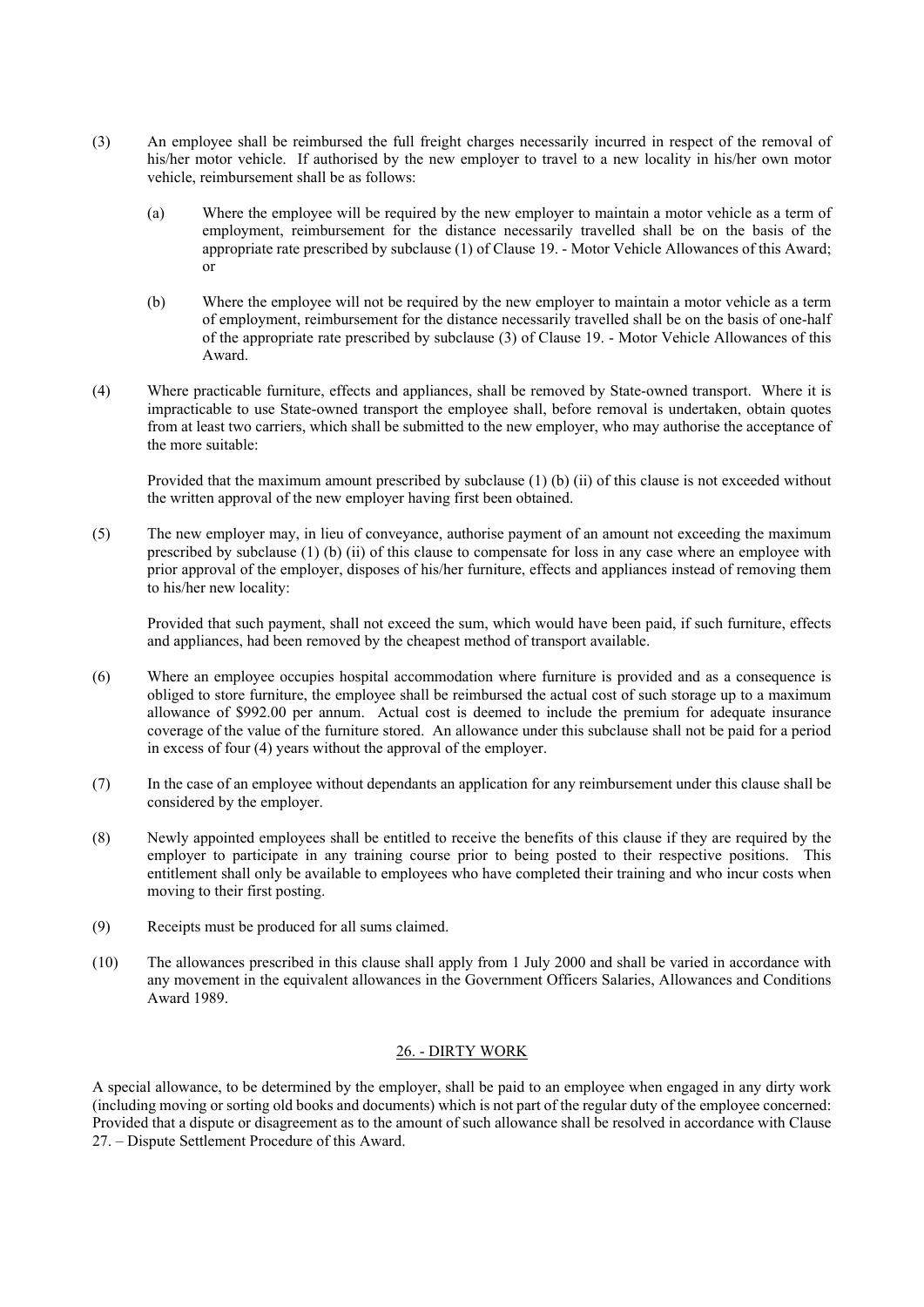## 27. - DISPUTE SETTLEMENT PROCEDURE

## (1) Preamble

Subject to the provisions of the Industrial Relations Act 1979 (as amended) any grievance, complaint or dispute, or any matter raised by the Union or a respondent employer and his/her employees, shall be settled in accordance with the procedures set out herein.

The parties agree that no bans, stoppages or limitations will be imposed prior to, or during the time this procedure is being followed.

This clause in no way limits the rights of employers, employees and the Union under the Occupational Safety and Health Act 1984 or other related legislation.

## (2) Procedure

Where the matter is raised by an employee or a group of employees, the following steps shall be observed:

- (a) The employee(s) concerned shall discuss the matter with the immediate supervisor. If the matter cannot be resolved at this level the supervisor shall, within two (2) working days, refer the matter to a more senior employee nominated by the employer and the employee(s) shall be advised accordingly;
- (b) The senior employee shall, if able, answer the matter raised within five (5) working days of it being referred and if the senior employee is not so able, refer the matter to the employer for his/her attention, and the employee(s) shall be advised accordingly;
- (c) (i) If the matter has been referred in accordance with paragraph (b) above the employee(s) or the shop steward shall notify the Union Secretary or nominee, to enable the opportunity of discussing the matter with the employer;
	- (ii) The employer shall, as soon as practicable after considering the matter before it, advise the employee(s) or, where necessary the Union of its decision: Provided that such advice shall be given within twenty-one (21) calendar days of the matter being referred to the employer;
- (d) Should the matter remain in dispute after the above processes have been exhausted either party may refer the matter to the Western Australian Industrial Relations Commission;
- (e) Nothing in this procedure shall preclude the parties reaching agreement to shorten or extend the period specified in subclauses  $(2)$   $(a)$ ,  $(b)$  or  $(c)$   $(ii)$ .

#### (3) Disciplinary Procedure

Where an employer seeks to discipline an employee, or terminate an employee the following steps shall be observed:

- (a) In the event that an employee commits a misdemeanour, the employee's immediate supervisor or any other employee so authorised, may exercise the employer's right to reprimand the employee so that the employee understands the nature and implications of his/her conduct;
- (b) The first two (2) reprimands shall take the form of warnings and, if given verbally, shall be confirmed in writing as soon as practicable after the giving of the reprimand;
- (c) Should it be necessary, for any reason, to reprimand an employee three (3) times in a period not exceeding twelve (12) months continuous service, the contract of service shall, upon the giving of that third reprimand, be terminable in accordance with Clause 7. - Contract of Service of this Award;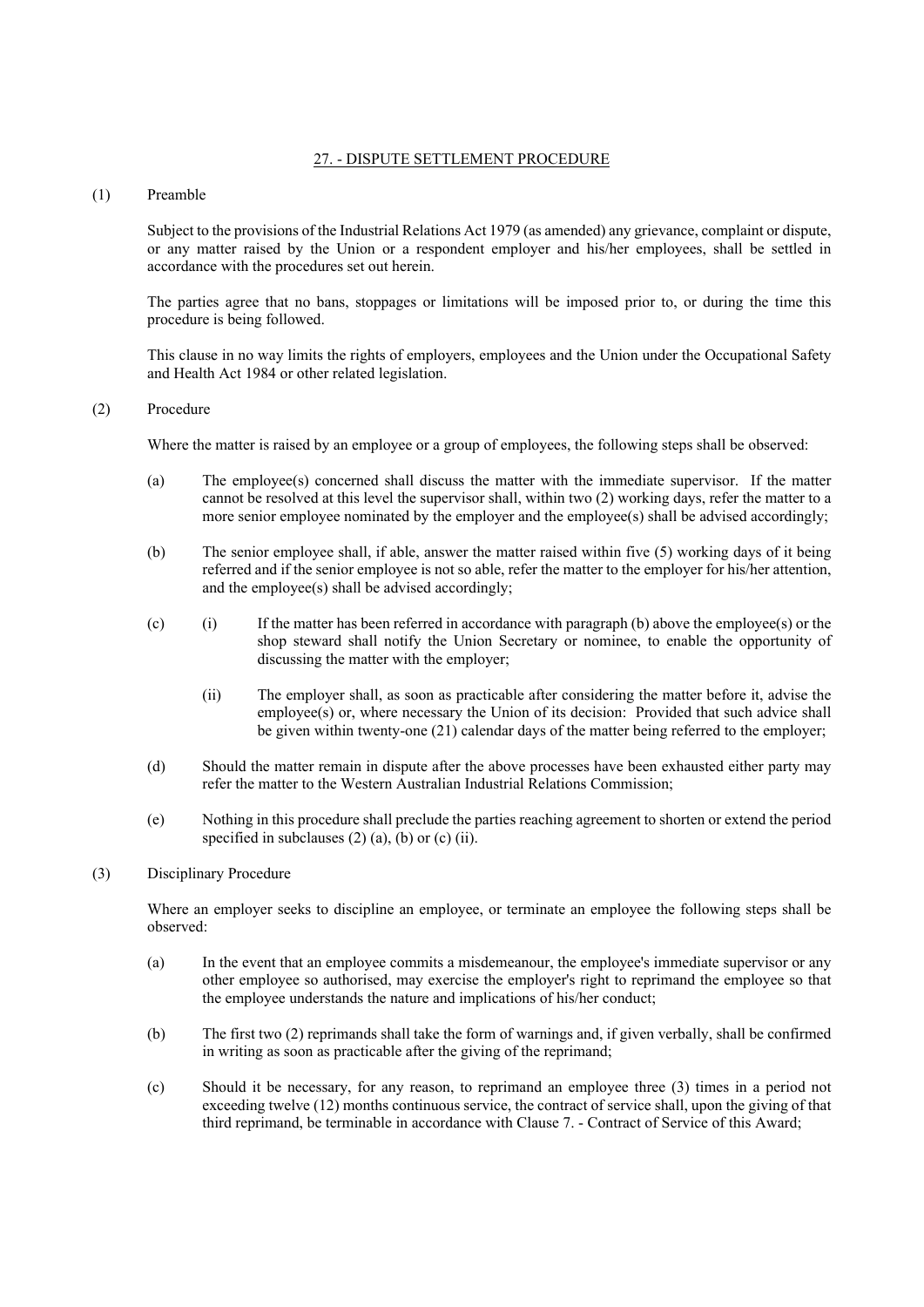- (d) The employee shall have the right to request representation when being reprimanded in accordance with this subclause;
- (e) The above procedure is meant to preserve the rights of the individual employee, but it shall not, in any way, limit the right of the employer to summarily dismiss an employee for misconduct.
- (4) Access to the Western Australian Industrial Relations Commission

The settlement procedures provided by this clause shall be applied to all manner of disputes referred to in subclause (1) hereof, and no party, or individual, or group of individuals, shall commence any other action, of whatever kind, which may frustrate a settlement in accordance with its procedures. Observance of these procedures shall in no way prejudice the right of any party in dispute to refer the matter for resolution in the Western Australian Industrial Relations Commission, at any time.

The status quo (i.e. the condition applying prior to the issue arising) will remain until the issue is resolved in accordance with the procedure outlined above.

(5) Provision of Services

The Union recognises that the Health Department and the teaching hospitals have a statutory and public responsibility to provide health care services without any avoidable interruptions.

This grievance procedure has been developed between the parties to provide an effective means by which employees may reasonably expect problems will be dealt with as expeditiously as possible by hospital management.

Accordingly, the Union hereby agrees that during any period of industrial action, sufficient labour will be made available to carry out work essential for life support within hospitals.

(6) Industry Wide Issues

In resolving issues of an industry wide nature discussions will commence at the level specified in subclause (2)(c)(i) above, between the appropriate Union official and the Manager, Industrial Relations, Health Department or his/her nominee.

(7) Definitions

For the purpose of this procedure:

"Employer" means the officer nominated at each work site;

"Senior Employee" means an employee nominated by management;

"Industry wide issues" include issues affecting more than one work site or claims seeking variations to an award;

"Work site" means, unless otherwise agreed between the parties, the usual place of work of an employee or number of employees covered by this Award.

(8) Breach of Procedure

The parties acknowledge that this procedure formed part of the package which justified the payment of the increases available under the Structural Efficiency Principle.

Accordingly, the parties agree that if either party is of the view that the other party is in breach of this procedure, the matter will be referred to the Western Australian Industrial Relations Commission for it to determine:

(a) Whether a breach of the procedure has occurred; and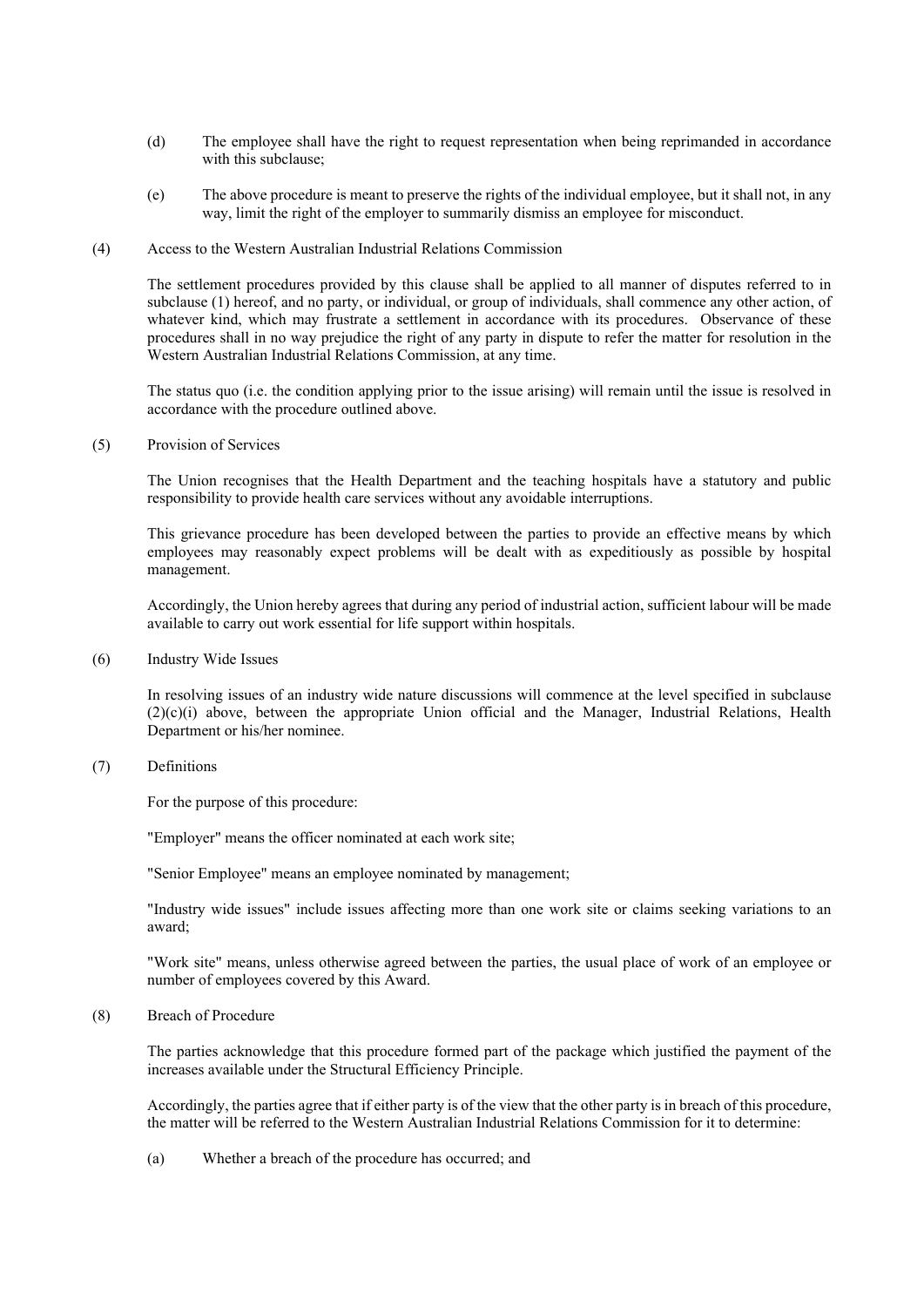(b) Subject to (a) above, the appropriateness of the continued provision of the benefits provided under the Structural Efficiency Principle or any other action considered appropriate by the Western Australian Industrial Relations Commission.

#### 28. - SHIFT WORK

- (1) (a) The loading on the ordinary rates of pay for an afternoon or night shift of seven and one half  $(7\frac{1}{2})$ hours, worked in ordinary hours, shall be the same rate as prescribed from time to time in Clause 21. – Shift Work Allowance, subclause (2) (a) of the Public Service Award 1992.
	- (b) For the purposes of this subclause:
		- (i) "Day Shift" shall mean a shift which commences after 6.00 a.m. and before 12.00 midday;
		- (ii) "Afternoon Shift" shall mean a shift which commences at or after 12.00 midday and before 6.00 p.m;
		- (iii) "Night Shift" shall mean a shift which commences at or after 6.00 p.m. and before 6.01 a.m.
- (2) (a) Shift work performed during ordinary hours on Saturdays or Sundays shall be paid for at the rate of time and a half and on the days prescribed in subclause (1) of Clause 14. - Holidays and Annual Leave of this Award it shall be paid in accordance with subclause (3) (a) of Clause 14. – Holidays and Annual Leave of this Award.
	- (b) The rates prescribed in this subclause shall be in substitution for and not cumulative on the rates prescribed in subclause (1) of this clause.
	- (c) Work performed by an employee in excess of the ordinary hours of his/her shift, or on a rostered day off, shall be paid for in accordance with Clause 12. – Overtime of this Award.

#### 29. - PROTECTIVE CLOTHING AND UNIFORMS

- (1) (a) An employer may supply and require to be worn such protective clothing as is considered necessary.
	- (b) An employer may supply uniforms and require them to be worn at all times when considered necessary by that hospital.
	- (c) Protective clothing or uniforms supplied under paragraphs (a) or (b) of this subclause shall be laundered free of charge and remain the property of the hospital.
- (2) When the employer requires a uniform to be worn, such uniform shall be supplied in accordance with subclause (1) (b) of this clause or an allowance shall be paid to each staff member required to wear a uniform. The amount of such allowance shall be agreed upon between the employer and the Association, or, failing agreement shall be resolved in accordance with Clause 27. – Dispute Settlement Procedure of this Award.

## 30. - DISTRICT ALLOWANCE

(1) Definitions

For the purpose of this clause:

- (a) "Dependant" in relation to an employee means;
	- (i) A spouse; or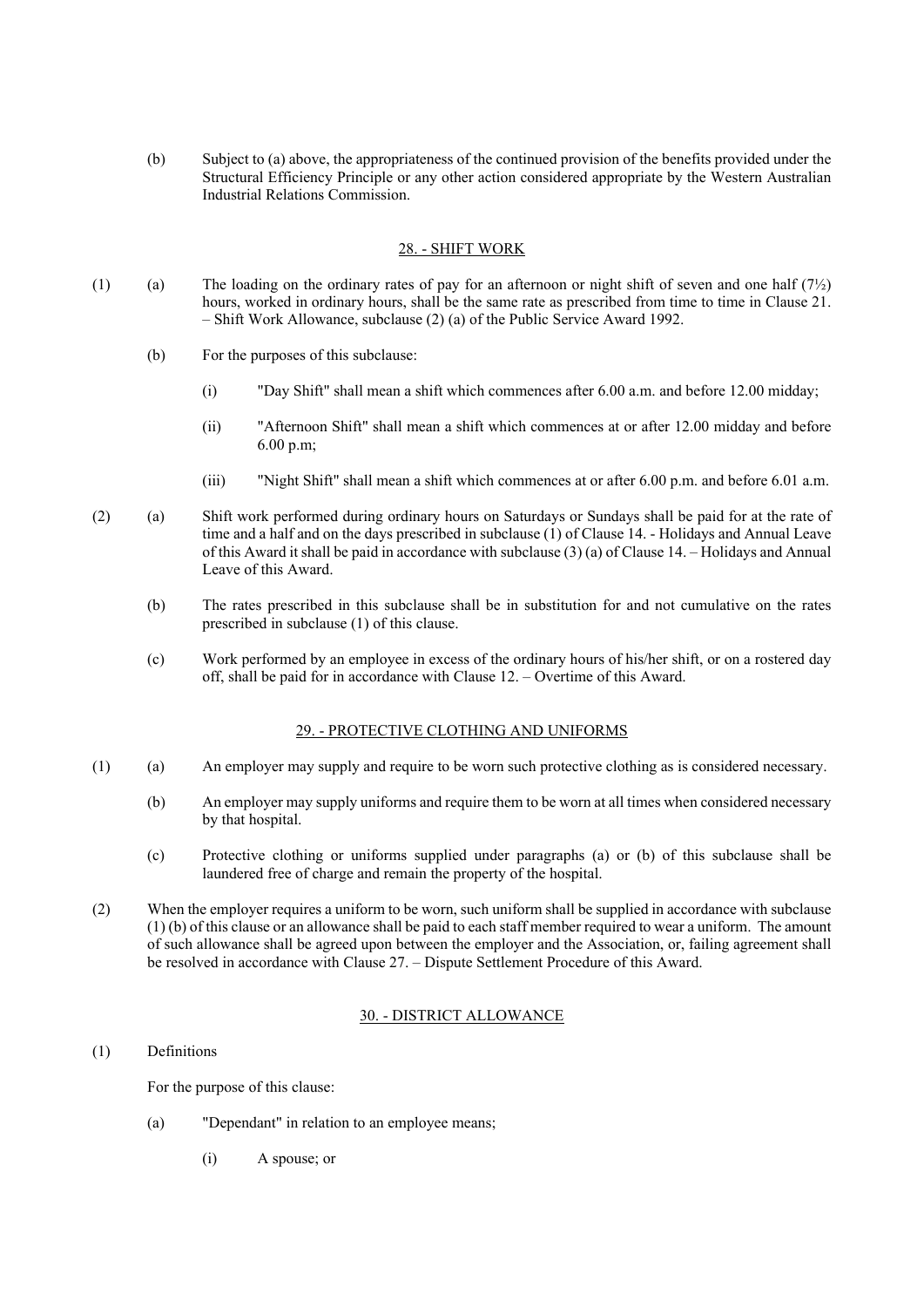(ii) Where there is no spouse, a child or any other relative resident within the State who rely on the employee for their main support;

who does not receive a district or location allowance of any kind.

- (b) "Partial Dependant" in relation to an employee means;
	- (i) A spouse; or
	- (ii) Where there is no spouse, a child or any other relative resident within the State who rely on the employee for their main support;

who receives a district or location allowance of any kind less than that applicable to an employee without dependants under any award, agreement or other provision regulating the employment of the partial dependant.

- (2) District Allowance
	- (a) An employee shall be paid a District Allowance at the standard rate prescribed in Column II of subclause (7) of this clause, for the district in which the employee's headquarters is located. Provided that where the employee's headquarters is situated in a town or place specified in Column III, subclause (7) the employee shall be paid a district allowance at the rate appropriate to that town or place as prescribed in Column IV of the said subclause.
	- (b) An employee who has a dependant shall be paid double the district allowance prescribed by paragraph (a) of this subclause for the district, town, or place in which the employee's headquarters is located.
	- (c) Where an employee has a partial dependant the total district allowance payable to the employee shall be the district allowance prescribed by paragraph (a) of this subclause plus an allowance equivalent to the difference between the rate of district or location allowance the partial dependant receives and the rate of district or location allowance the partial dependant would receive if he or she was employed in a full-time capacity under the award, agreement or other provision regulating the employment of the partial dependant.
	- (d) When an employee is on approved annual recreational leave, the employee shall for the period of such leave, be paid the district allowance to which he or she would ordinarily be entitled.
	- (e) When an employee is on long service leave or other approved leave with pay (other than annual recreational leave), the employee shall only be paid district allowance for the period of such leave if the employee, dependant/s or partial dependant/s remain in the district in which the employee's headquarters is situated.
	- (f) When an employee leaves his or her district on duty, payment of any district allowance to which the employee would ordinarily be entitled shall cease after the expiration of two (2) weeks unless the employee's dependant/s or partial dependant/s remain in the district or as otherwise approved by the employer.
	- (g) Except as provided in paragraph (f) of this subclause, a district allowance shall be paid to any employee ordinarily entitled thereto in addition to reimbursement of any travelling, transfer or relieving expenses or camping allowance.
	- (h) Where an employee whose headquarters is located in a district in respect of which no allowance is prescribed in subclause (7) of this clause, is required to travel or temporarily reside for any period in excess of one (1) month in any district or districts in respect of which such allowance is so payable, then notwithstanding the employee's entitlement to any such allowance provided by Clause 20. - Travelling or Clause 23. - Relieving or Special Duty of this Award, the employee shall be paid for the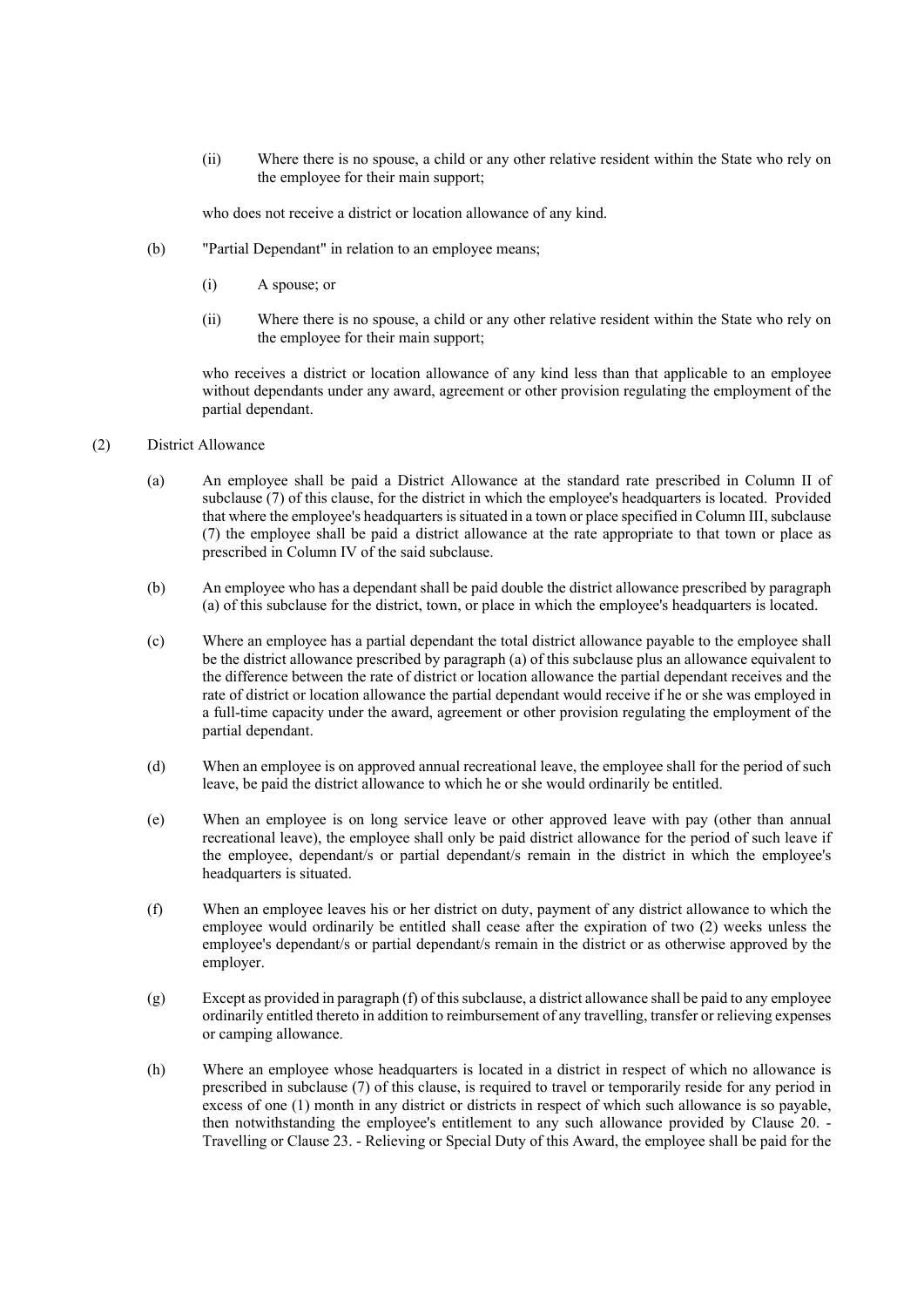whole of such period a district allowance at the appropriate rate prescribed by paragraph (a), (b) or (c) of this subclause, for the district in which the employee spends the greater period of time.

(i) When an employee is provided with free board and lodging by the employer or a Public Authority the allowance shall be reduced to two thirds of the allowance the employee would ordinarily be entitled to under this clause.

#### (3) Part-time Employees

An employee who is employed on a part-time basis shall be paid a proportion of the appropriate district allowance payable in accordance with the following formula:

| Hours worked per fortnight | Appropriate District Allowance |
|----------------------------|--------------------------------|
|                            |                                |

(4) Transition

An employee who immediately prior to 1 July 1989 was in receipt of district allowance at a rate which was greater than the amount to which the employee is entitled under this clause shall have the difference reduced in accordance with the following:

- (a) As from the first pay period commencing on or after 1 July 1989 the difference shall be reduced by thirty-three and one third  $(33\frac{1}{3})\%$ ; and
- (b) As from the first pay period commencing on or after 1 January 1990 the difference remaining between the amount paid pursuant to (a) above and that to which the employee is otherwise entitled under this clause shall be reduced by fifty (50) %; and
- (c) As from the first pay period commencing on or after 1 July 1990 payment shall be in accordance with the employee's entitlement under this clause.

## (5) Boundaries

For the purpose of subclause (7) of this clause, the boundaries of the various districts shall be as described hereunder and as delineated on the following plan.

District:

- 1. The area within a line commencing on the coast; thence east along lat. 28 to a point north of Tallering Peak, thence due south to Tallering Peak; thence southeast to Mt Gibson and Burracoppin, thence to a point southeast at the junction of lat. 32 and long. 119; thence south along long. 119 to coast.
- 2. That area within a line commencing on the south coast at long. 119 then east along the coast to long. 123; then north along long. 123 to a point on lat. 30; thence west along lat. 30 to the boundary of No. 1 District.
- 3. The area within a line commencing on the coast at lat. 26; thence along lat. 26 to long. 123; thence south along long. 123 to the boundary of No. 2 District.
- 4. The area within a line commencing on the coast at lat. 24; thence east to the South Australian border; thence south to the coast; thence along the coast to long. 123; thence north to the intersection of lat. 26; thence west along lat. 26 to the coast.
- 5. That area of the State situated between the lat. 24 and a line running east from Carnot Bay to the Northern Territory border.
- 6. That area of the State north of a line running east from Carnot Bay to the Northern Territory border.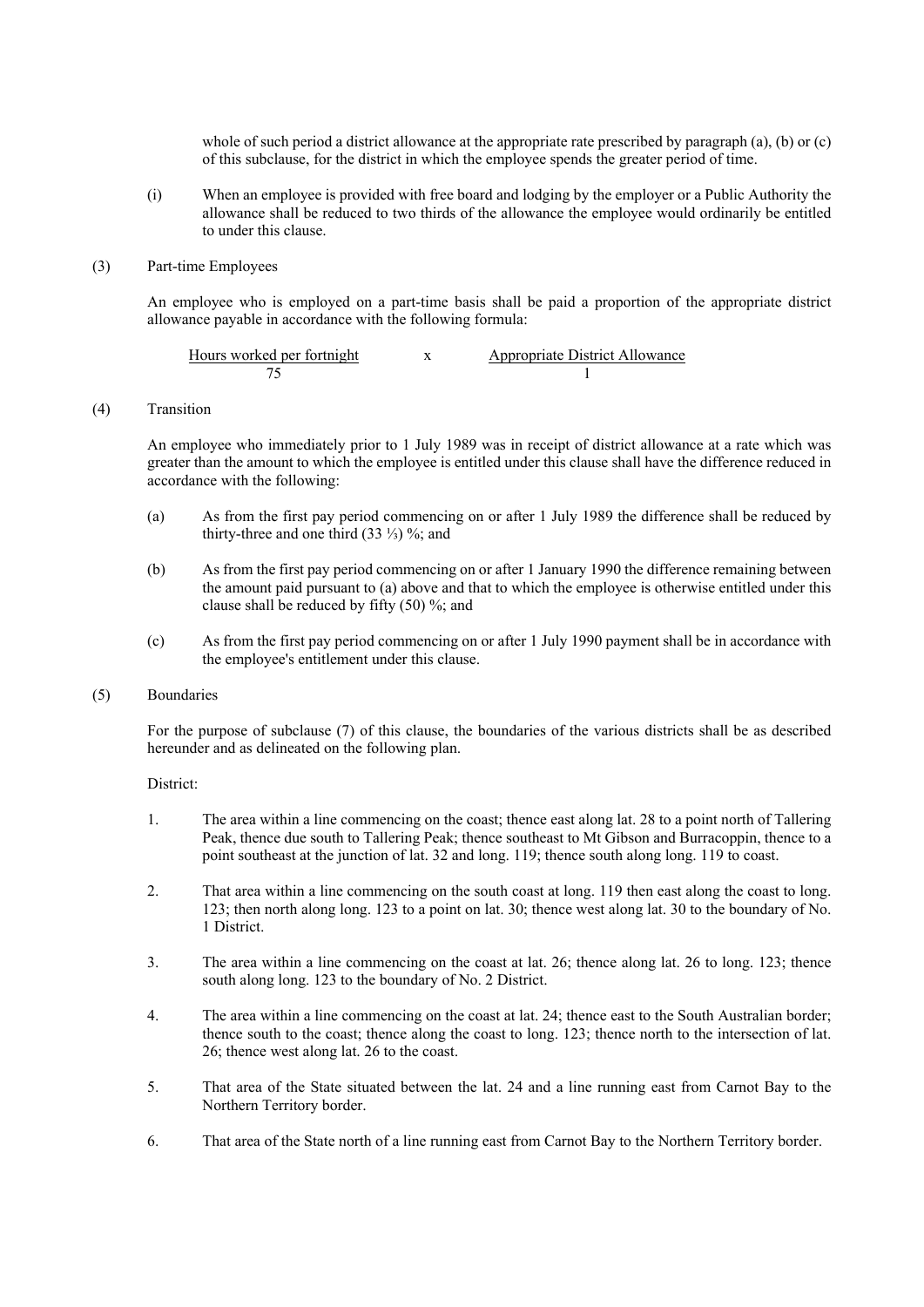# (6) Adjustment of Rates

The allowances prescribed in this clause shall be varied in accordance with any movement in the equivalent allowances in the Public Service Award 1992.

# (7) District Allowances

# (a) Officers without dependants [Subclause (2)(a)]

| <b>COLUMN I</b> | <b>COLUMN II</b>                          | <b>COLUMN III</b>                                                        | <b>COLUMN IV</b> |
|-----------------|-------------------------------------------|--------------------------------------------------------------------------|------------------|
| DISTRICT NO.    | <b>STANDARD</b><br><b>RATE</b><br>\$ p.a. | <b>EXCEPTIONS TO</b><br><b>STANDARD RATE</b><br><b>TOWN OR PLACE</b>     | \$ p.a           |
| 6               | 3,569                                     | Nil                                                                      | Nil              |
| 5               | 2,920                                     | <b>Fitzroy Crossing</b><br>Halls Creek<br>Turner River Camp<br>Nullagine | 3,933            |
|                 |                                           | Liveringa (Camballin)<br>Marble Bar<br>Wittenoom                         | 3,655            |
|                 |                                           | Karratha                                                                 | 3,438            |
|                 |                                           | Port Hedland                                                             | 3,199            |
| $\overline{4}$  | 1,471                                     | Warburton Mission                                                        | 3,952            |
|                 |                                           | Carnarvon                                                                | 1,385            |
| $\mathfrak{Z}$  | 927                                       | Meekatharra<br>Mount Magnet<br>Wiluna<br>Laverton<br>Leonora<br>Cue      | 1,471            |
| $\overline{2}$  | 665                                       | Kalgoorlie<br>Boulder                                                    | 222              |
|                 |                                           | Ravensthorpe<br>Norseman<br>Salmon Gums<br>Marvel Loch<br>Esperance      | 878              |
| $\,1$           | Nil                                       | Nil                                                                      | Nil              |

<sup>(</sup>b) Officers with dependants [Subclause (2)(b)]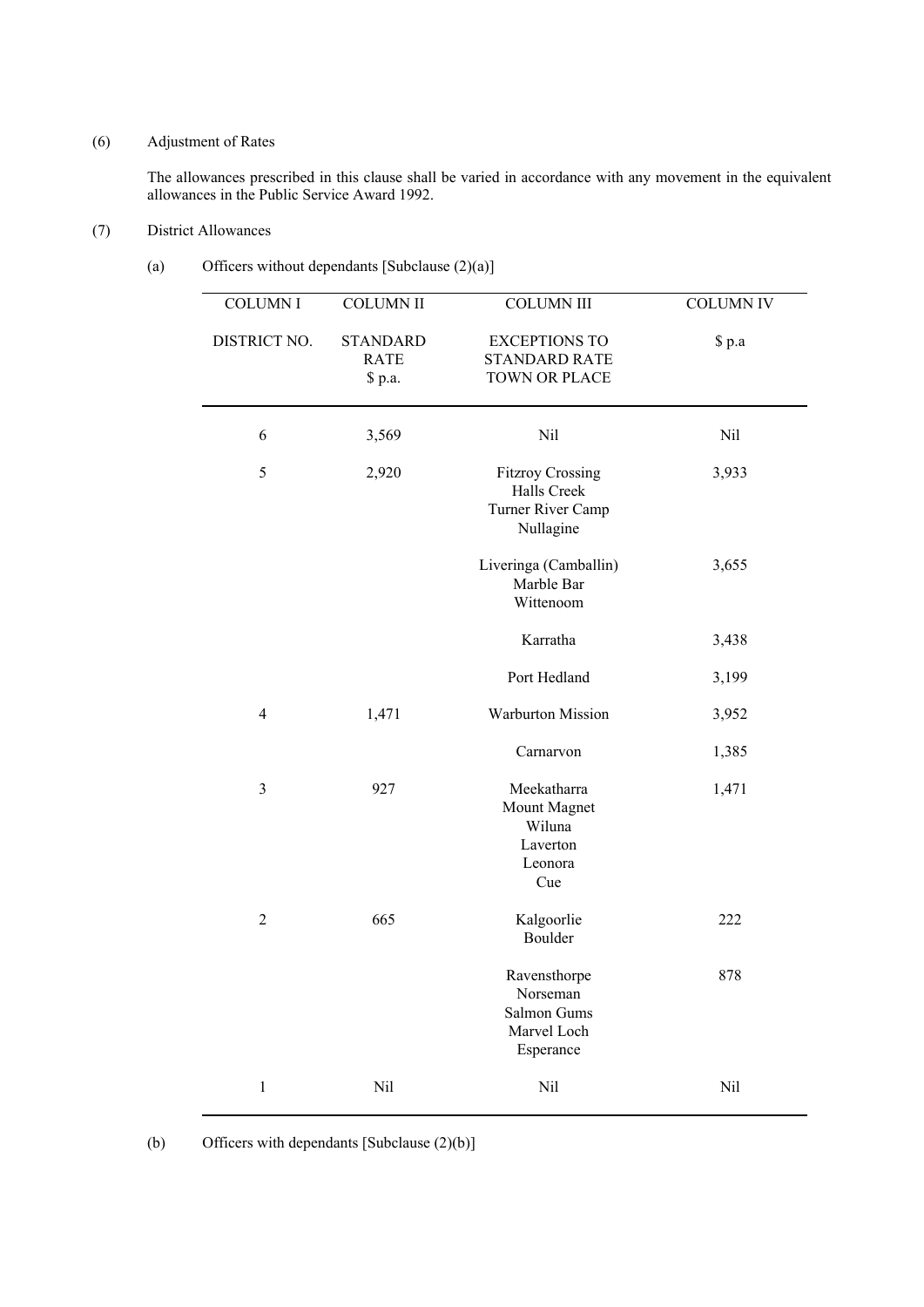Double the appropriate rate as prescribed in (a) above for officers without dependants.

The allowances prescribed in this subclause shall operate from the beginning of the first pay period commencing on or after 1 July 2005.

#### 31. - CHILD ALLOWANCE

- (1) An employee whose permanent headquarters are located north of 26o South latitude, including Shark Bay, shall be paid an allowance at the rate of \$100.00 per annum in respect of each one of his/her children of school age who is resident in the North: Provided that the total reimbursement per family unit under this clause shall not exceed \$400.00 per annum.
- (2) An allowance under this clause shall continue to be paid to an employee when he/she is absent from his/her headquarters on long service leave, annual leave or other leave as approved by the employer.

#### 32. - CHANNEL OF COMMUNICATION

During the currency of this Award no employer shall recognise or negotiate with any organised body other than the Union in regard to the conditions of employment of employees covered by this Award.

## 33. - PART-TIME EMPLOYEES

- (1) (a) Notwithstanding anything contained in this Award an employee may be regularly employed to work less hours per week than are prescribed in Clause 11. – Hours of this Award and such hours may be worked in less than five (5) days per week.
	- (b) Notwithstanding the provisions of subclause (2) of Clause 11. Hours of this Award the employer may vary the ordinary hours or a part-time employee where the employee consents in writing provided that the employer shall give the part-time employee forty eight (48) hours notice of such variation in hours. For periods of less than forty eight (48) hours payment for the hours in addition to the ordinary hours shall be paid in accordance with Clause 12. – Overtime of this Award.
- (2) When an employee is employed under the provisions of this clause the employee shall be paid at a rate pro-rata to the rate prescribed for the class of work on which he/she is engaged in the proportion to which his/her weekly hours bear to the weekly hours of an employee engaged full-time on that class of work.
- (3) When an employee is employed under the provisions of this clause, he/she shall be entitled to the same leave, penalties and other conditions as prescribed in the Award for full-time employees, with payment being in the proportion to which his/her weekly hours bear to the weekly hours of an employee engaged full-time in that class of work.
- (4) The employer shall advise the Secretary of the Union within twenty-eight (28) days of the date of this order as to the offices occupied, the days on which and number of hours worked by those employees employed in a part-time capacity.
- (5) The employer shall advise the Secretary of the Union within seven (7) days of any part-time office created or altered after the date of this Award.
- (6) Any dispute as to whether a part-time office is necessary shall be resolved in accordance with Clause 27.- Dispute Settlement Procedure of this Award.
- (7) Notwithstanding the provisions of Clause 28. Shift Work of this Award, for employees employed part-time in accordance with this clause, "Day Shift" shall include a shift, which commences after 12.00 midday and finishes ordinary hours before 6.00pm.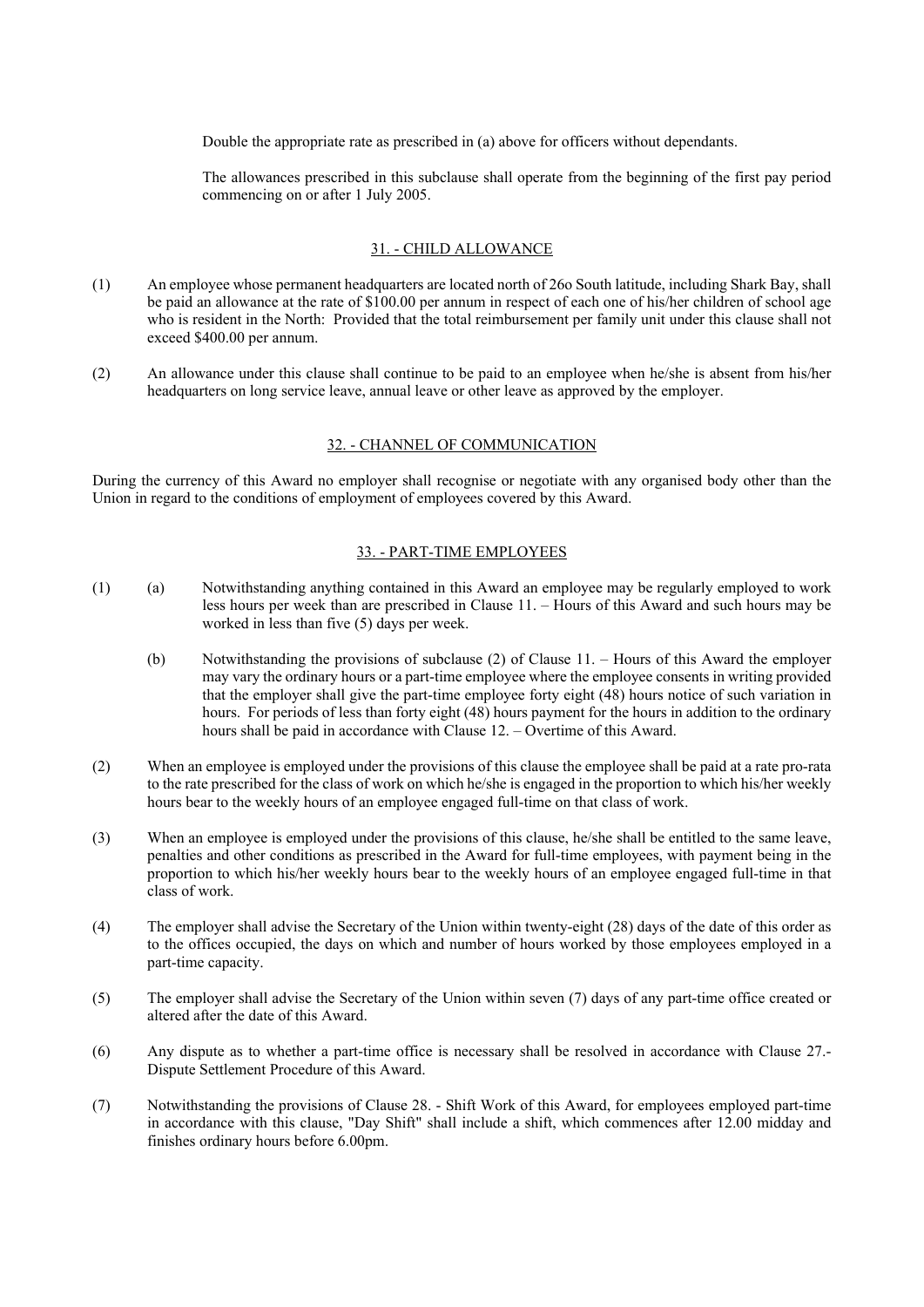## 34. - PROPERTY ALLOWANCE

- (1) (a) This clause shall not apply to employees of the Metropolitan Health Service employed at metropolitan locations who are transferring to another metropolitan location.
	- (b) The provisions of this clause shall apply to an employee who transfers from a position in one locality to another position in a new locality provided that:
		- (i) The classification of the new position is higher than the classification of his/her former position; or
		- (ii) The classification of the new position is the same or lower than the classification of his/her former position and the employee is changing his/her employment on account of illness over which he/she has no control or, if the employer initiates the transfer and/or considers the transfer of the employee to be in the interests of the employer; and
		- (iii) The employee commences employment in the new employment with either the same employer or a new employer bound by this Award within one (1) working week of the expiration of any period for which payment in lieu of annual leave or holidays has been made by the employer from whom he/she transferred or resigned, or, if no such payment has been made, within one (1) working week of the day on which his/her resignation or transfer became effective.
	- (c) The employee shall be entitled to be paid a property allowance by his/her new employer for reimbursement of prescribed expenses incurred by him/her:
		- (i) In the sale of a residence in an employee's former locality, which, at the date on which the employee received notice of his/her appointment in the new locality;
			- (aa) he/she owned and occupied; or
			- (bb) he/she was purchasing under a contract of sale providing for vacant possession; or
			- (cc) he/she was constructing for his/her own permanent occupation, on completion of construction;
			- and
		- (ii) In the purchase of a residence or land for the purpose of erecting a residence thereon for the employee's own permanent occupation in his/her new locality.
- (2) An employee shall be reimbursed such following expenses as are incurred in relation to the sale of a dwelling/house:
	- (a) If the employee engaged an agent to sell the dwelling/house on his/her behalf fifty (50) % of the amount of the commission paid to the agent in respect of the sale of the dwelling/house;
	- (b) If the employee engaged a solicitor to act for him/her in connection with the sale of the dwelling/house - the amount of the professional costs and disbursements necessarily incurred and paid to the solicitor in respect of the sale of the dwelling/house;
	- (c) If the land on which the dwelling/house is created was subject to a first mortgage and that mortgage was discharged on the sale, then an employee shall, if, in a case where a solicitor acted for the mortgagee in respect of the discharge of the mortgage and the employee is required to pay the amount of the professional costs and disbursements necessarily incurred by the mortgagee in respect of the discharge of the mortgage - the amount so paid by the employee;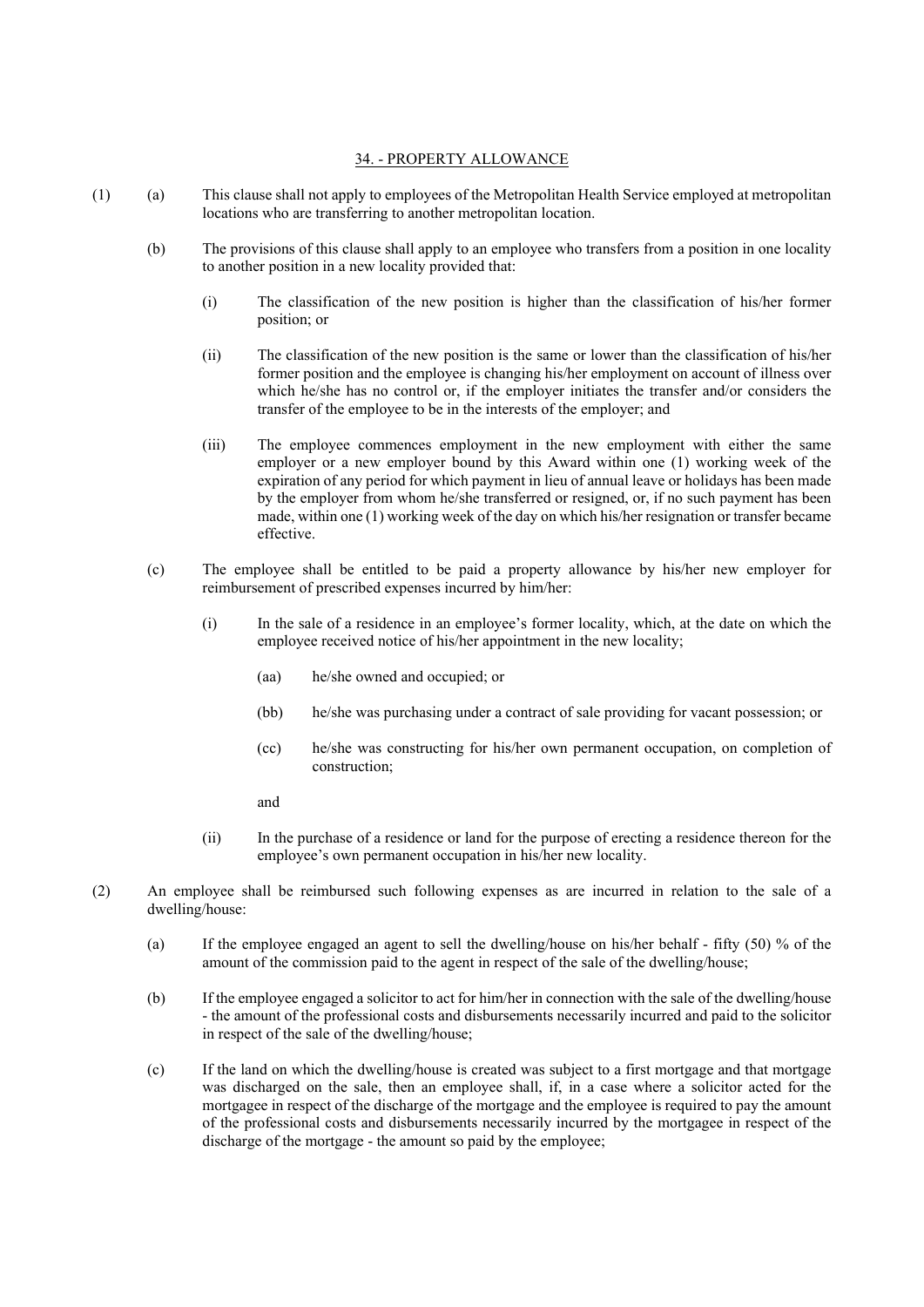- (d) If the employee did not engage an agent to sell the dwelling/house on his/her behalf the amount of the expenses reasonably incurred by the employee in advertising the dwelling/house for sale.
- (3) An employee shall be reimbursed such following expenses as are incurred in relation to the purchase of a dwelling/house:
	- (a) If the employee engaged a solicitor or settlement agent to act for him/her in connection with the purchase of the dwelling/house - the amount of the professional costs and disbursements necessarily incurred and paid to the solicitor or settlement agent in respect of the purchase of the dwelling/house;
	- (b) If the employee mortgaged the land on which the dwelling/house was erected in conjunction with the purchase of the dwelling/house, then an employee shall, if, in a case where a solicitor acted for the mortgagee and the employee is required to pay and has paid the amount of the professional costs and disbursements (including valuation fees but not a procuration fee payable in connection with the mortgage) necessarily incurred by the mortgagee in respect of the mortgage - the amount so paid by the employee;
	- (c) If the employee did not engage a solicitor or settlement agent to act for him/her in connection with the purchase or such a mortgage - the amount of the expenses reasonably incurred by the employee in connection with the purchase or the mortgage, as the case may be, other than a procuration fee paid by the employee in connection with the mortgage.
- (4) An employee is not entitled to be paid a property allowance under subclause  $(1)(c)(ii)$  unless he/she is entitled to be paid a property allowance under subclause  $(1)(c)(i)$ ; provided that the employer may approve the payment of a property allowance under subclause  $(1)(c)(ii)$  to an employee who is not entitled to be paid a property allowance under subclause  $(1)(c)(i)$  if the employer is satisfied that it was necessary for the employee to purchase a residence or land for the purpose of erecting a residence thereon in this new locality because of the employee's transfer from his/her former locality.
- (5) For the purpose of this Award it is immaterial that the ownership, sale or purchase is:
	- (a) In the case of a married employee, solely or jointly or in common with;
		- (i) his/her spouse;
		- (ii) a dependant relative; or
		- (iii) his/her spouse and a dependant relative; or
	- (b) In the case of any other employee, solely or jointly or in common with a dependant relative living with him/her.
- (6) Where the employee sells or purchases a residence jointly or in common with another person not being a person referred to in subclause (5) - he/she shall be paid only the proportion of the expenses for which he/she is responsible.
- (7) An application by an employee for a property allowance shall be accompanied by evidence of the payment by the employee of the expenses, being evidence that is satisfactory to the employer.
- (8) Notwithstanding the foregoing provisions, an employee is not entitled to the payment of a property allowance:
	- (a) In respect of a sale or purchase prescribed in subclause (1) which is effected;
		- (i) More than twelve (12) months after the date on which the employee took up duty in his/her new locality; or
		- (ii) After the date on which the employee received notification that he/she was being transferred back to his/her former locality;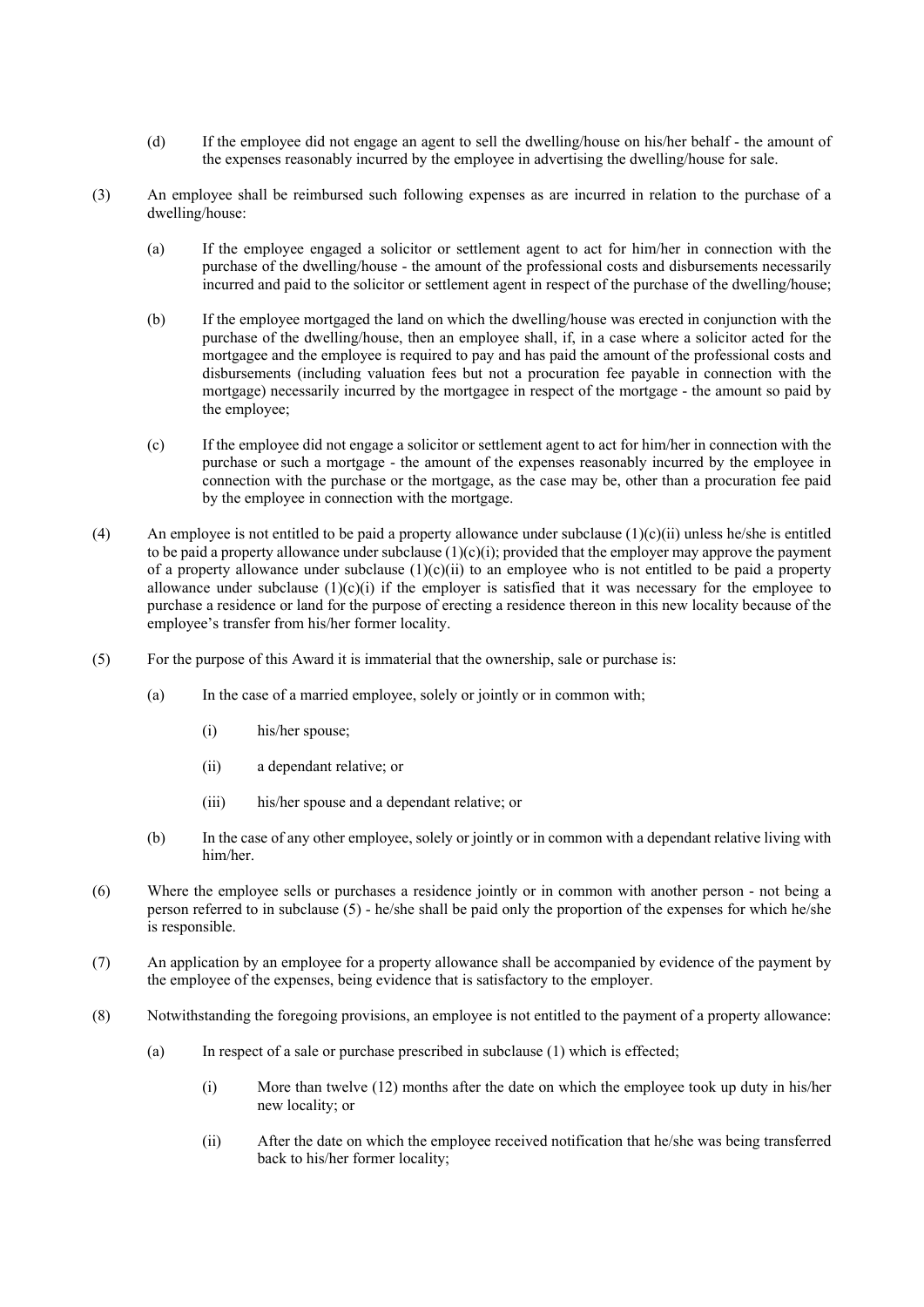Provided that the employer may, in exceptional circumstances grant an extension of time for such period as is deemed reasonable.

- (b) Where the employee is transferred from one locality to another solely at his/her own request or on account of misconduct.
- (9) For the purpose of this clause:
	- (a) "Agent" means a person carrying on business as an estate agent in a State or Territory of the Commonwealth, being, in a case where the law of that State or Territory provides for the registration or licensing of persons who carry on such a business, a person duly registered or licensed under that law;
	- (b) "Dependant Relative" in relation to an employee means a relative or other person who is solely dependant on the employee for support;
	- (c) "Expenses" in relation to an employee means all costs incurred by the employee in the following areas:
		- (i) Legal fees in accordance with the Solicitor's Remuneration Order, 1976, as amended and varied, duly paid to a solicitor or in lieu thereof fees charged by a settlement agent for professional costs incurred in respect of the sale or purchase, the maximum fee to be claimed shall be as set out under Item 8 of the above Order;
		- (ii) Disbursements duly paid to a solicitor or a settlement agent necessarily incurred in respect of the sale or purchase of the residence;
		- (iii) Real Estate Agent's Commission in accordance with that fixed by the Real Estate and Business Agents Supervisory Board, acting under Section 61 of the Real Estate and Business Agents Act, 1978, duly paid to an agent for services rendered in the course of and incidental to the sale of the property, the maximum fee to be claimed shall be fifty percent (50%) as set out under Items 1 or 2 - Sales by Private Treaty or Items 1 or 2 - Sales by Auction of the Maximum Remuneration Notice;
		- (iv) Stamp duty;
		- (v) Fees paid to the Registrar of Titles or to the employee performing duties of a like nature and for the same purpose in another State of the Commonwealth;
		- (vi) Expenses relating to the execution or discharge of a first mortgage;
		- (vii) The amount of expenses reasonably incurred by the employee in advertising the dwelling/house for sale.
	- (d) "Locality" in relation to an employee means:
		- (i) Within the metropolitan area, that area within a radius of fifty (50) kilometres from the Perth Central Railway Station; and
		- (ii) Outside the metropolitan area, that area within a radius of fifty (50) kilometres from an employee's headquarters when they are situated outside of the metropolitan area;
	- (e) "Residence" includes any accommodation of a kind commonly known as a flat or a home unit that is, or is intended to be, a separate tenement;
	- (f) "Settlement Agent" means a person carrying on business as settlement agent in a State or Territory of the Commonwealth, being, in a case where the law of that State or Territory provides for the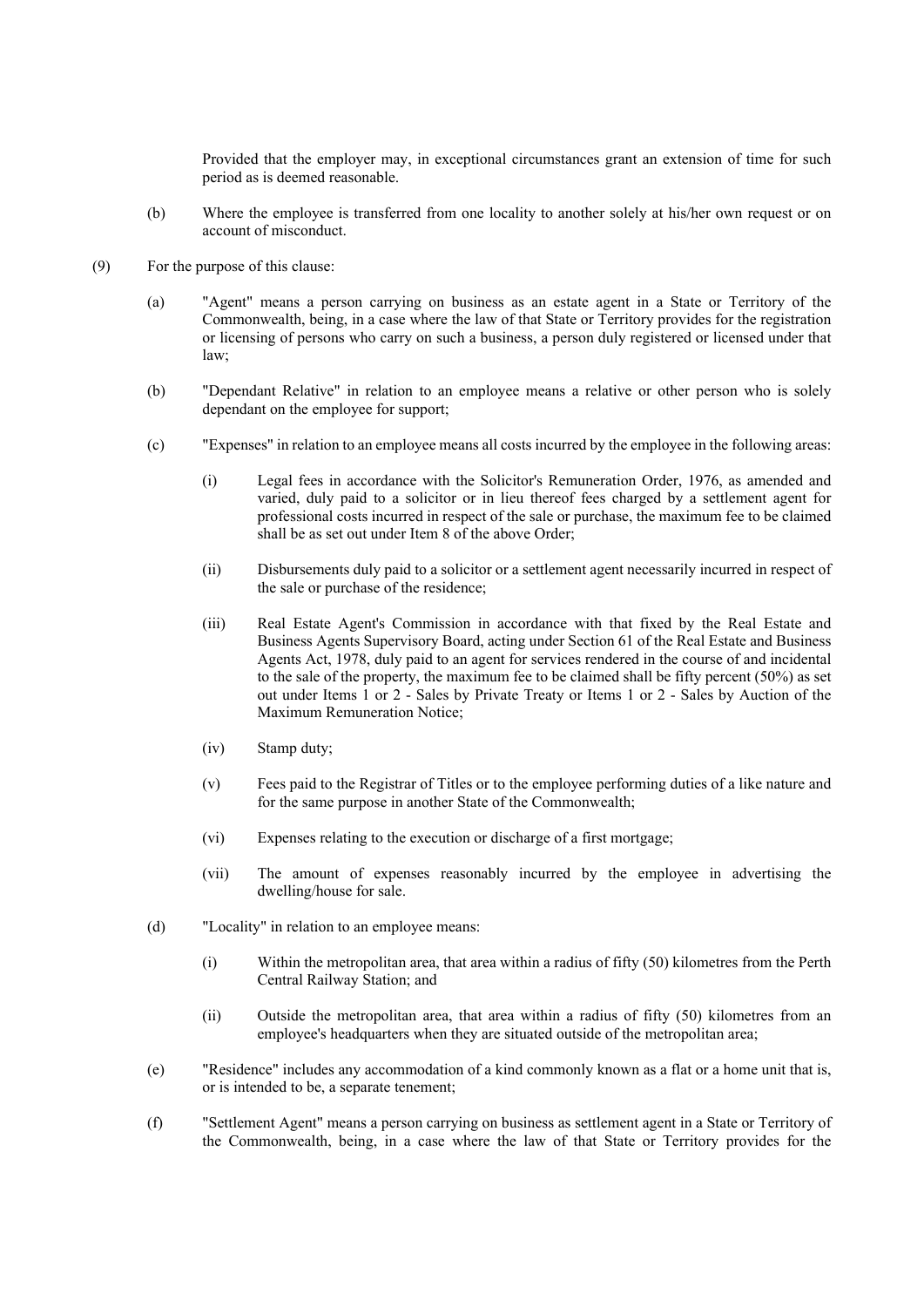registration or licensing of persons who carry on such a business, a person duly registered or licensed under that law.

- (10) Where there is a dispute or disagreement concerning:
	- (a) The necessity to purchase a residence or land;
	- (b) The amount of the disbursements necessarily incurred and duly paid by the employee;
	- (c) The amount of expenses reasonably incurred by an employee when;
		- (i) he/she did not engage an agent to sell the dwelling/house on his/her behalf; or
		- (ii) he/she did not engage a solicitor or settlement agent to act for him/her in connection with the purchase or a mortgage;

It shall be deemed to be a dispute or disagreement and shall be resolved in accordance with Clause 27. – Dispute Settlement Procedure of this Award.

## 35. - CASUAL EMPLOYEES

- (1) "Casual Employee" shall mean an employee engaged by the hour for a period of less than two (2) consecutive weeks in any period of engagement and is informed of the conditions of employment for casual employees before he/she is employed.
- (2) A casual employee shall be paid one seventy-fifth of the ordinary fortnightly rate of salary prescribed by this Award for the classification in which the casual employee is employed for each hour so employed, with the addition of twenty (20) %.
- (3) At the request of the Union the employer shall supply to the Union the following information with respect to casual employees employed during the preceding month:
	- (a) The name of the casual employee or employees so employed;
	- (b) The address of such employee or employees;

(c) The classification in which such an employee was engaged and the number of hours so engaged; and

(d) The rate of salary paid to such employee or employees.

# 36. - LEAVE TO ATTEND UNION BUSINESS

- (1) (a) The employer shall grant paid leave during ordinary working hours to an employee:
	- (i) Who is required to give evidence before any industrial tribunal;
	- (ii) Who as a Union-nominated representative of the employees is required to attend negotiations and/or conferences between the Union and employer;
	- (iii) When prior agreement between the Union and employer has been reached for the employee to attend official Union meetings preliminary to negotiations or industrial hearings;
	- (iv) Who as a Union-nominated representative of the employees is required to attend joint Union/management consultative committees or working parties.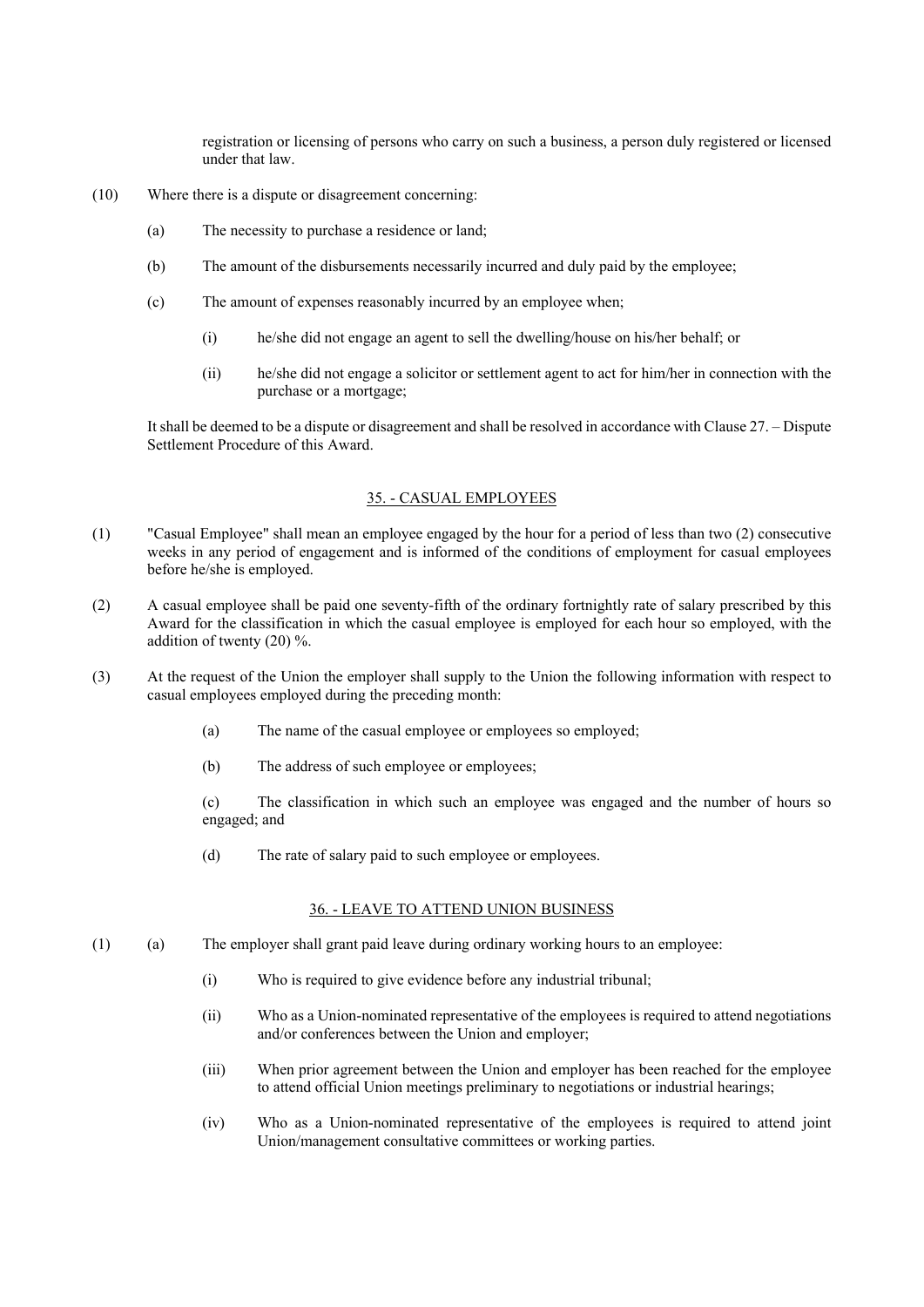- (b) The granting of leave pursuant to paragraph (a) of this subclause shall only be approved:
	- (i) Where an application for leave has been submitted by an employee a reasonable time in advance;
	- (ii) For the minimum period necessary to enable the Union business to be conducted or evidence to be given;
	- (iii) For those employees whose attendance is essential;
	- (iv) When the operation of the organisation is not being unduly affected and the convenience of the employer impaired.
- (2) (a) Leave of absence will be granted at the ordinary rate of pay.
	- (b) The employer shall not be liable for any expenses associated with an employee attending to Union business.
	- (c) Leave of absence granted under this clause shall include any necessary travelling time in normal working hours.
- (3) (a) Nothing in this clause shall diminish the existing arrangements relating to the granting of paid leave for Union business.
	- (b) An employee shall not be entitled to paid leave to attend Union business other than as prescribed by this clause.
	- (c) The provisions of this clause shall not apply to special arrangements made between the parties which provide for unpaid leave for employees to conduct Union business.
- (4) The provisions of this clause shall not apply when an employee is absent from work without the approval of the employer.

#### 37. - TRADE UNION TRAINING LEAVE

- (1) Subject to the provisions of this clause:
	- (a) The employer shall grant paid leave of absence to employees who are nominated by the Union to attend short courses relevant to the employee's employment or the role of the Union workplace representative, conducted by and/or on behalf of the Union;
	- (b) Paid leave of absence shall also be granted to attend similar courses or seminars as from time to time approved by agreement between the parties.
- (2) An employee shall be granted up to a maximum of five (5) days' paid leave per calendar year for trade union training or similar courses or seminars as approved. However, leave of absence in excess of five (5) days and up to ten (10) days may be granted in any one (1) calendar year provided that the total leave being granted in that year and in the subsequent year does not exceed ten (10) days.
- (3) (a) Leave of absence will be granted at the ordinary rate of pay and shall not include shift allowances, penalty rates or overtime.
	- (b) Where a public holiday or rostered day off falls during the duration of a course, a day off in lieu of that day will not be granted.
- (4) Subject to subclause (3) of this clause shift employees attending a course shall be deemed to have worked the shifts they would have worked had leave not been taken to attend the course.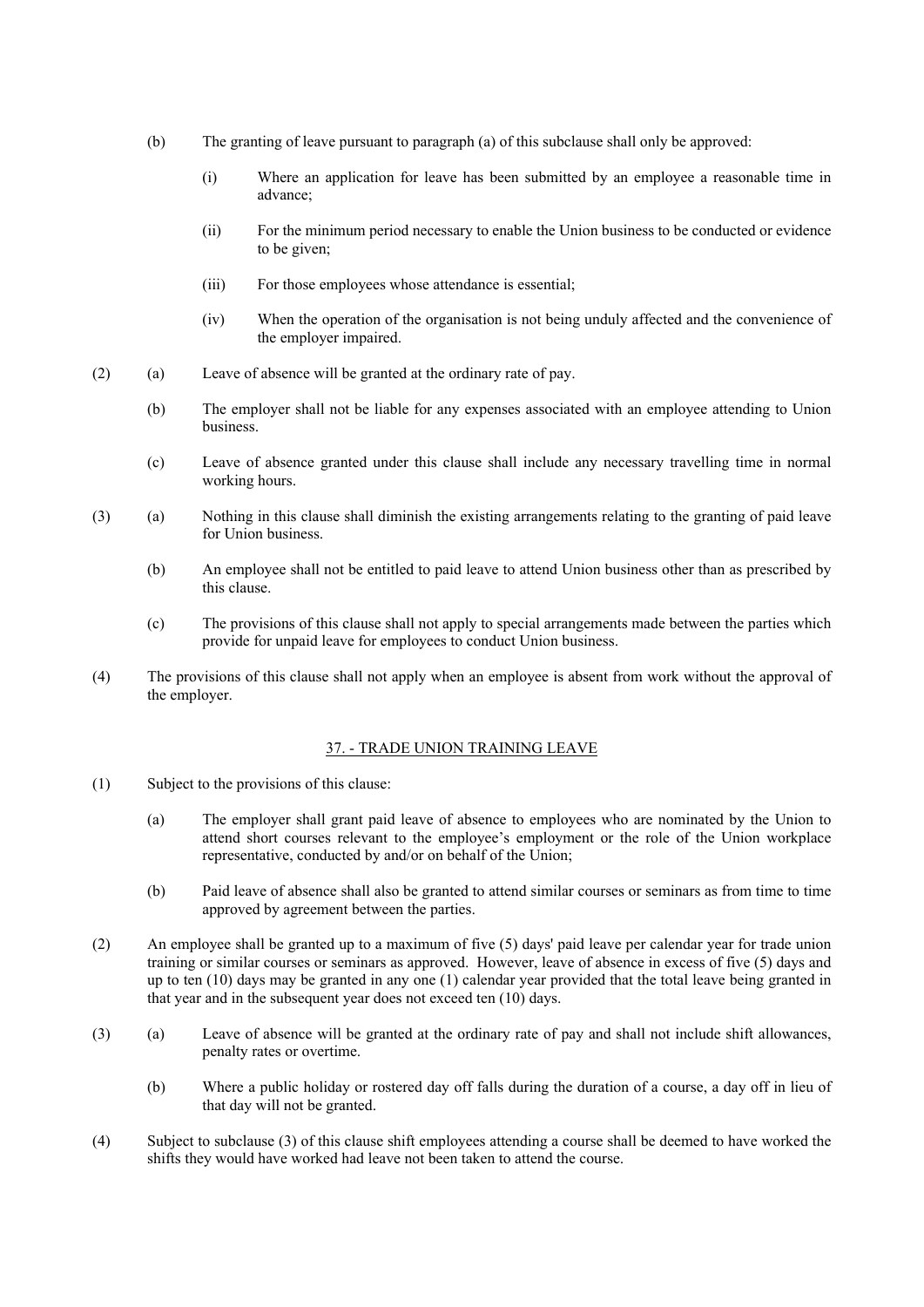- (5) The granting of leave pursuant to the provisions of subclause (1) of this clause is subject to the operation of the organisation not being unduly affected and to the convenience of the employer.
- (6) (a) Any application by an employee shall be submitted to the employer for approval at least four (4) weeks before the commencement of the course, provided that the employer may agree to a lesser period of notice.
	- (b) All applications for leave shall be accompanied by a statement from the relevant Union indicating that the employee has been nominated for the course. The application shall provide details as to the subject, commencement date, length of course, venue and the Authority which is conducting the course.
- (7) A qualifying period of twelve (12) months in government employment shall be served before an employee is eligible to attend courses or seminars of more than one-half  $\binom{1}{2}$  day duration. An employer may, where special circumstances exist, approve an application to attend a course or seminar where an employee has less than twelve (12) months' government service.
- (8) (a) The employer shall not be liable for any expenses associated with an employee's attendance at trade union training courses.
	- (b) Leave of absence granted under this clause shall include any necessary travelling time in normal working hours immediately before or after the course.

## 38. - INTRODUCTION OF CHANGE

- (1) (a) Where an employer has made a definite decision to introduce major changes in production, programme, organisation, structure or technology that are likely to have significant effects on employees, the employer shall notify the employees who may be affected by the proposed changes and the Union.
	- (b) "Significant effects" include termination of employment, major changes in the composition, operation or size of the employer's workforce or in the skills required; the elimination or diminution of job opportunities, promotion opportunities or job tenure; the alteration of hours of work; the need for retraining or transfer of employees to other work or locations and restructuring of jobs: Provided that where the Award makes provision for alteration of any of the matters referred to herein an alteration shall be deemed not to have significant effect.
- (2) (a) The employer shall discuss with the employees affected and the Union, inter alia, the introduction of the changes referred to in subclause (1) hereof, the effects the changes are likely to have on employees, measures to avert or mitigate the adverse effects of such changes on employees and shall give prompt consideration to matters raised by the employees and/or the Union in relation to the changes.
	- (b) The discussion shall commence as early as practicable after a firm decision has been made by the employer to make the changes referred to in subclause (1) hereof.
	- (c) For the purposes of such discussion, the employer shall provide to the employees concerned and the Union, all relevant information about the changes including the nature of the changes proposed; the expected effects of the changes on employees and any other matters likely to affect employees provided that any employer shall not be required to disclose confidential information the disclosure of which, would be inimical to his/her interests.

## 39. - SKILLS ACQUISITION

(1) Classification by Skill Level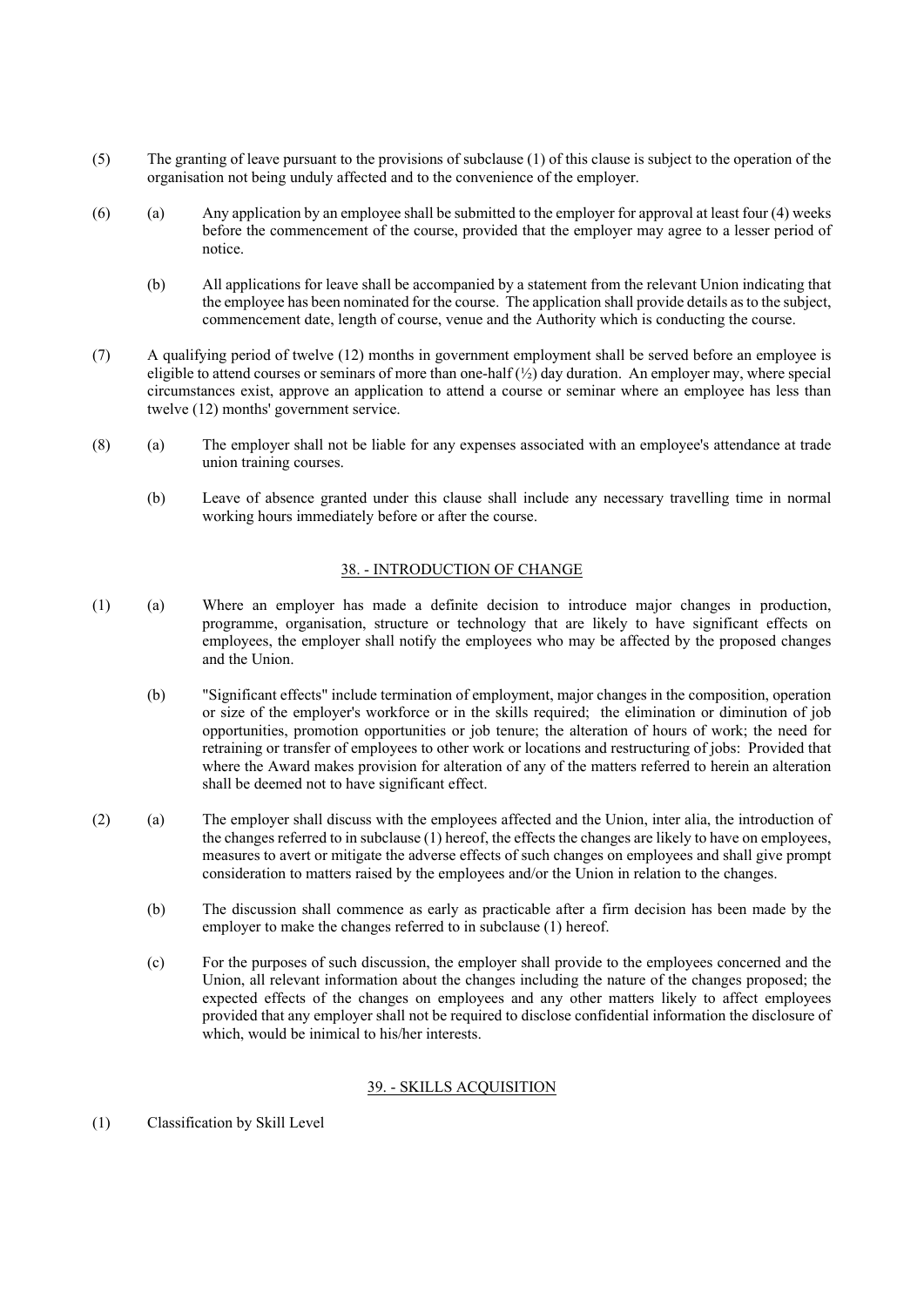- (a) The parties to this Award shall determine the appropriate range of skills applicable to each classification of position contained in Schedule B – Classes, and/or Groups and/or Callings Covered.
- (b) Each employee shall be paid the salary rate specified for a classification level defined in accordance with subclause (1) (a) of this clause.
- (c) Where the employee is required to apply skills which in total or in part correspond to the skills required of a higher classification than that under which they are usually paid, the employee shall receive the rate of pay corresponding to that higher classification in accordance with Clause 10. - Higher Duties of this Award.
- (d) The level of skills possessed by each employee shall be determined by training standards, certification and experience in accordance with subclauses (2) and (3) of this clause.
- (e) "Experience" for the purposes of this clause, means skills gained in an industry or occupation or away from work and which are recognised within the classification structure.
- (2) Training Standards
	- (a) Where relevant training standards have been developed by the statutory State Training Authority, those standards shall be adopted in respect of matters relating to training in the industries and classifications covered by this Award.
	- (b) Where relevant national training standards have been registered by the National Training Board, those standards shall be adopted in respect of matters relating to training in the industries and classifications covered by this Award.
	- (c) Where relevant training standards have not been developed by the statutory State Training Authority or registered by the National Training Board, the parties to this Award shall establish the standards to be adopted with respect of matters relating to training in the industries and classifications covered by this Award.
	- (d) "Training Standards" for the purpose of this clause shall include, but not be limited to, the following:
		- (i) The standards and competencies of skills required for each classification;
		- (ii) Curricula development;
		- (iii) Training courses;
		- (iv) Articulation and accreditation requirements for both on and off the job training;
		- (v) On the job training guidelines.
- (3) Training Standards, Vocational Education and Accreditation

All training and vocational education for the purpose of imparting skills corresponding to the classification structure of this Award shall be:

- (a) Consistent with the training standards established in accordance with subclause (2);
- (b) Of a form which is recognised for the purpose of attainment or contributory towards the attainment of an accredited vocational educational qualification; and
- (c) Accredited by the statutory State Training Authority; or
- (d) In the absence of the statutory State Training Authority, agreed by the parties to this Award as adequate in meeting the requirements of this subclause (3).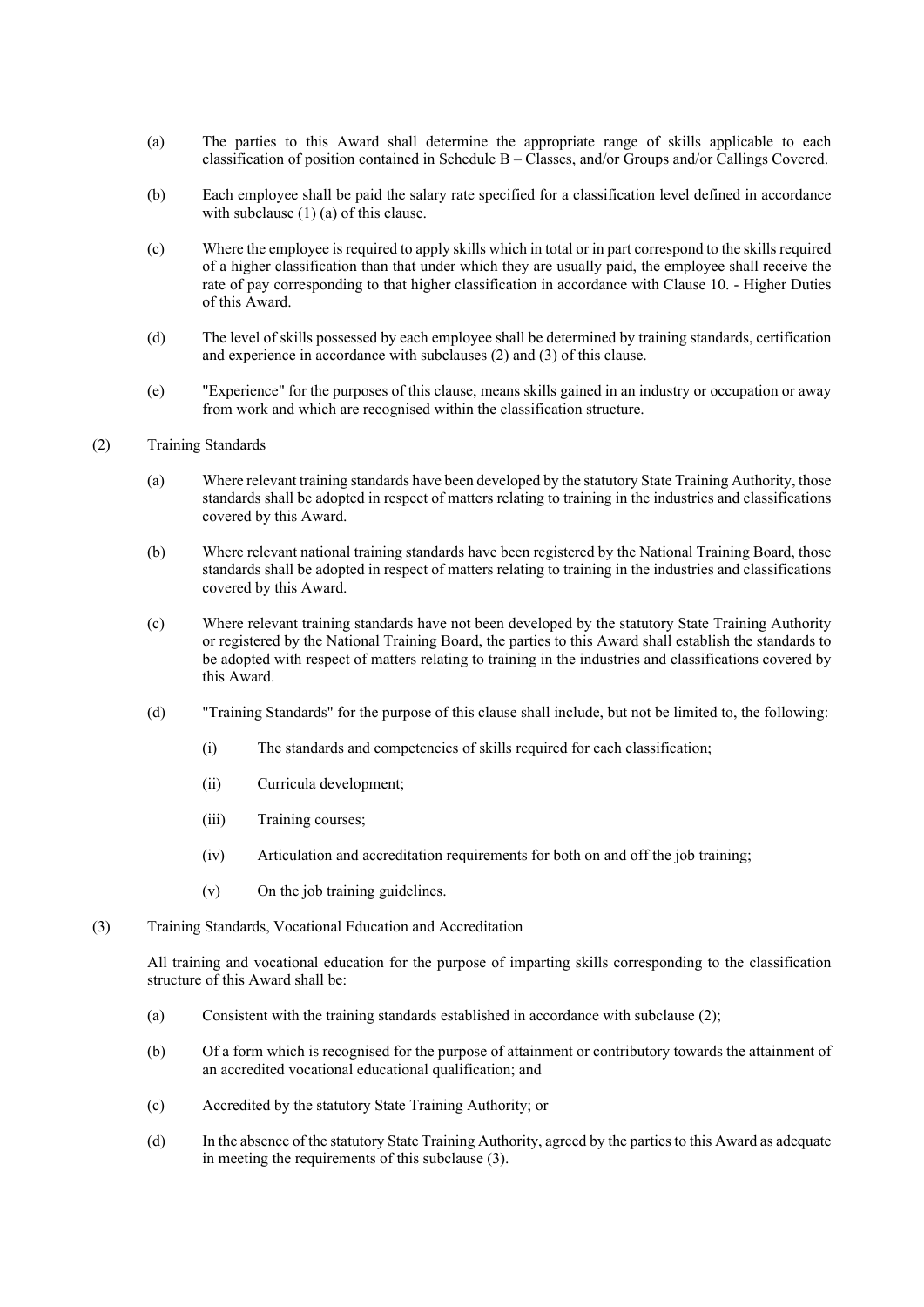## 40. - TRAINEESHIPS

- (1) (a) Trainees are to be additional to the normal workforce of the employers so that trainees shall not replace paid employees or volunteers or reduce the hours worked by existing employees.
	- (b) The employer is to consult with the Union and seek its agreement before any particular traineeship program is to be introduced into the workplace.
- (2) Training Conditions

The arrangements between the employer and the trainee in relation to training are as specified in the Traineeship Training Agreement, as administered by the Department of Training.

- (3) Employment Conditions
	- (a) The initial period of employment for trainees is the nominal training period endorsed at the time the particular traineeship is established;
	- (b) Completion of the traineeship scheme will not guarantee the trainee future employment in the public sector, but the employer will cooperate to assist the trainee to be placed in suitable employment, should a position arise;
	- (c) Trainees are permitted to be absent from work without loss of continuity of employment to attend off the job training in accordance with the training plan. However, except for absences provided for under this Award, failure to attend for work or training without an acceptable cause will result in loss of pay for the period of the absence; and
	- (d) Overtime and shift work shall not be worked by trainees except to enable the requirements of the training to be effected. When overtime and shift work are worked the relevant allowances and penalties of the Award, based on the training wage stated in subclause (4) will apply. No trainee shall work overtime or shift work on their own.
- (4) Wages

The salary applicable to trainees shall be as prescribed in the National Training Wage Award 2000 for employees up to and including twenty (20) years of age. Adult trainees will be paid the rate prescribed under the Minimum Conditions of Employment Act 1993 for the minimum weekly rate of pay for employees twentyone (21) or more years of age.

- (5) Definitions
	- (a) "Part-time trainee" means a trainee who is employed for less than thirty seven and a half (37.5) hours per week; reasonably regular hours are worked each week; and wages and entitlements accrue on a pro-rata basis.
	- (b) "Traineeship" means a full-time or part-time structured employment based training arrangement approved by the Western Australian Department of Training where the trainee gains work experience and has the opportunity to learn new skills in a work environment. On successful completion of the traineeship the trainee obtains a nationally recognised qualification. Notwithstanding the above, a "traineeship" does not include a training program, cadetship or similar, of a type that is currently offered or may be offered by the employer in order to train employees on the job.
	- (c) "Traineeship Training Agreement" means the agreement between the employer and the trainee that provides the training conditions for the traineeship and is registered with the Western Australian Department of Training.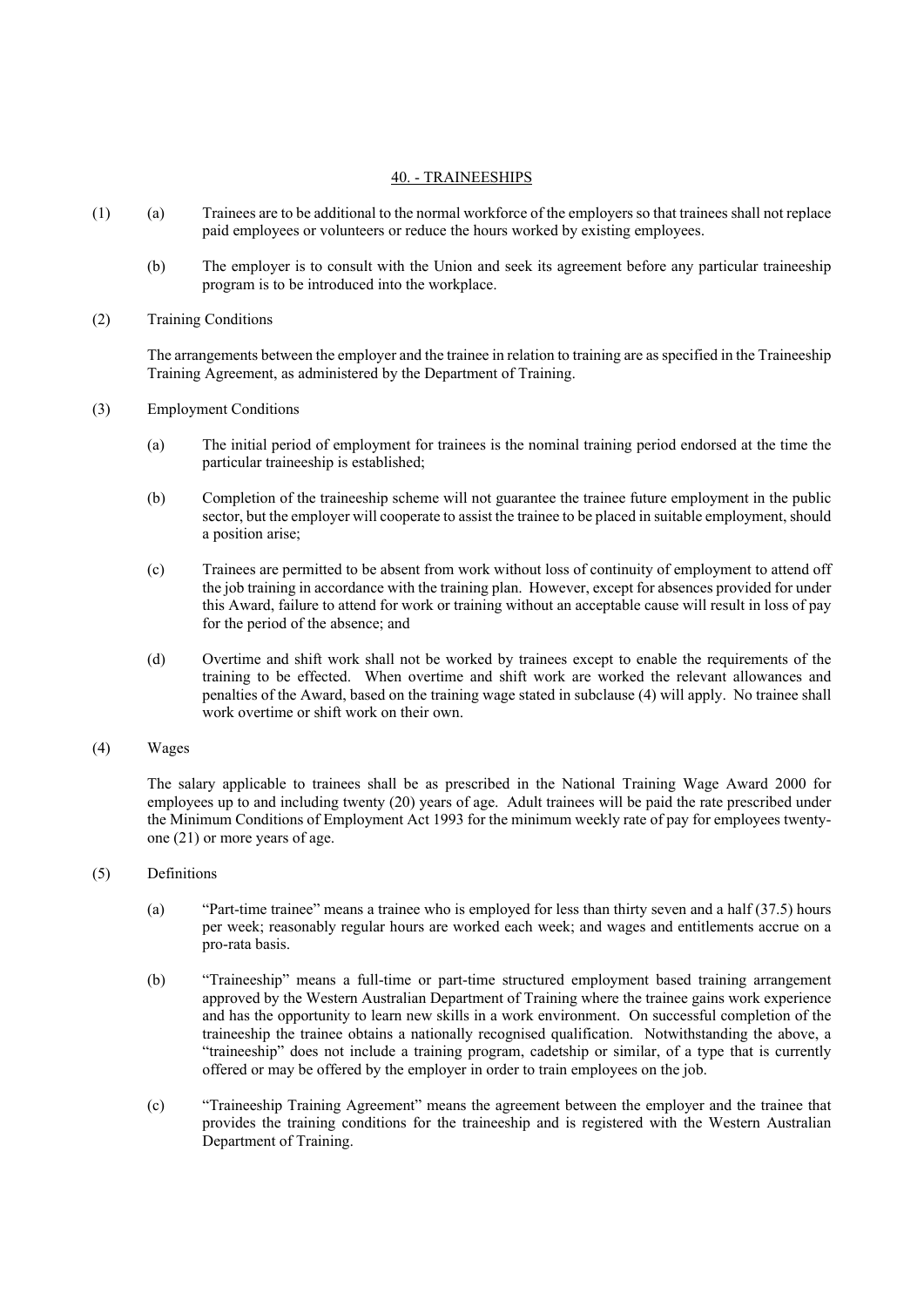## 41. - FLEXIBILITY AGREEMENTS

(1) (a) Employers and employees covered by this Award may endeavour to reach agreement to vary the provisions of this Award to meet the requirements of the employers' business and the consequential aspirations of the employees concerned.

> The purpose of an agreement is to make the enterprise or workplace operate more efficiently according to its particular needs.

- (b) Any such agreement shall be subject to the procedures contained in subclause (2) of this clause.
- (2) (a) At each enterprise or workplace, consultative mechanisms and procedures appropriate to the organisation shall be established comprising representatives of the employer and employees.
	- (b) The particular mechanism and procedures established shall be appropriate to the size, structure, and needs of the enterprise and/or workplace.
	- (c) Nothing in this clause shall prevent the employees from seeking advice from, or representation by, the Union during such negotiations, nor prevent the Union from being party to the consultative processes.
	- (d) Before the agreement is finalised the employer must take reasonable steps to explain the likely effect of the proposed agreement to the employees affected.
	- (e) The agreement shall be provided to all employees who may be affected by the agreement. If the Union has not been involved in the negotiations, a copy shall be sent to the Secretary of the Union.
	- (f) Where the agreement represents the consent of the employer and the majority of the employees concerned, the Union shall not unreasonably oppose the terms of that agreement.
	- (g) In deciding the reasonableness of an agreement, account will be taken by the parties of whether or not terms and conditions are on balance, no less favourable than those prescribed by this Award.
	- (h) Any agreement reached under the provisions of this clause shall be processed in accordance with section 40 or 41 of the Industrial Relations Act, 1979 and shall be subject to approval or registration as the case may be by the Western Australian Industrial Relations Commission.
	- (i) Any agreement made pursuant to this clause shall take precedent over any provision of this Award to the extent of any inconsistency.

# 42. - SALARY PACKAGING

- (1) For the purposes of this Award "salary packaging" shall mean an arrangement whereby the wage or salary benefit arising under a contract of employment are reduced, with another or other benefits to the value of the replaced salary being substituted and due to the employee.
- (2) An employer and employee bound by this Award may enter into a salary packaging arrangement subject to the following:
	- (a) The employer shall take all reasonable steps to ensure that any salary package complies with taxation and other relevant laws;
	- (b) (i) The employer shall record the arrangement at the time it is entered into, and provide a copy to the employee before the arrangement comes into effect;
		- (ii) The record shall include details of the employee's classification and salary level applying immediately prior to the salary packaging, coming into effect, and the details of the package;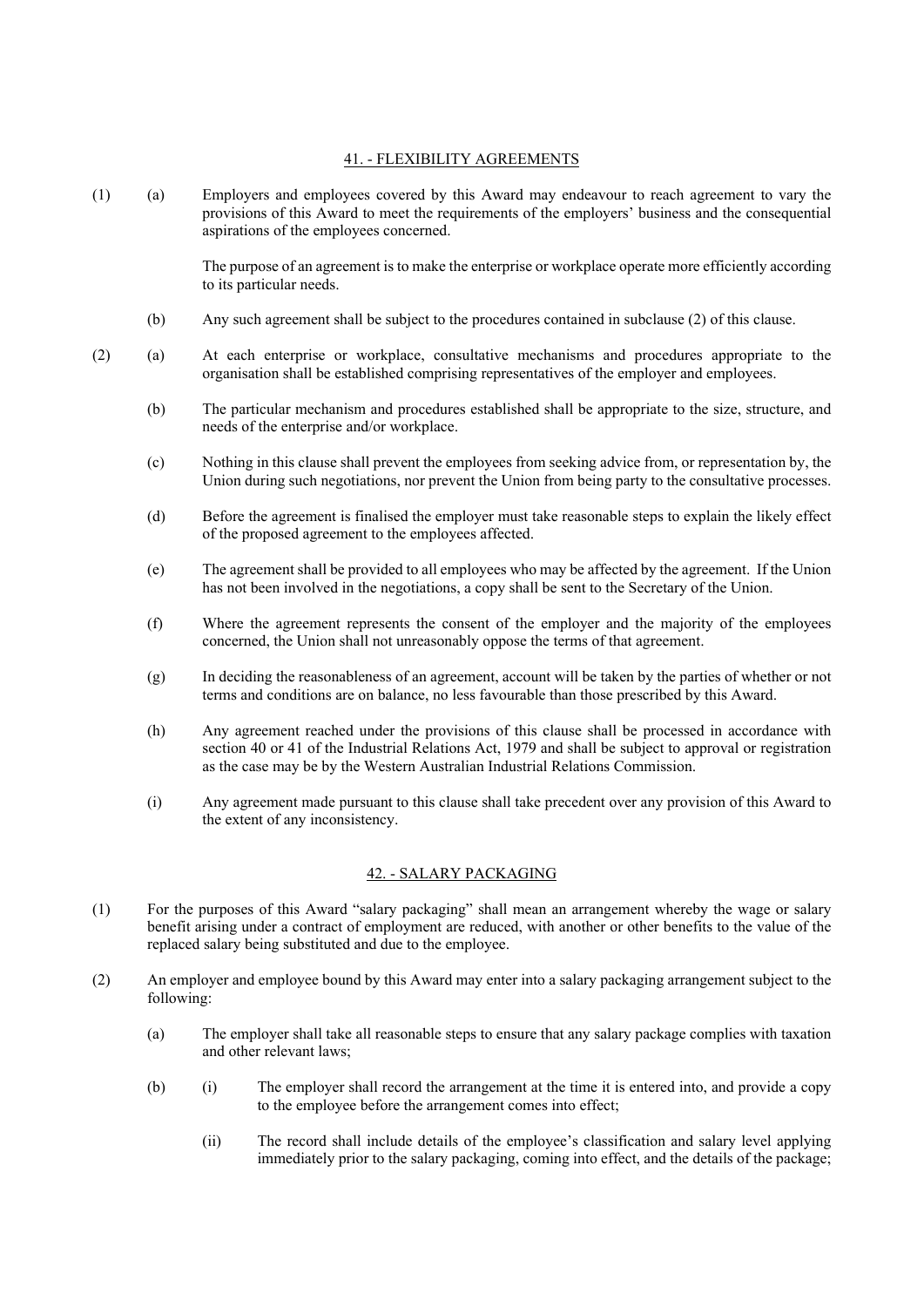- (c) The value of any agreed salary package, viewed objectively, shall not be less than the value of entitlements under this Award which would otherwise apply; and
- (d) The value of any agreed salary package, viewed objectively, shall not be greater than the value of the contractual benefits which would otherwise be due to the employee.
- (3) An employer shall not unreasonably withhold agreement to salary packaging on request from an employee.
- (4) In the event of a dispute involving:
	- (a) Refusal by an employer to discuss after having received a request for salary packaging; and/or
	- (b) A claim by an employee or the Union party to this Award that an employer is unreasonably refusing to enter into a salary packaging arrangement with its employee/s;

Such dispute may be determined under the Industrial Relations Act, 1979 as amended.

#### 43. - PRESERVATION OF RIGHTS

- (1) As a result of this Award, nothing herein contained shall in itself operate so as to detrimentally alter the conditions of employment or salary that is the minimum prescribed in this Award or any benefit superior to any contained herein that have in accordance with custom and usage been and are continuing to be applied administratively.
- (2) In particular, the two (2) public service holidays which up until its abolition were prescribed under Section 59 of the Public Service Act, 1979 and Regulation 12 of the Regulations to that Act and which following abolition of the said Act continued to be payable administratively.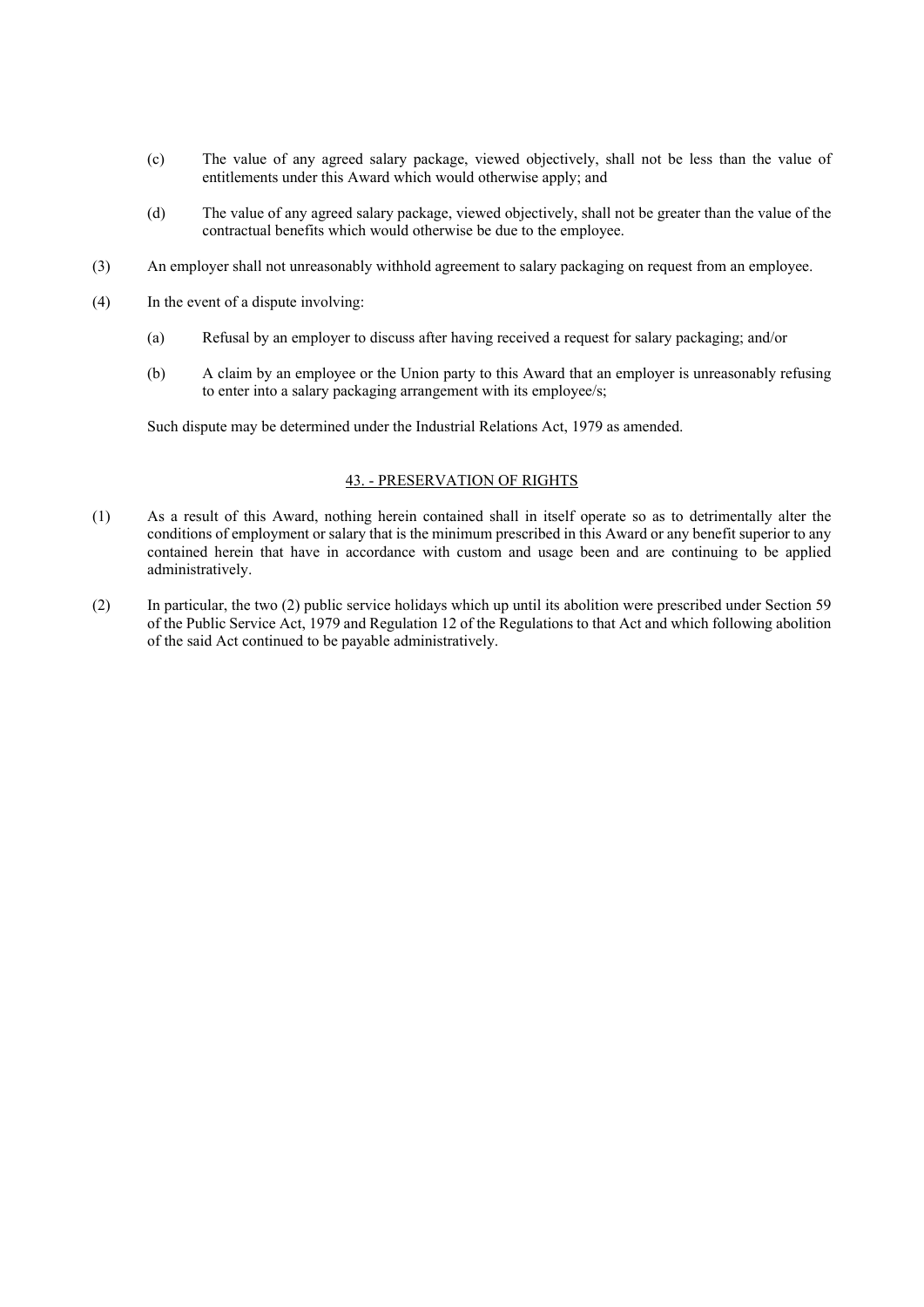#### SCHEDULE A MINIMUM SALARIES

- (1) Subject to the provisions of Clause 8. Salaries and to the provisions of this Schedule the minimum annual salaries for employers bound by the Award are set out hereinafter.
- (2) Minimum Salaries

| <b>LEVELS</b>                                   | <b>CURRENT</b> | <b>ASNA</b> | <b>NEW</b> |
|-------------------------------------------------|----------------|-------------|------------|
| Level 1 under 17 years of age                   | 11363          | 10532       | 21895      |
| 17 years of age                                 | 13270          | 12300       | 25570      |
| 18 years of age                                 | 15490          | 14358       | 29848      |
| 19 years of age                                 | 17929          | 16618       | 34547      |
| 20 years of age                                 | 20135          | 18663       | 38798      |
| 21 years of age 1 <sup>st</sup> year of service | 22117          | 20500       | 42617      |
| 22 years of age 2 <sup>nd</sup> year of service | 22771          | 20556       | 43327      |
| 23 years of age 3 <sup>rd</sup> year of service | 23421          | 20610       | 44031      |
| 24 years of age 4 <sup>th</sup> year of service | 24069          | 20910       | 44979      |
|                                                 |                |             |            |
| Level 2                                         | 24720          | 20981       | 45701      |
|                                                 | 25371          | 21054       | 46425      |
|                                                 | 26120          | 21020       | 47140      |
|                                                 | 26638          | 21077       | 47715      |
|                                                 | 27403          | 21161       | 48564      |
| Level 3                                         | 28307          | 21260       | 49567      |
|                                                 | 29010          | 21338       | 50348      |
|                                                 | 29749          | 21417       | 51166      |
|                                                 | 30928          | 21547       | 52475      |
|                                                 |                |             |            |
| Level 4                                         | 31545          | 21615       | 53160      |
|                                                 | 32470          | 21716       | 54186      |
|                                                 | 33421          | 21822       | 55243      |
|                                                 | 34772          | 21852       | 56624      |
| Level 5                                         | 35476          | 21929       | 57405      |
|                                                 | 36443          | 22035       | 58478      |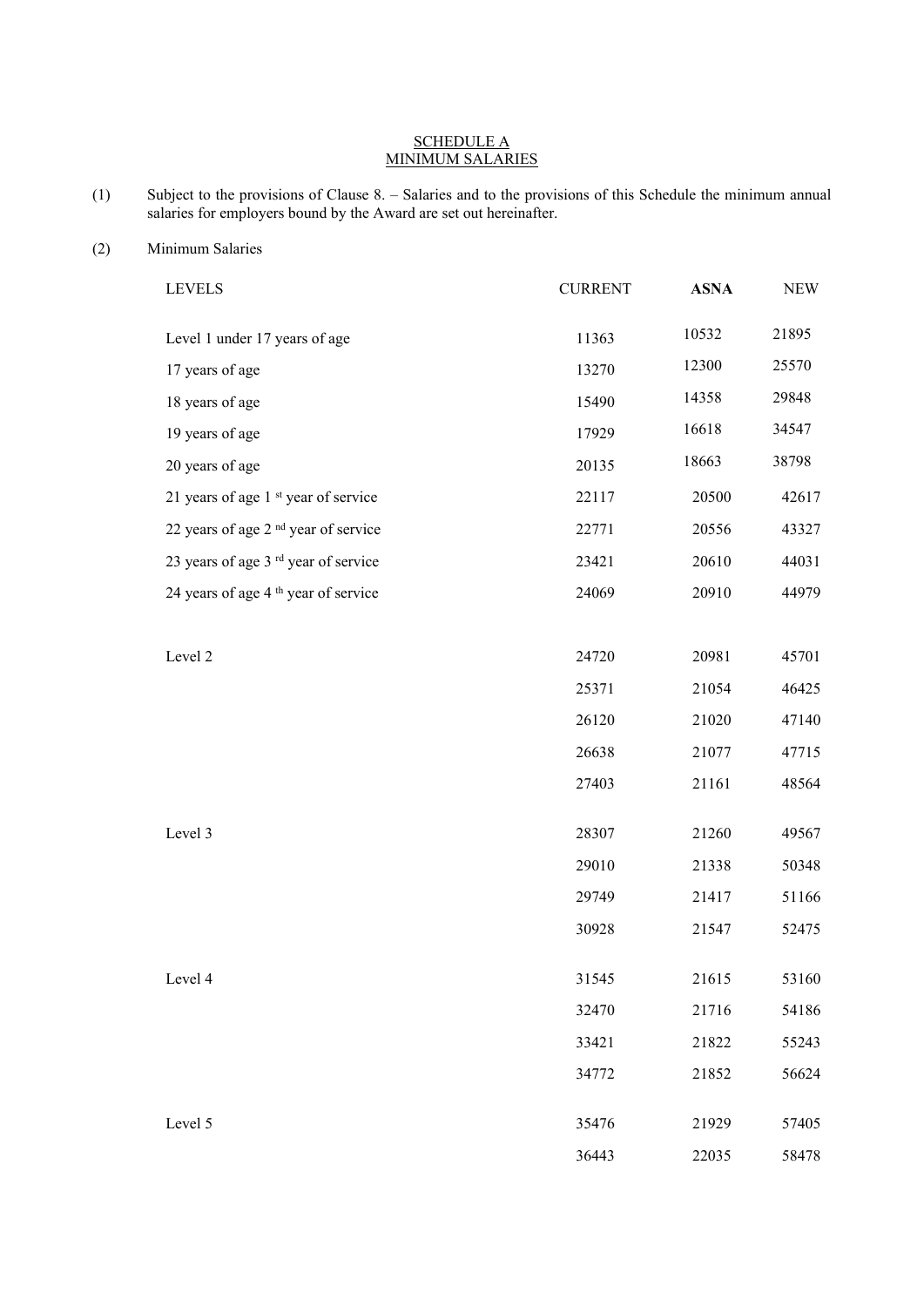|          | 37438 | 22030 | 59468  |
|----------|-------|-------|--------|
|          | 38462 | 22142 | 60604  |
|          |       |       |        |
| Level 6  | 40434 | 22359 | 62793  |
|          | 41898 | 22519 | 64417  |
|          | 43978 | 22747 | 66725  |
|          |       |       |        |
| Level 7  | 45091 | 22869 | 67960  |
|          | 46501 | 23024 | 69525  |
|          | 47962 | 23184 | 71146  |
|          |       |       |        |
| Level 8  | 50097 | 23420 | 73517  |
|          | 51847 | 23611 | 75458  |
| Level 9  | 54495 | 23900 | 78395  |
|          |       |       |        |
|          | 56337 | 24103 | 80440  |
| Level 10 | 58354 | 24324 | 82678  |
|          | 61598 | 24680 | 86278  |
|          |       |       |        |
| Level 11 | 64189 | 24965 | 89154  |
|          | 66824 | 25253 | 92077  |
| Level 12 | 70437 |       |        |
|          |       | 25649 | 96086  |
|          | 72878 | 25917 | 98795  |
|          | 75662 | 26223 | 101885 |

- (a) An employee, who is 21 years of age or older on appointment to a classification equivalent to Level 1, may be appointed to the minimum rate of pay based on years of service, not on age.
- (b) (i) For the purposes of this paragraph, 'Medical Typist' and "Medical Secretary' shall mean those employees classified on a classification equivalent to Level 1, 2, or 3 who spend at least 50% of their time typing from tapes, shorthand, and/or Doctor's notes of case history, summaries, reports or similar material involving a broad range of medical terminology.
	- (ii) A Medical Typist or Medical Secretary shall be paid a medical terminology allowance of an amount equivalent to 5.15% of Level 2 increment 3 per annum, which shall be converted to an hourly rate to enable payment:
		- (aa) on a fortnightly basis;
		- (bb) on a proportionate basis for a part-time employee;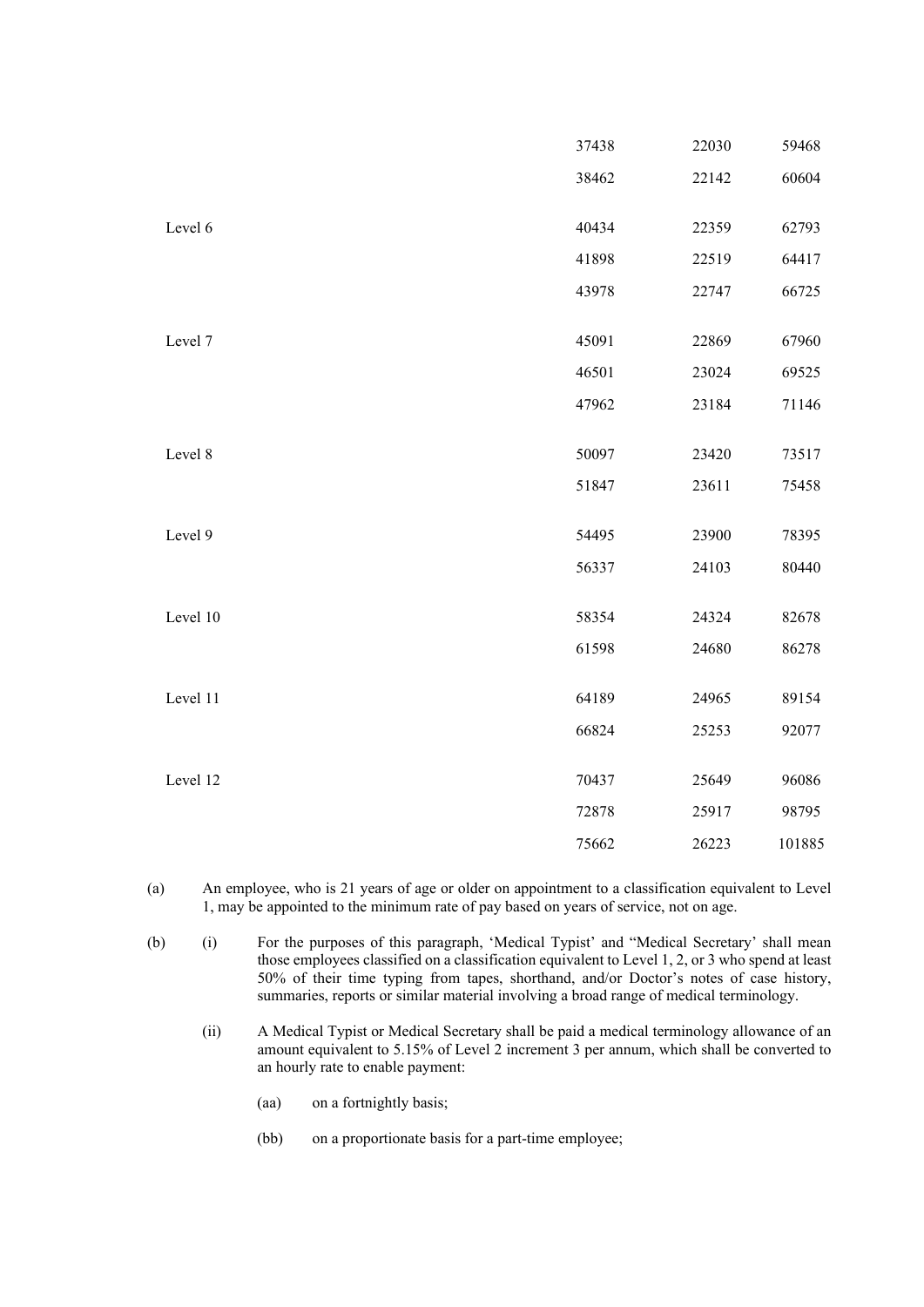- (iii) Notwithstanding any other provisions of this paragraph, where an employee, classified equivalent to Level 1, 2 or 3 (other than an employee for whom training or instruction is a formal requirement of their job) has been instructed to provide short-term training or instruction in medical terminology, the employee shall be paid the medical terminology allowance on an hourly basis for the hours so worked.
- (c) Where State Wage Case decisions of the Western Australian Industrial Relations Commission result in an expressed money adjustment to adult (21 years and over) salaries under this clause, the rates for Level 1 employees under 21 years shall be calculated using the following formula:

Current junior rate  $\div$  Current Level 1 (21 years, 1<sup>st</sup> year of service) rate x ASNA rate for Level 1 (21 years,  $1<sup>st</sup>$  year of service) = Junior ASNA rate;

The junior ASNA rate is added to the Current Junior Rate to obtain the applicable New Junior rate.

- (3) Salaries Health Professionals
	- (a) Employees who possess a relevant tertiary level qualification, or equivalent as agreed between the Union and the employers, and who are employed in the callings of Audiologist, Bio Engineer, Chemist, Dietitian, Engineer, Medical Scientist, Librarian, Occupational Therapist, Physiotherapist, Physicist, Pharmacist, Clinical Psychologist, Psychologist, Research Officer, Scientific Officer, Social Worker, Speech Pathologist, Podiatrist, Medical Imaging Technologist, Nuclear Medicine Technologist, Radiation Therapist, Orthotist, Certified Clinical Perfusionist, Orthoptist or any other professional calling as agreed between the Union and employers, shall be entitled to Annual Salaries as follows:

| <b>LEVELS</b>       | <b>CURRENT</b> | <b>ASNA</b> | With effect on and<br>from the<br>commencement of |
|---------------------|----------------|-------------|---------------------------------------------------|
|                     |                |             | the first pay period                              |
|                     |                |             | on or after 1 July                                |
|                     |                |             | 2019.                                             |
| LEVEL 4/6           | 31545          | 21615       | 53160                                             |
|                     | 33421          | 21822       | 55243                                             |
|                     | 35476          | 21929       | 57405                                             |
|                     | 37438          | 22030       | 59468                                             |
|                     | 40434          | 22359       | 62793                                             |
|                     | 43978          | 22747       | 66725                                             |
|                     |                |             |                                                   |
| LEVEL 7             | 45091          | 22869       | 67960                                             |
|                     | 46501          | 23024       | 69525                                             |
|                     | 47962          | 23184       | 71146                                             |
|                     |                |             |                                                   |
| LEVEL 8             | 50097          | 23420       | 73517                                             |
|                     | 51847          | 23611       | 75458                                             |
|                     |                |             |                                                   |
| LEVEL 9             | 54495          | 23900       | 78395                                             |
|                     | 56337          | 24103       | 80440                                             |
|                     |                |             |                                                   |
| LEVEL 10            | 58354          | 24251       | 82605                                             |
|                     | 61598          | 24680       | 86278                                             |
|                     |                |             |                                                   |
| LEVEL <sub>11</sub> | 64189          | 24965       | 89154                                             |
|                     | 66824          | 25253       | 92077                                             |
|                     |                |             |                                                   |
| LEVEL 12            | 70437          | 25649       | 96086                                             |
|                     | 72878          | 25917       | 98795                                             |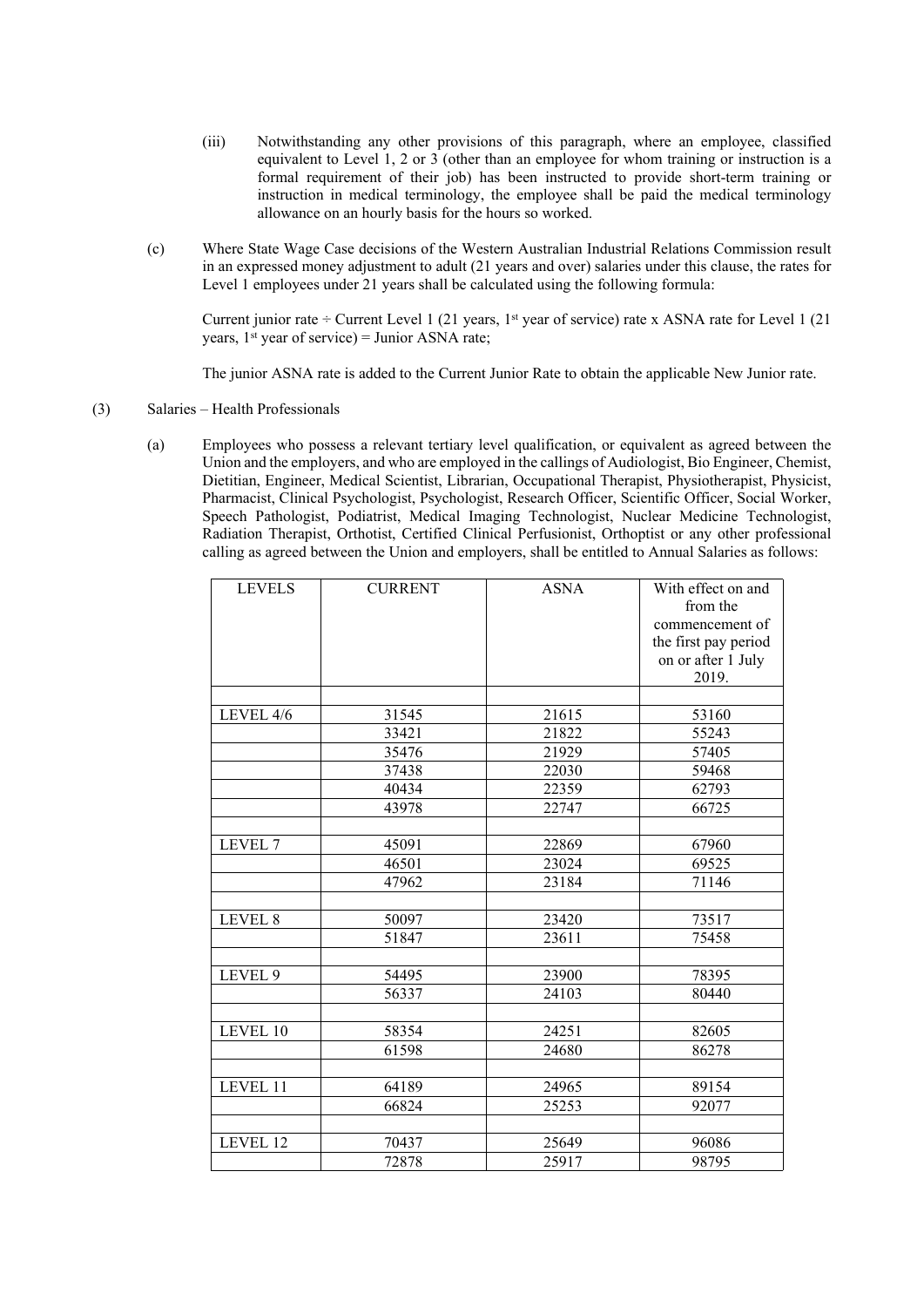- (b) Subject to subclause (d) of this clause, on appointment or promotion to the Level 4/6 under this subclause:
	- (i) Employees, who have completed an approved three-year academic tertiary qualification, relevant to their calling, shall commence at the first year increment;
	- (ii) Employees, who have completed an approved four-year academic tertiary qualification, relevant to their calling, shall commence at the second year increment;
	- (iii) Employees, who have completed an approved Masters Degree or an approved PhD Degree relevant to their calling, shall commence on the third year increment;

Provided that employees who attain a higher tertiary level qualification, after appointment, shall not be entitled to any advanced progression through the range.

- (c) The employer and Union shall be responsible for determining the relevant acceptable qualifications for appointment for the callings covered by this subclause and shall maintain a manual setting out such qualifications.
- (d) The employer in allocating levels pursuant to clause (3) of this schedule may determine a commencing salary above Level 4/6 for a particular calling/s.
- (e) The Classification Level Descriptors for each level in subclause (a) of this clause shall be as agreed from time to time between the Employer and the Union, and shall be published by the Employer in an Operational Circular.
- (4) The following conditions shall apply to employees in the callings of Engineer:

Employees employed in the calling of Engineer and who are classified Level 4/6 under this Award shall be paid a minimum salary at the rate prescribed for the maximum of Level 4/6 where the employee is an "experienced engineer" as defined.

For the purposes of this paragraph "experienced engineer" shall mean:

- (a) An engineer appointed to perform professional engineering duties and who is a Corporate Member of the Institution of Engineers, Australia or who attains that status during service;
- (b) An engineer appointed to perform professional duties who is not a Corporate Member of the Institution of Engineers, Australia but who possesses a degree or diploma from a University, College or Institution acceptable to the employer on the recommendation of the Institution of Engineers, Australia, and who:
	- (i) Having graduated in a four (4) of five (5) academic year course at a University or Institution recognised by the employer, has had four (4) years' experience on professional engineering duties acceptable to the employer since becoming a qualified engineer, or
	- (ii) Not having a University degree but possessing a diploma recognised by the employer, has had five (5) years' experience on professional engineering duties, recognised by the employer since becoming a qualified engineer.
- (5) (a) An employee appointed as a Clinical Psychologist Registrar (Grade 1) shall commence at Level 4/6.5 and shall progress to Level 4/6.6 in the second year.
	- (b) An employee appointed as a Clinical Psychologist (Grade 2) shall commence at Level 7.3 and shall progress by annual increments to Level 9.2.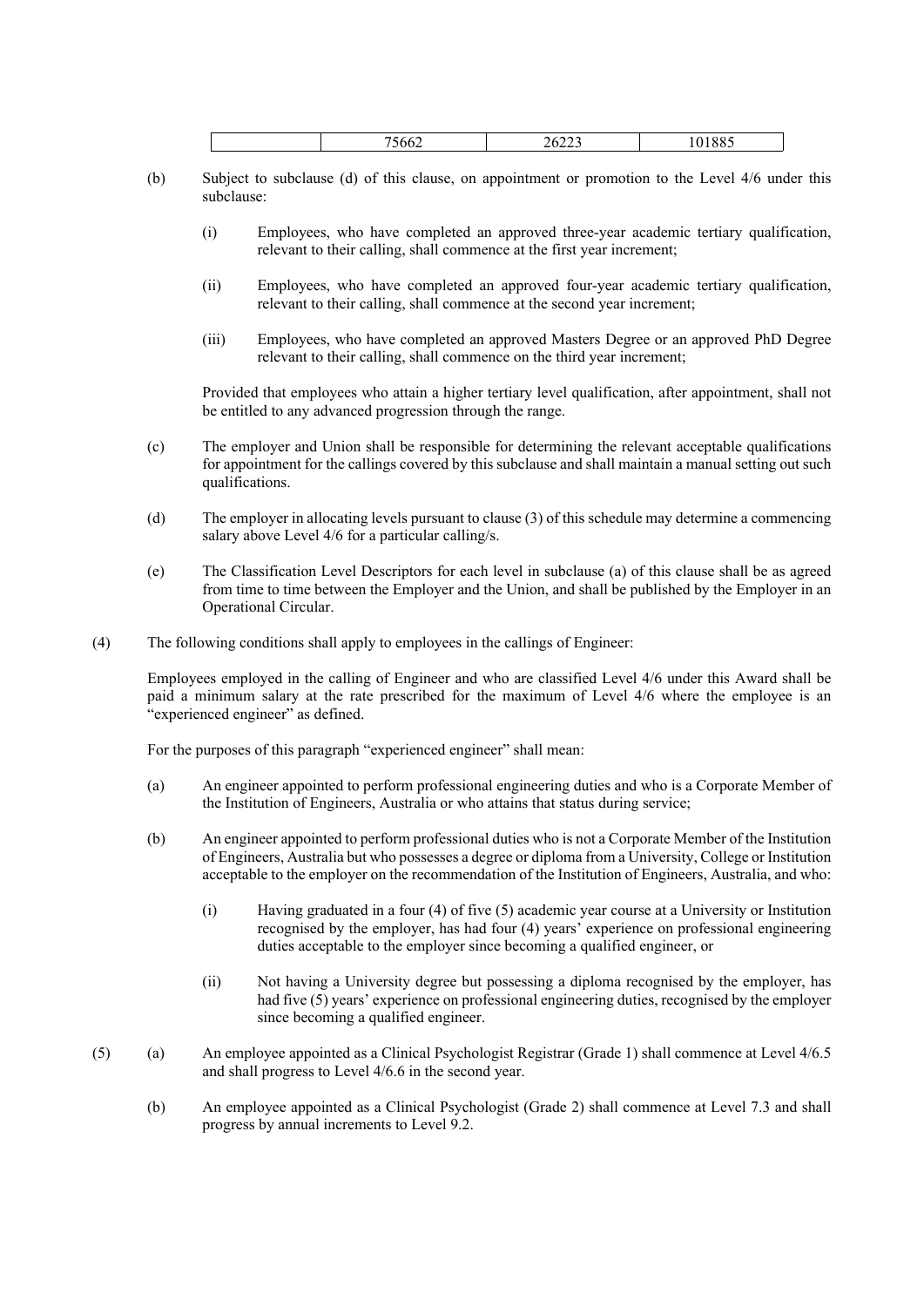- (c) Progression from Clinical Psychologist Registrar (Grade 1) to Clinical Psychologist (Grade 2) shall occur with effect from the date registration as a "Clinical Psychologist" is conferred by the Psychologists' Board of Western Australia and the relevant positions may be advertised at Grade 1 or Grade 2 when vacant.
- (d) "Clinical Psychologist (Grade 2)" shall mean a Clinical Psychologist who:
	- (i) is registered with the Psychologists' Board of Western Australia;
	- (ii) has a thorough knowledge of the methods, principles and practices of the profession;
	- (iii) works under general to limited direction; and
	- (iv) has an ability to practice psychology with a high degree of initiative and experience.
- (e) The classification and grading structure for Clinical Psychologists above Grade 2 shall be as agreed from time to time between the Employer and the Union, and shall be published by the Employer in an Operational Circular.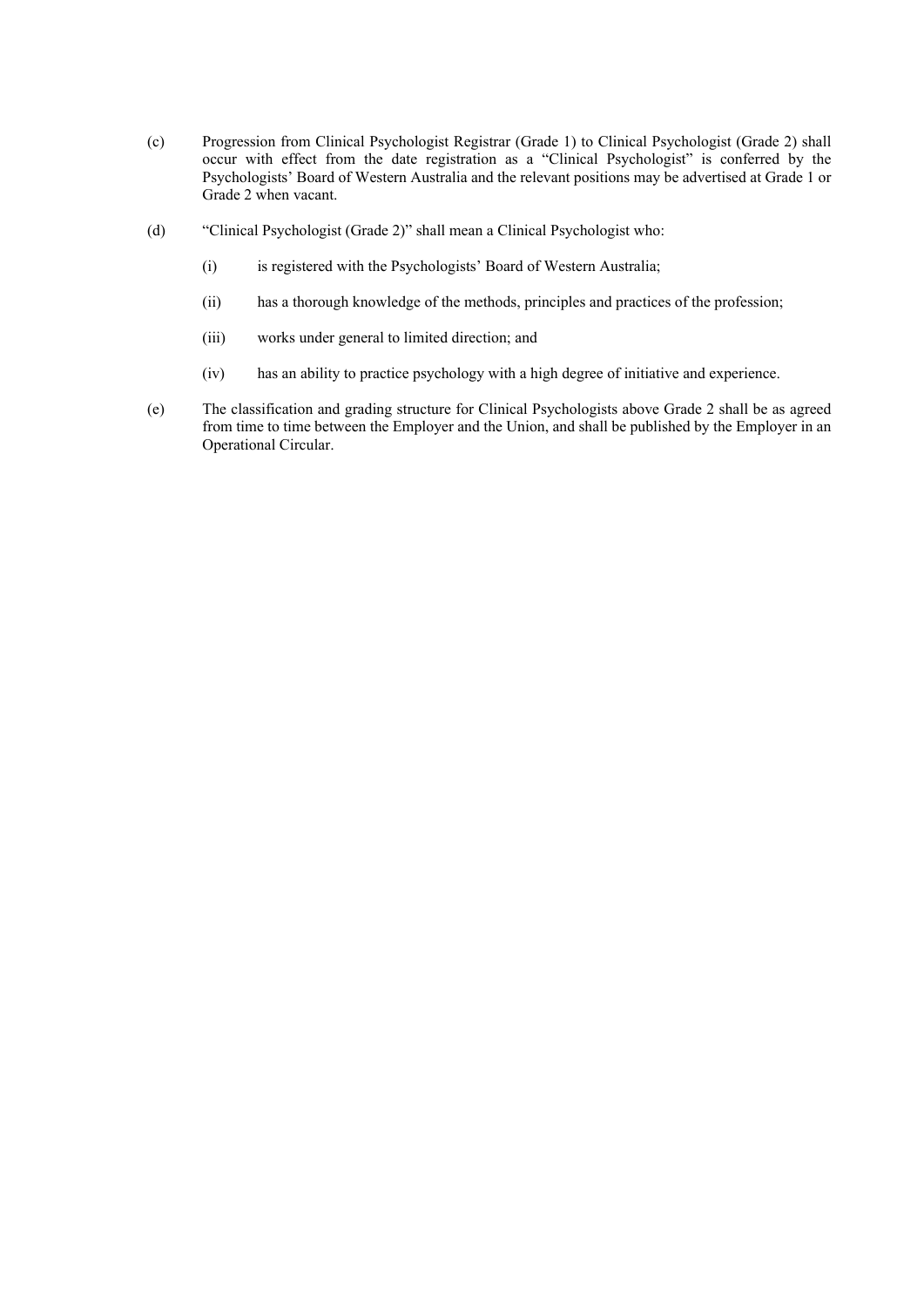#### SCHEDULE B CLASSES AND/OR GROUPS AND/OR CALLINGS COVERED

## **All Professional, Administrative, Clerical, Technical AND Supervisory employees including but not limited to:**

Audiologist Bio-Chemist Bio-Engineer Chemist Clinical Psychologist Dental Officer Dentist Dietician Engineer Librarian Medical Imaging Technologist Medical Scientist Nuclear Medicine Technologist Occupational Therapist Pharmacist Psychologist Physicist Physiotherapist Podiatrist Radiation Therapist Research Officer Scientific Officer Social Worker Speech Pathologist Ultrasonographer Accountant Accounting Officer Accounting Services Officer Administrative Assistant (Administrative/Manager) Administrative Officer Administrator Admissions Officer Asset Management Officer Auditor Bereavement Officer Budgeting Officer Casemix Officer Cashier Catering Manager Catering Officer Claims Management Officer Cleaning Services Officer Cleaning Services Supervisor Clinic Liaison Officer Co-ordinator Allied Health Co-ordinator Allied Health Early Discharge Co-ordinator Patient Information Systems

Architect

Co-ordinator Transport

Co-ordinator-Human Resources Co-Ordinator-Support Services Community Health Officer Computer Assistant Computer Services Officer Computer Systems Officer Consultant (Not Medical) Curator of Art Data Manager Director (Finance & Information Technology) Director - Other Than Director of Nursing or Medicine Director of Administration Services Director of Information Services Engineer Establishments Officer Executive Assistant Executive Officer Farm Supervisor Finance Officer Fire and Safety Officer General Manager General Services Supervisor Graduate Assistant Grounds Supervisor Health Education Officer Human Resources Officer Industrial Officer Information Planning Officer Information Services Officer Language Services Officer Linen Services Manager Manager (CSSD) Manager Accounting Services Manager Information Systems Manager Orderly & Transport Services Manager, Other Than Nurse Manager Manager-Human Resources Materials Management Systems Co-ordinator Medical Records Officer Morbidity Coding Officer Museum Curator Occupational Health & Safety Officer Occupational Health Officer Patients' Fees Officer Paymaster Personnel Officer Pharmacy Store Officer Planning Officer Policy Officer/Analyst Principal Industrial Officer Project Officer Property Officer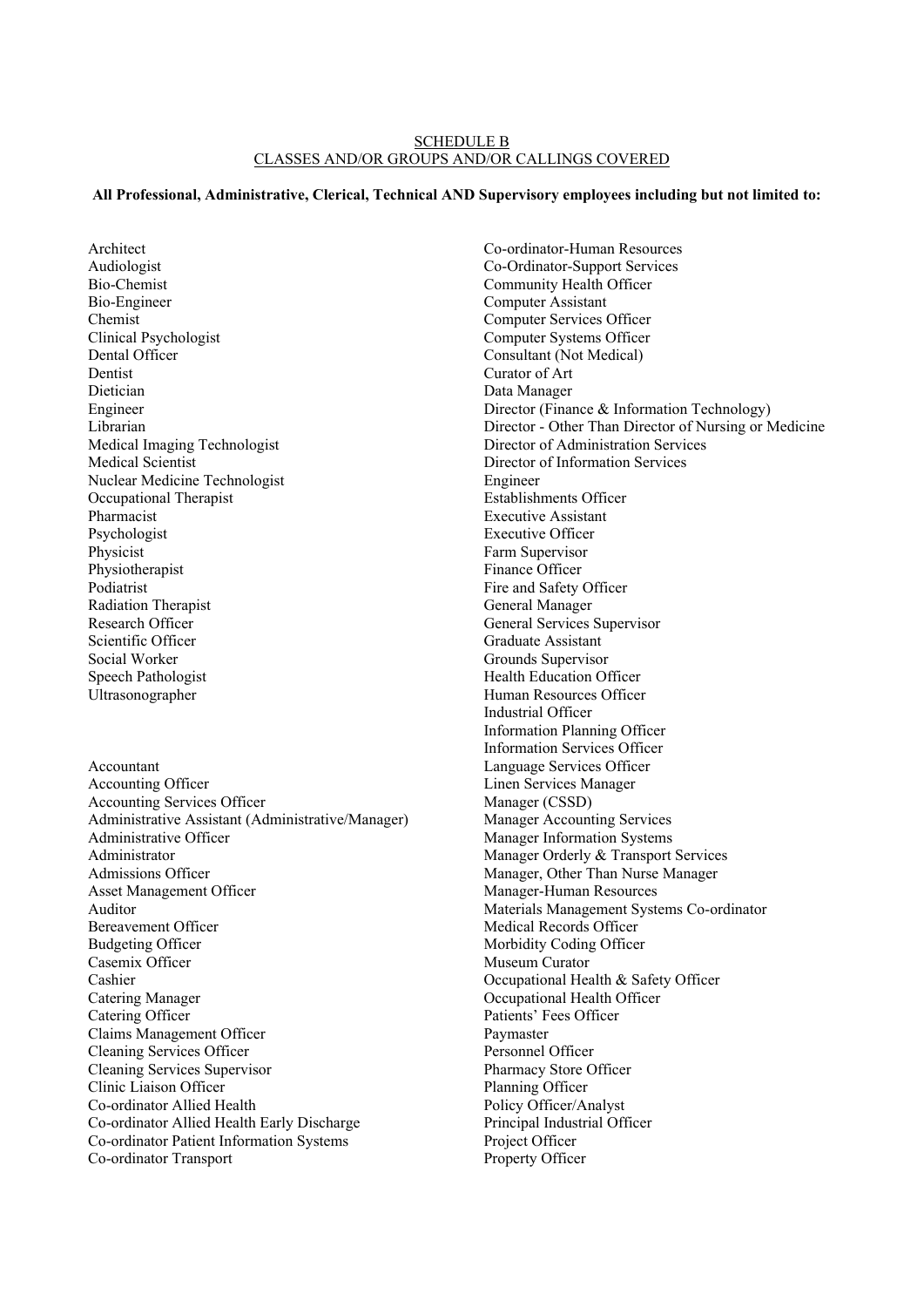Public Relations Officer Purchasing & Stores Officer Purchasing Officer Purchasing Supply Officer Quality Assurance Officer Quality Improvement Officer Rehabilitation Officer Relieving Officer Risk Management Officer Salaries Officer Security Officer Senior Aboriginal Health Officer Services Officer Staff Clerk Stores Officer Superintendent Supply Manager Supply Officer Systems Administrator Training Officer Transplant Co-ordinator Transport Liaison Officer Warden Warehouse Controller Workers Compensation Officer

Accounts Clerk Administrative Assistant Assistant Cashier Assistant Medical Records Officer Assistant Patients' Fees Officer Clerk Community Health Clerk Data Processing Officer Engineering Clerk Enquiries Clerk Filing Clerk Junior Administrative Assistant Key Punch Operator Mailroom Clerk Medical Records Clerk Medical Secretary Medical Typist Morbidity Coding Clerk P.A.T.S Clerk Public Relations Assistant Purchasing Clerk Receival Liaison Officer Receptionist Research Assistant Salaries Clerk Secretary Shorthand Typist Stores Assistant Surgical Appliance Clerk Switchboard Operator Telephonist Transport Clerk

Typist Workers Compensation Clerk

Anaesthetic Technician Animal House Technician Architectural Draughtsperson Art Therapist Assistant Cath. Lab Technician Assistant In Pharmacy Audio Metrician Audio Visual Assistant Bio-Engineering Technician Cardiac Technician Cardiology Technician Catering Officer Cath. Lab Technician Clinical Perfusionist Craft Worker Cyto-technician Dark Room Assistant Dental Therapist Draughtsperson E.C.G Recordist EEG/EMG Recordist Film Processor Handicraft Instructor Handicraft Worker Laboratory Technician Library Assistant Library Technician Maintenance Engineer Maxillo Facial Technician Medical Artist Medical Photographer Mortuary Technician Neurophysiology Technician Occupational Therapy Assistant Orthopaedic Appliance Assistant Orthopaedic Appliance Technician Orthopaedic Footwear Maker Orthopaedic Technician **Orthoptist** Orthotic Technician **Orthotist** Outreach Worker Pharmacy Assistant Pharmacy Intern/Trainee Phlebotomist Physiotherapist Assistant Production Assistant Rehabilitation Technologist Research Officer Respiratory Technician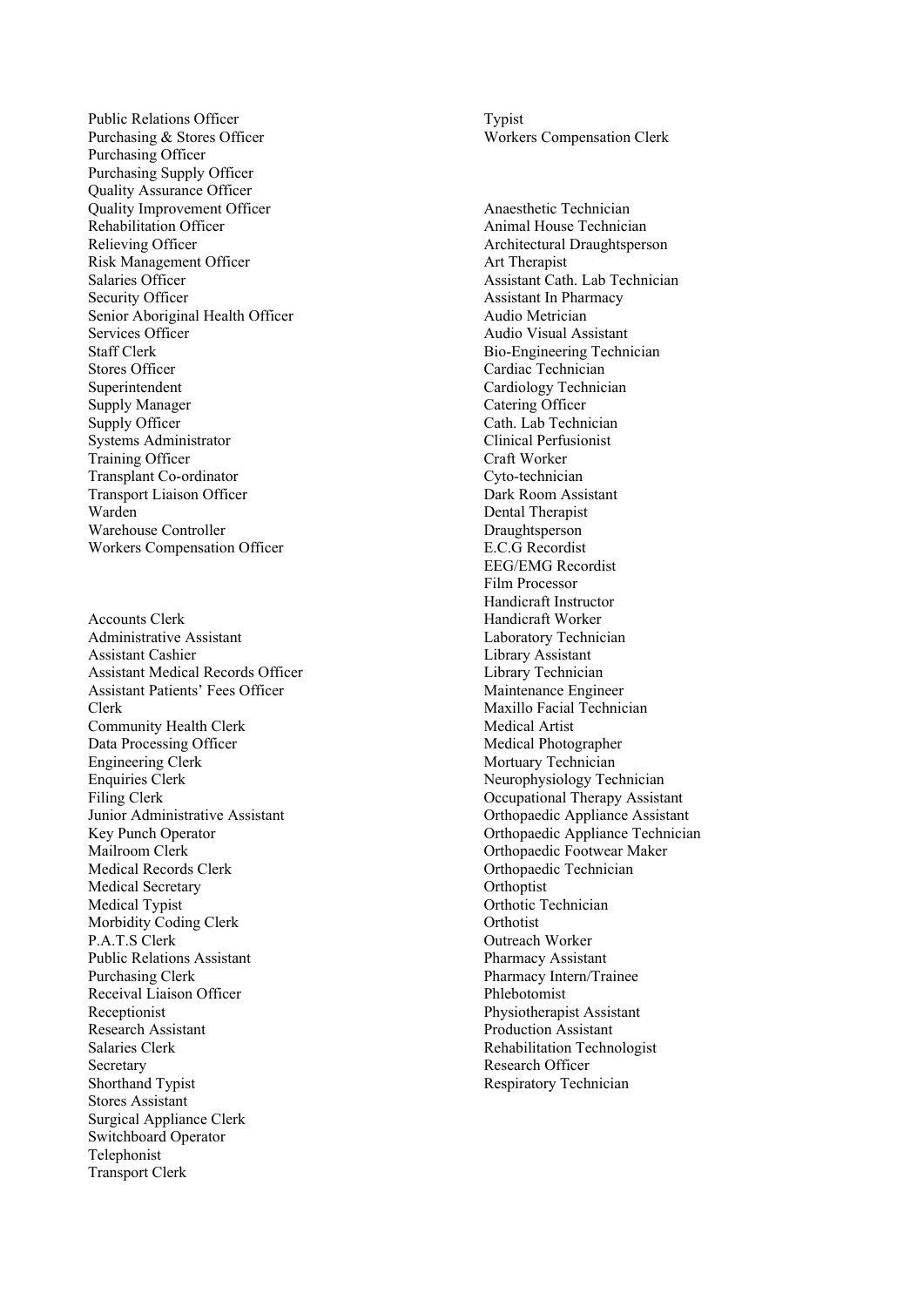Security Officer Shift Engineer Specimen Control Officer Technical Assistant Technical Officer Technician Technician (Air Systems) Technician (Bioengineering) Technician (Condition Monitoring) Technician (Dialysis) Technician (Electrical Systems) Technician (Electronics) Technician (Instruments) Technician (Mechanical) Technician (Physics) Technician (Radioisotopes) Theatre Technician Therapy Assistant Trade Instructor Urology Assistant Urology Technician Welfare Officer X-ray Assistant

Catering Services Supervisor Cleaning Services Supervisor Clerk In Charge CSSD Supervisor Food Services Supervisor Office Supervisor Supervisor (Administration) Supervisor Admission Centre Supervisor Coding Supervisor Filing Systems Supervisor Preparation Supervisor-Cardiac Catheter Laboratory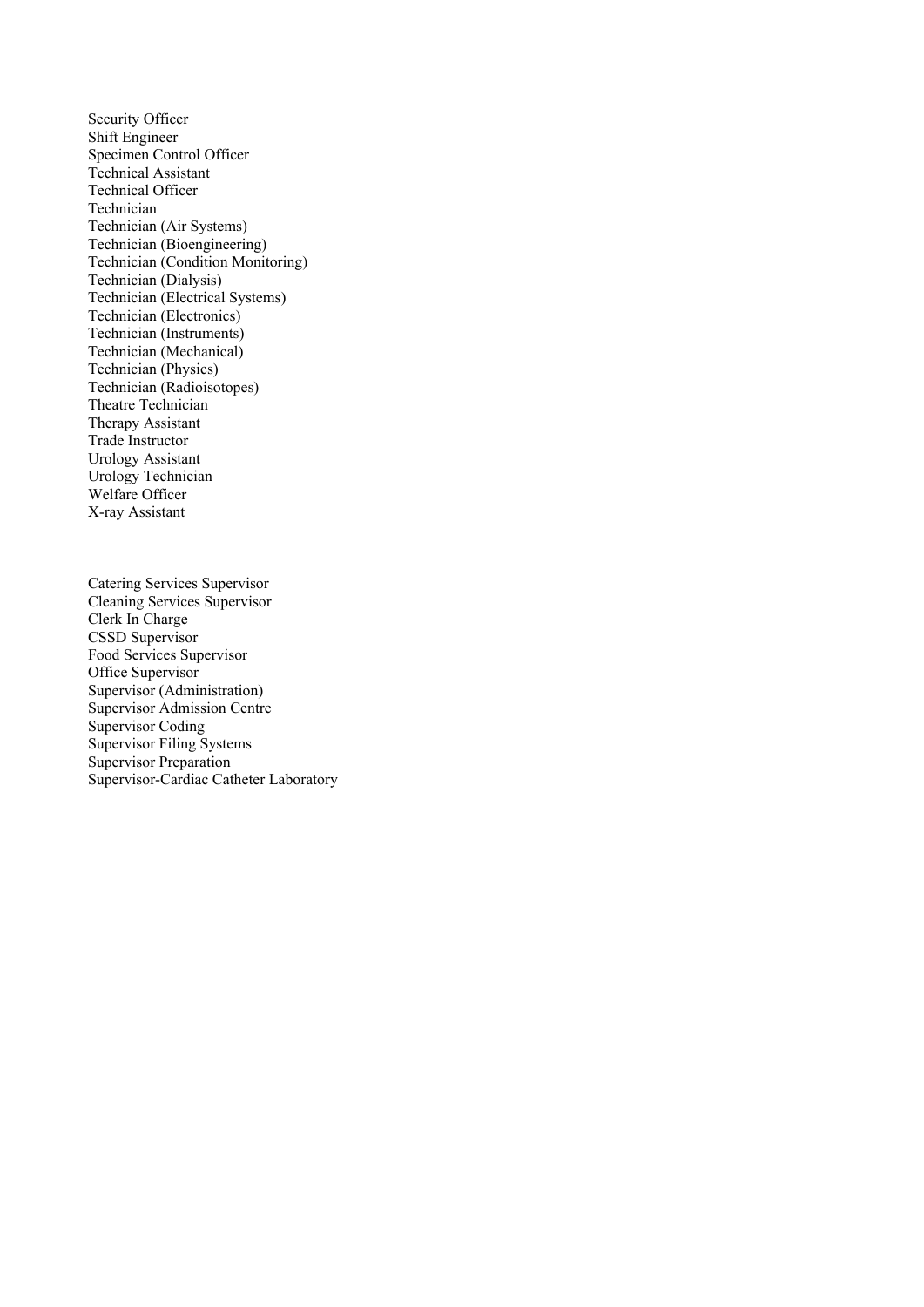Any of the above callings may be read as appropriate in conjunction with the following prefixes  $*$ suffixes.

Assistant Chief Co-ordinator Deputy Director In-Charge Manager **Officer** Regional Senior Superintendent Supervisor Trainee

> NOTE: In some cases, the use of the prefix may cause some callings/classes of Employees to be considered under more than one heading.

#### SCHEDULE C EMPLOYERS BOUND AND/OR NAMED PARTIES TO THE AWARD

Organisation of Employees Party to the Award:

The Health Services Union of Western Australia (Union of Workers).

Employers Named as Parties to the Award and/or Bound:

## BOARDS

- (a) The Minister for Health in his incorporated capacity under s.7 of the Hospitals and Health Services Act 1927 (WA) as:
	- (i) the Hospitals formerly comprised in the Metropolitan Health Service Board;
	- (ii) the Peel Health Services Board;
	- (iii) the South West Health Board;
	- (iv) the WA Country Health Service.
- (b) The Minister for Health has in his incorporated capacity delegated all powers and duties as such to the Director General of Health.
- (c) The Director General of Health, as delegate to the Minister to be referred to for the purposes of this Award variously as "the employer".

## ASSOCIATED HEALTH SERVICES AND HOSPITALS

## HEALTH SERVICES

The Board of Management of and/or the Minister for Health being the Board of Management of: Aged Care Assessment Teams Armadale Health Service Avon Health Service Bentley Health Service Boyup Brook Health Service Bunbury Health Service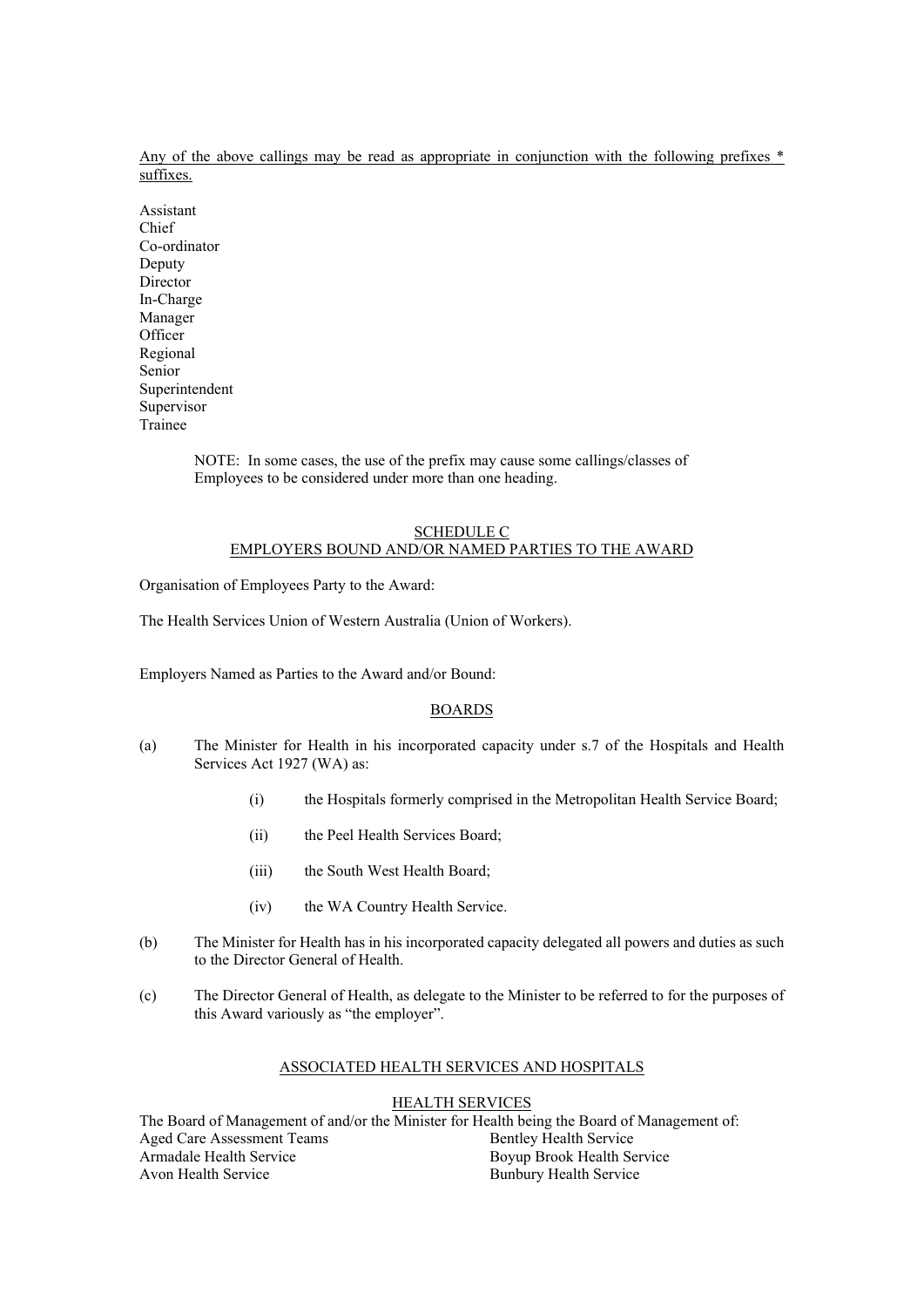Central Desert Health Service Central Great Southern Health Service Central Wheatbelt Health Service Community and Population Health Services Donnybrook/Balingup Health Service Dundas Health Service East Kimberley Health Service East Pilbara Health Service Eastern Wheatbelt Health Service Fremantle Health Service Gascoyne Health Service Geraldton Health Service Goomalling Health Service Graylands Selby Lemnos and Special Care Health Service Harvey Yarloop Health Services Inner City Health Services Lower Great Southern Health Service North Metropolitan Area Health Service Mental Health Services Midwest Health Service Mount Henry Health Service Mullewa Health Service Murchison Health Service Northampton Kalbarri Health Service Northern Goldfields Health Service Peel Health Services Ravensthorpe Health Service Rockingham/Kwinana Health Service South East Coastal Health Service South Metropolitan Area Health Services Swan and Kalamunda Health Service Upper Great Southern Health Service Upper North Metropolitan Health Service Vasse-Leeuwin District Health Service West Kimberley Health Service West Pilbara Health Service Western Wheatbelt Health Service Women's and Children's Health Service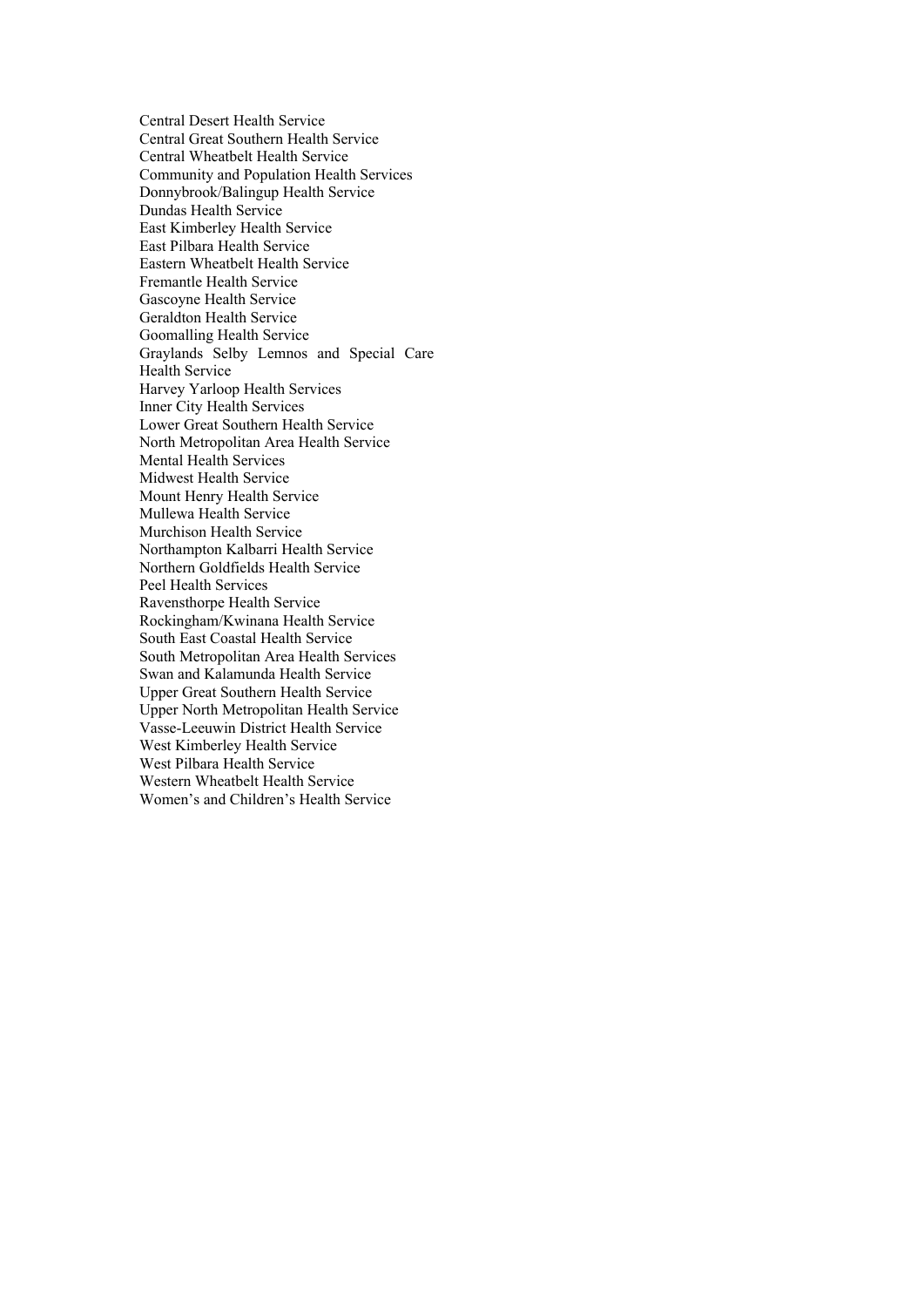#### **HOSPITALS**

#### **Howsoever constituted, the Boards of Management of:**

Royal Perth Hospital Sir Charles Gairdner Hospital Fremantle Hospital Princess Margaret Hospital for Children King Edward Memorial Hospital Beverley District Hospital Boddington District Hospital Bridgetown District Hospital Bruce Rock (Memorial) Hospital Corrigin District Hospital Cunderdin District Hospital Dalwallinu District Hospital Dumbleyung District Hospital Gnowangerup District Hospital Goomalling District Hospital Harvey District Hospital Jerramungup Health Centre Kalamunda District Community Hospital Kellerberrin Memorial Hospital Kojonup District Hospital Kondinin District Hospital Kukerin Hospital Kununoppin District Hospital Moora District Hospital Morawa District Hospital Mukinbudin District Hospital Mullewa District Hospital Murray District Hospital Nannup District Hospital Narembeen District Hospital Norseman District Hospital North Midlands District Hospital Northampton District Hospital Northcliffe Nursing Post Numbala-Nursing/Derby Nursing Home Ord Street Hospital Pemberton District Hospital Pingelly District Hospital Plantagenet District Hospital Quairading District Hospital Ravensthorpe District Hospital Rottnest Island Nursing Post Southern Cross District Hospital Tambellup Nursing Post Boyup Brook and Districts Soldiers' Memorial Hospital Warren District Hospital Williams Nursing Post Wongan Hills District Hospital Wyalkatchem-Koorda and Districts Hospital Yalgoo Nursing Post Yarloop District Hospital Western Australian School of Nursing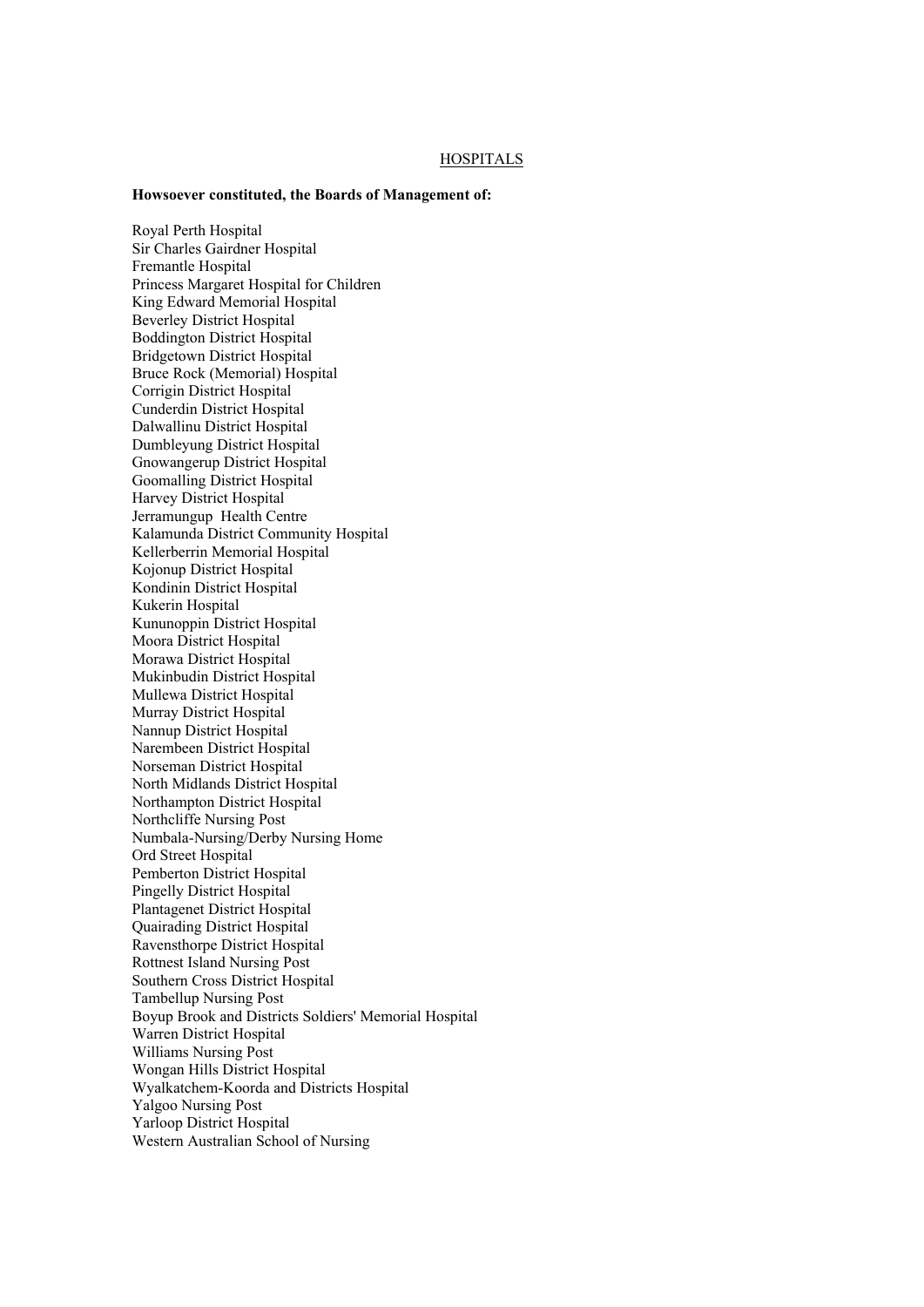Albany Regional Hospital Armadale/Kelmscott Memorial Hospital Augusta District Hospital Bentley Hospital Broome District Hospital Bunbury Regional Hospital Busselton District Hospital Carnarvon Regional Hospital Collie District Hospital Cue Nursing Post Denmark District Hospital Derby Regional Hospital Donnybrook District Hospital Dwellingup Nursing Post Esperance District Hospital Eucla Nursing Post Exmouth District Hospital Fitzroy Crossing District Hospital Geraldton Regional Hospital Halls Creek District Hospital Hawthorn Hospital Kalgoorlie Regional Hospital Katanning District Hospital Kununurra District Hospital Lake Grace District Hospital Laverton District Hospital Leonora District Hospital Marble Bar Nursing Post Margaret River District Hospital Meekatharra District Hospital Menzies Nursing Post Merredin District Hospital Mount Henry Hospital Mount Magnet Health Centre Narrogin Regional Hospital Nickol Bay Hospital Newman Hospital Northam Regional Hospital Onslow District Hospital Osborne Park Hospital Paraburdoo Hospital Pemberton District Hospital Port Hedland Regional Hospital Raventhorpe Health Centre Rockingham/Kwinana Hospital Roebourne District Hospital Sandstone Nursing Post Shark Bay Nursing Post Sunset Hospital Swan District Hospital Telfer Nursing Post Tom Price Hospital Varley Nursing Post Wagin District Hospital Wanneroo Hospital Warburton Range Hospital West Kambalda Nursing Post Wickepin Nursing Post Wickham Hospital Wiluna Nursing Post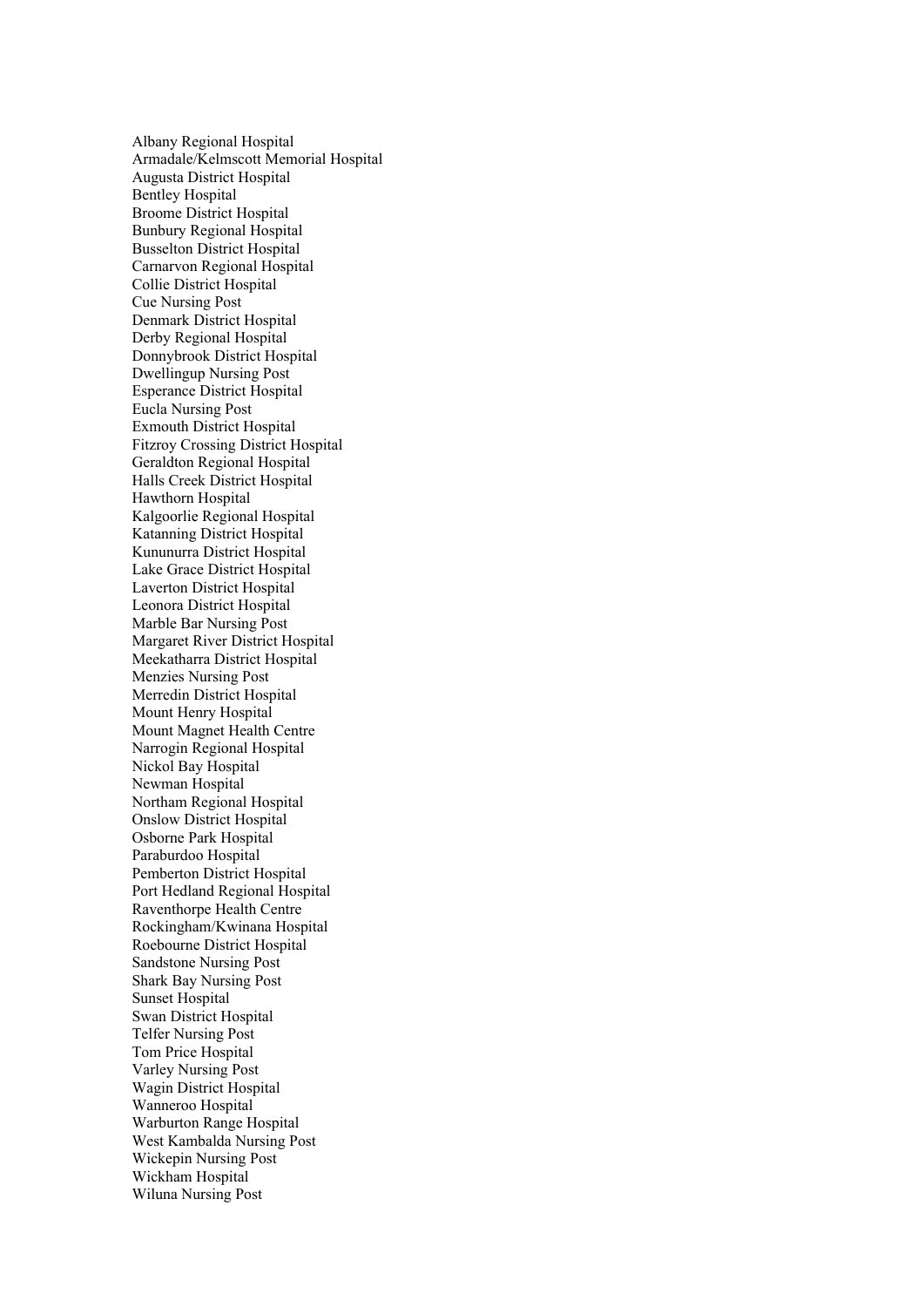Wittenoom Nursing Post Woodside Maternity Hospital Wooroloo District Hospital Wyndham District Hospital York District Hospital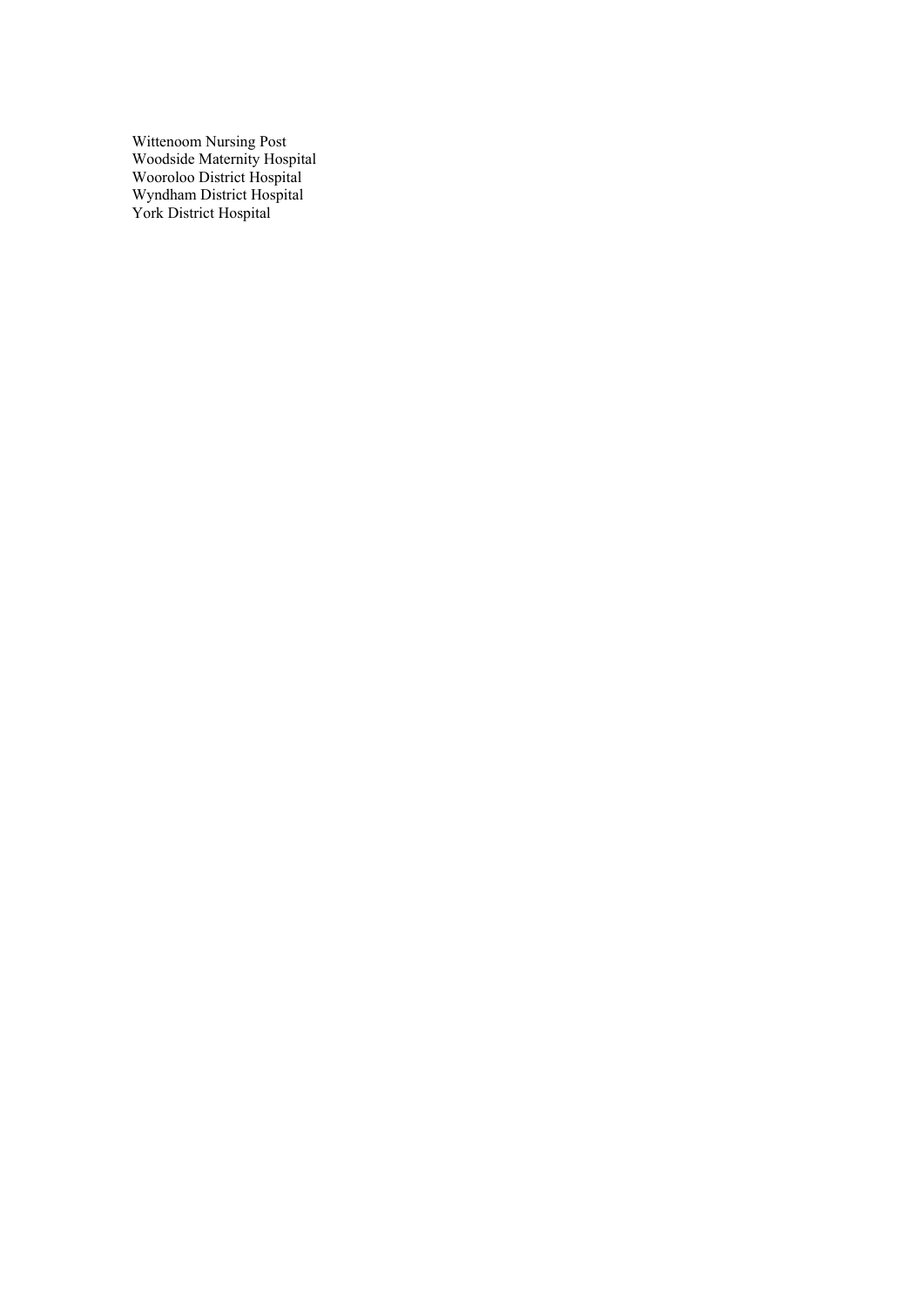| WA HEALTH - HSU AWARD 2006 PSAA 2 OF 2005 |                                                 |                                        |                     |                                            |  |
|-------------------------------------------|-------------------------------------------------|----------------------------------------|---------------------|--------------------------------------------|--|
|                                           | Delivered 24 May 2006 Published at 86 WAIG 1282 |                                        |                     |                                            |  |
|                                           |                                                 | Award operates on & from 30 March 2006 |                     |                                            |  |
| <b>CLAUSE</b>                             | <b>EXTENT OF VARIATION</b>                      | ORDER NO.                              | <b>OPERATIVE</b>    | <b>GAZETTE REFERENCE</b>                   |  |
| NO.                                       |                                                 |                                        | <b>DATE</b>         |                                            |  |
| 1. Title                                  |                                                 |                                        |                     |                                            |  |
|                                           |                                                 |                                        |                     |                                            |  |
|                                           | 1B. Minimum Adult Award Wage                    |                                        |                     |                                            |  |
|                                           | Cl.<br>Cl.                                      | 957/05<br>1/07                         | 7/07/06<br>01/07/07 | 86 WAIG 1631 & 2455<br>87 WAIG 1487 & 2392 |  |
|                                           | Cl.                                             | 115/07                                 | 01/07/08            | 88 WAIG 773&1585                           |  |
|                                           | Cl.                                             | 1/09                                   | 01/10/09            | 89 WAIG 735 & 2018                         |  |
|                                           | Cl.                                             | 2/10                                   | 01/07/10            | 90 WAIG 568 & 1390                         |  |
|                                           | Cl.                                             | 2/11                                   | 01/07/11            | 91 WAIG 1008 & 1807                        |  |
|                                           | Cl.                                             | 2/12                                   | 01/07/12            | 92 WAIG 1527                               |  |
|                                           | Cl.                                             | 1/13                                   | 01/07/13            | 93 WAIG 1200                               |  |
|                                           | Cl.                                             | 1/14                                   | 01/07/14            | 94 WAIG 1411                               |  |
|                                           | Cl.                                             | 1/15                                   | 01/07/15            | 95 WAIG 1377                               |  |
|                                           | Cl.                                             | 1/16                                   | 01/07/16            | 96 WAIG 1229                               |  |
|                                           | Cl.                                             | 1/17                                   | 01/07/17            | 97 WAIG 1290                               |  |
|                                           | Cl.                                             | 1/18                                   | 01/07/18            | 98 WAIG 263 & 1017                         |  |
|                                           | Cl                                              | 1/19                                   | 01/07/19            | 99 WAIG 509 & 1346                         |  |
|                                           |                                                 |                                        |                     |                                            |  |
| 2. Arrangement                            |                                                 |                                        |                     |                                            |  |
|                                           |                                                 |                                        |                     |                                            |  |
|                                           | 3. Effect, Area and Scope                       |                                        |                     |                                            |  |
|                                           |                                                 |                                        |                     |                                            |  |
|                                           | 4. Named Parties to the Award                   |                                        |                     |                                            |  |
|                                           |                                                 |                                        |                     |                                            |  |
| 5. Term                                   |                                                 |                                        |                     |                                            |  |
|                                           |                                                 |                                        |                     |                                            |  |
| <b>6.</b> Definitions                     |                                                 |                                        |                     |                                            |  |
|                                           |                                                 |                                        |                     |                                            |  |
|                                           | 7. Contract of Service                          |                                        |                     |                                            |  |
|                                           |                                                 |                                        |                     |                                            |  |
| 8. Salaries                               |                                                 |                                        |                     |                                            |  |
|                                           |                                                 |                                        |                     |                                            |  |
|                                           | 9. Payment of Salaries                          |                                        |                     |                                            |  |
| 10. Higher Duties                         |                                                 |                                        |                     |                                            |  |
|                                           |                                                 |                                        |                     |                                            |  |
| 11. Hours                                 |                                                 |                                        |                     |                                            |  |
|                                           |                                                 |                                        |                     |                                            |  |
| 12. Overtime                              |                                                 |                                        |                     |                                            |  |
|                                           |                                                 |                                        |                     |                                            |  |
| 13. Meal Money                            |                                                 |                                        |                     |                                            |  |
|                                           | (1)                                             | P 22/06                                | 28/08/06            | 86 WAIG 2768                               |  |
|                                           | (1)                                             | P 14/07                                | 19/11/07            | 87 WAIG 3046                               |  |
|                                           |                                                 |                                        |                     |                                            |  |
|                                           | 14. Holidays and Annual Leave                   |                                        |                     |                                            |  |
|                                           |                                                 |                                        |                     |                                            |  |
|                                           | 15. Short Leave/Bereavement Leave               |                                        |                     |                                            |  |
|                                           |                                                 |                                        |                     |                                            |  |
| 16. Sick Leave                            |                                                 |                                        |                     |                                            |  |
|                                           |                                                 |                                        |                     |                                            |  |
| 17. Parental Leave                        |                                                 |                                        |                     |                                            |  |

# V A R I A T I O N R E C O R D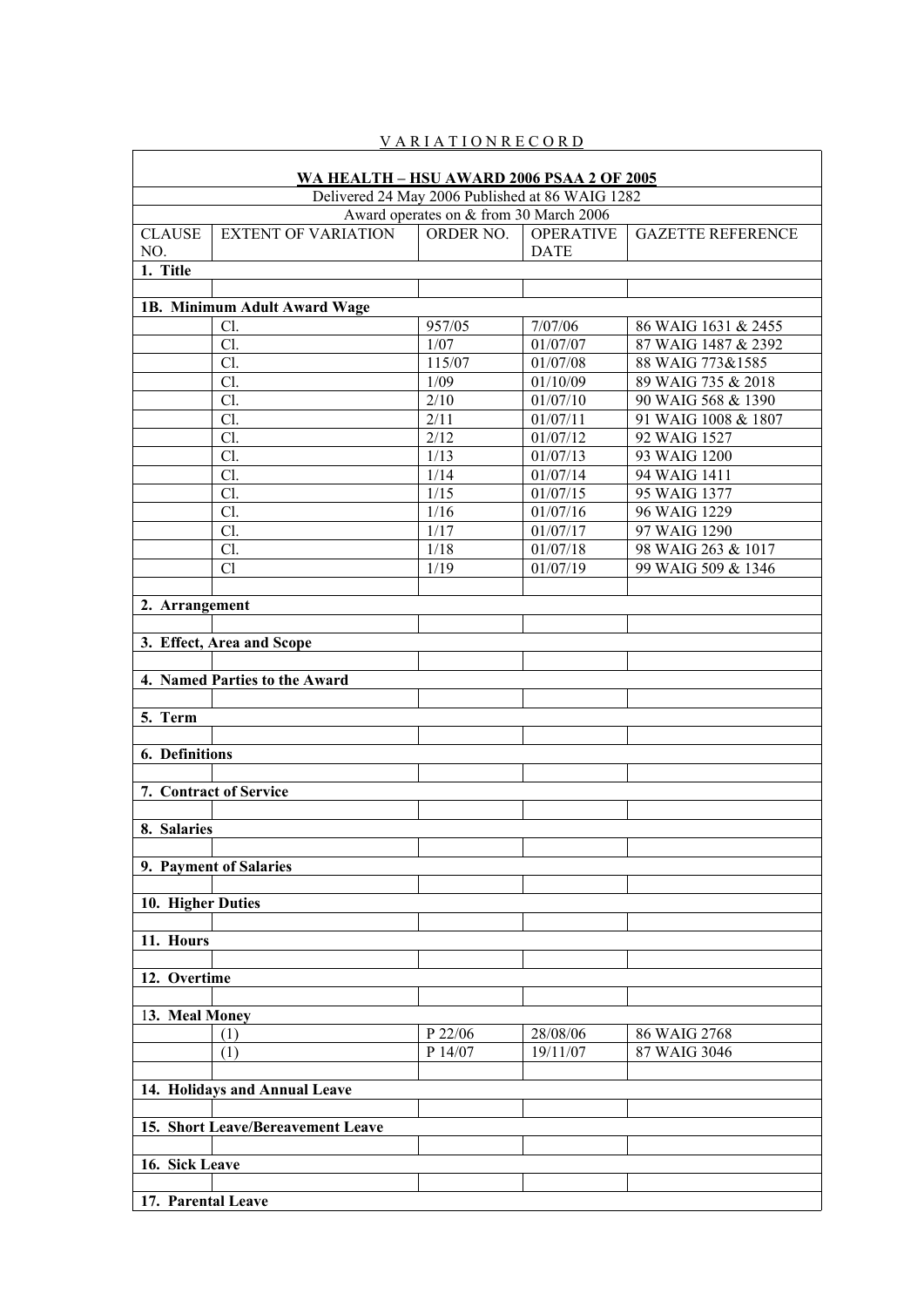| 18. Long Service Lea e<br>19. Motor Vehicle Allowances<br>P 14/07<br>19/11/07<br>87 WAIG 3046<br>(4)<br>20. Travelling<br>21. Transfers<br>22. Travelling Time<br>23. Relieving or Special Duty<br>24. Travelling, Transfers and Relieving Duty - Rates of Allowance<br>25. Removal Allowance<br>P 22/06<br>(1)(c) & (6)<br>28/08/06<br>86 WAIG 2768<br>P 14/07<br>19/11/07<br>(1)(c) & (6)<br>87 WAIG 3046<br>26. Dirty Work<br>27. Dispute Settlement Procedure<br>28. Shift Work<br>29. Protective Clothing and Uniforms<br>30. District Allowance<br>31. Child Allowance<br>32. Channel of Communication<br>33. Part-Time Employees<br>34. Property Allowance<br>35. Casual Employees<br>36. Leave to Attend Union Business<br>37. Trade Union Training Leave<br>38. Introduction of Change<br>39. Skills Acquisition<br>40. Traineeships<br><b>41. Flexibility Agreements</b><br>42. Salary Packaging<br>43. Preservation of Rights<br>Schedule A - Minimum Salaries (Note rates don't add up for Subclause (2) Lev 2.1, and Subclause 3 |                       |  |  |
|-----------------------------------------------------------------------------------------------------------------------------------------------------------------------------------------------------------------------------------------------------------------------------------------------------------------------------------------------------------------------------------------------------------------------------------------------------------------------------------------------------------------------------------------------------------------------------------------------------------------------------------------------------------------------------------------------------------------------------------------------------------------------------------------------------------------------------------------------------------------------------------------------------------------------------------------------------------------------------------------------------------------------------------------------|-----------------------|--|--|
|                                                                                                                                                                                                                                                                                                                                                                                                                                                                                                                                                                                                                                                                                                                                                                                                                                                                                                                                                                                                                                               |                       |  |  |
|                                                                                                                                                                                                                                                                                                                                                                                                                                                                                                                                                                                                                                                                                                                                                                                                                                                                                                                                                                                                                                               |                       |  |  |
|                                                                                                                                                                                                                                                                                                                                                                                                                                                                                                                                                                                                                                                                                                                                                                                                                                                                                                                                                                                                                                               |                       |  |  |
|                                                                                                                                                                                                                                                                                                                                                                                                                                                                                                                                                                                                                                                                                                                                                                                                                                                                                                                                                                                                                                               |                       |  |  |
|                                                                                                                                                                                                                                                                                                                                                                                                                                                                                                                                                                                                                                                                                                                                                                                                                                                                                                                                                                                                                                               |                       |  |  |
|                                                                                                                                                                                                                                                                                                                                                                                                                                                                                                                                                                                                                                                                                                                                                                                                                                                                                                                                                                                                                                               |                       |  |  |
|                                                                                                                                                                                                                                                                                                                                                                                                                                                                                                                                                                                                                                                                                                                                                                                                                                                                                                                                                                                                                                               |                       |  |  |
|                                                                                                                                                                                                                                                                                                                                                                                                                                                                                                                                                                                                                                                                                                                                                                                                                                                                                                                                                                                                                                               |                       |  |  |
|                                                                                                                                                                                                                                                                                                                                                                                                                                                                                                                                                                                                                                                                                                                                                                                                                                                                                                                                                                                                                                               |                       |  |  |
|                                                                                                                                                                                                                                                                                                                                                                                                                                                                                                                                                                                                                                                                                                                                                                                                                                                                                                                                                                                                                                               |                       |  |  |
|                                                                                                                                                                                                                                                                                                                                                                                                                                                                                                                                                                                                                                                                                                                                                                                                                                                                                                                                                                                                                                               |                       |  |  |
|                                                                                                                                                                                                                                                                                                                                                                                                                                                                                                                                                                                                                                                                                                                                                                                                                                                                                                                                                                                                                                               |                       |  |  |
|                                                                                                                                                                                                                                                                                                                                                                                                                                                                                                                                                                                                                                                                                                                                                                                                                                                                                                                                                                                                                                               |                       |  |  |
|                                                                                                                                                                                                                                                                                                                                                                                                                                                                                                                                                                                                                                                                                                                                                                                                                                                                                                                                                                                                                                               |                       |  |  |
|                                                                                                                                                                                                                                                                                                                                                                                                                                                                                                                                                                                                                                                                                                                                                                                                                                                                                                                                                                                                                                               |                       |  |  |
|                                                                                                                                                                                                                                                                                                                                                                                                                                                                                                                                                                                                                                                                                                                                                                                                                                                                                                                                                                                                                                               |                       |  |  |
|                                                                                                                                                                                                                                                                                                                                                                                                                                                                                                                                                                                                                                                                                                                                                                                                                                                                                                                                                                                                                                               |                       |  |  |
|                                                                                                                                                                                                                                                                                                                                                                                                                                                                                                                                                                                                                                                                                                                                                                                                                                                                                                                                                                                                                                               |                       |  |  |
|                                                                                                                                                                                                                                                                                                                                                                                                                                                                                                                                                                                                                                                                                                                                                                                                                                                                                                                                                                                                                                               |                       |  |  |
|                                                                                                                                                                                                                                                                                                                                                                                                                                                                                                                                                                                                                                                                                                                                                                                                                                                                                                                                                                                                                                               |                       |  |  |
|                                                                                                                                                                                                                                                                                                                                                                                                                                                                                                                                                                                                                                                                                                                                                                                                                                                                                                                                                                                                                                               |                       |  |  |
|                                                                                                                                                                                                                                                                                                                                                                                                                                                                                                                                                                                                                                                                                                                                                                                                                                                                                                                                                                                                                                               |                       |  |  |
|                                                                                                                                                                                                                                                                                                                                                                                                                                                                                                                                                                                                                                                                                                                                                                                                                                                                                                                                                                                                                                               |                       |  |  |
|                                                                                                                                                                                                                                                                                                                                                                                                                                                                                                                                                                                                                                                                                                                                                                                                                                                                                                                                                                                                                                               |                       |  |  |
|                                                                                                                                                                                                                                                                                                                                                                                                                                                                                                                                                                                                                                                                                                                                                                                                                                                                                                                                                                                                                                               |                       |  |  |
|                                                                                                                                                                                                                                                                                                                                                                                                                                                                                                                                                                                                                                                                                                                                                                                                                                                                                                                                                                                                                                               |                       |  |  |
|                                                                                                                                                                                                                                                                                                                                                                                                                                                                                                                                                                                                                                                                                                                                                                                                                                                                                                                                                                                                                                               |                       |  |  |
|                                                                                                                                                                                                                                                                                                                                                                                                                                                                                                                                                                                                                                                                                                                                                                                                                                                                                                                                                                                                                                               |                       |  |  |
|                                                                                                                                                                                                                                                                                                                                                                                                                                                                                                                                                                                                                                                                                                                                                                                                                                                                                                                                                                                                                                               |                       |  |  |
|                                                                                                                                                                                                                                                                                                                                                                                                                                                                                                                                                                                                                                                                                                                                                                                                                                                                                                                                                                                                                                               |                       |  |  |
|                                                                                                                                                                                                                                                                                                                                                                                                                                                                                                                                                                                                                                                                                                                                                                                                                                                                                                                                                                                                                                               |                       |  |  |
|                                                                                                                                                                                                                                                                                                                                                                                                                                                                                                                                                                                                                                                                                                                                                                                                                                                                                                                                                                                                                                               |                       |  |  |
|                                                                                                                                                                                                                                                                                                                                                                                                                                                                                                                                                                                                                                                                                                                                                                                                                                                                                                                                                                                                                                               |                       |  |  |
|                                                                                                                                                                                                                                                                                                                                                                                                                                                                                                                                                                                                                                                                                                                                                                                                                                                                                                                                                                                                                                               |                       |  |  |
|                                                                                                                                                                                                                                                                                                                                                                                                                                                                                                                                                                                                                                                                                                                                                                                                                                                                                                                                                                                                                                               |                       |  |  |
|                                                                                                                                                                                                                                                                                                                                                                                                                                                                                                                                                                                                                                                                                                                                                                                                                                                                                                                                                                                                                                               |                       |  |  |
|                                                                                                                                                                                                                                                                                                                                                                                                                                                                                                                                                                                                                                                                                                                                                                                                                                                                                                                                                                                                                                               |                       |  |  |
|                                                                                                                                                                                                                                                                                                                                                                                                                                                                                                                                                                                                                                                                                                                                                                                                                                                                                                                                                                                                                                               |                       |  |  |
|                                                                                                                                                                                                                                                                                                                                                                                                                                                                                                                                                                                                                                                                                                                                                                                                                                                                                                                                                                                                                                               |                       |  |  |
|                                                                                                                                                                                                                                                                                                                                                                                                                                                                                                                                                                                                                                                                                                                                                                                                                                                                                                                                                                                                                                               |                       |  |  |
|                                                                                                                                                                                                                                                                                                                                                                                                                                                                                                                                                                                                                                                                                                                                                                                                                                                                                                                                                                                                                                               |                       |  |  |
|                                                                                                                                                                                                                                                                                                                                                                                                                                                                                                                                                                                                                                                                                                                                                                                                                                                                                                                                                                                                                                               |                       |  |  |
|                                                                                                                                                                                                                                                                                                                                                                                                                                                                                                                                                                                                                                                                                                                                                                                                                                                                                                                                                                                                                                               |                       |  |  |
|                                                                                                                                                                                                                                                                                                                                                                                                                                                                                                                                                                                                                                                                                                                                                                                                                                                                                                                                                                                                                                               |                       |  |  |
|                                                                                                                                                                                                                                                                                                                                                                                                                                                                                                                                                                                                                                                                                                                                                                                                                                                                                                                                                                                                                                               |                       |  |  |
|                                                                                                                                                                                                                                                                                                                                                                                                                                                                                                                                                                                                                                                                                                                                                                                                                                                                                                                                                                                                                                               |                       |  |  |
|                                                                                                                                                                                                                                                                                                                                                                                                                                                                                                                                                                                                                                                                                                                                                                                                                                                                                                                                                                                                                                               |                       |  |  |
|                                                                                                                                                                                                                                                                                                                                                                                                                                                                                                                                                                                                                                                                                                                                                                                                                                                                                                                                                                                                                                               |                       |  |  |
|                                                                                                                                                                                                                                                                                                                                                                                                                                                                                                                                                                                                                                                                                                                                                                                                                                                                                                                                                                                                                                               |                       |  |  |
|                                                                                                                                                                                                                                                                                                                                                                                                                                                                                                                                                                                                                                                                                                                                                                                                                                                                                                                                                                                                                                               |                       |  |  |
|                                                                                                                                                                                                                                                                                                                                                                                                                                                                                                                                                                                                                                                                                                                                                                                                                                                                                                                                                                                                                                               |                       |  |  |
|                                                                                                                                                                                                                                                                                                                                                                                                                                                                                                                                                                                                                                                                                                                                                                                                                                                                                                                                                                                                                                               |                       |  |  |
|                                                                                                                                                                                                                                                                                                                                                                                                                                                                                                                                                                                                                                                                                                                                                                                                                                                                                                                                                                                                                                               |                       |  |  |
|                                                                                                                                                                                                                                                                                                                                                                                                                                                                                                                                                                                                                                                                                                                                                                                                                                                                                                                                                                                                                                               |                       |  |  |
|                                                                                                                                                                                                                                                                                                                                                                                                                                                                                                                                                                                                                                                                                                                                                                                                                                                                                                                                                                                                                                               |                       |  |  |
|                                                                                                                                                                                                                                                                                                                                                                                                                                                                                                                                                                                                                                                                                                                                                                                                                                                                                                                                                                                                                                               |                       |  |  |
|                                                                                                                                                                                                                                                                                                                                                                                                                                                                                                                                                                                                                                                                                                                                                                                                                                                                                                                                                                                                                                               |                       |  |  |
|                                                                                                                                                                                                                                                                                                                                                                                                                                                                                                                                                                                                                                                                                                                                                                                                                                                                                                                                                                                                                                               | Level 10.1 as issued) |  |  |